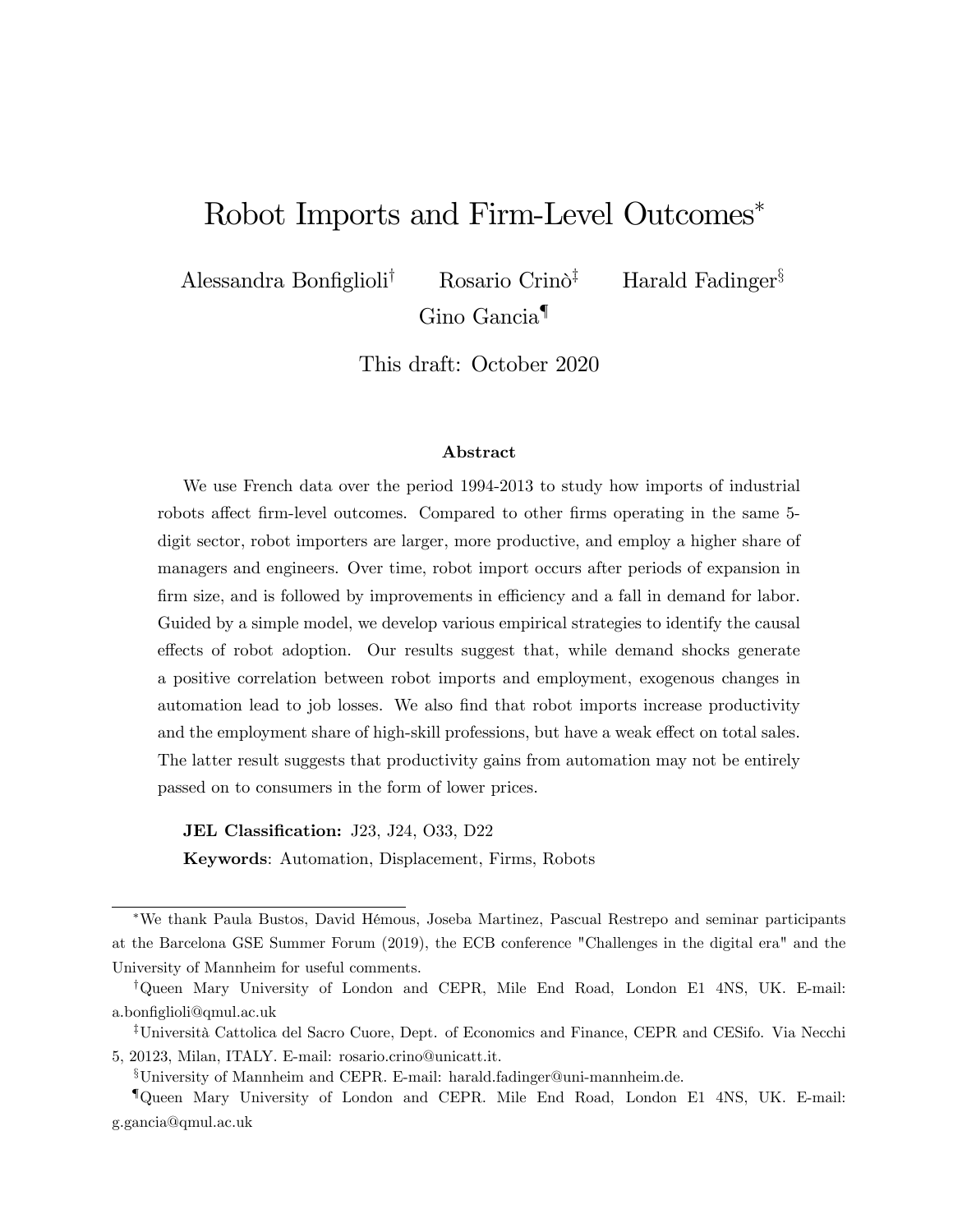## 1 INTRODUCTION

Humans have always been afraid of competing against machines. Back in the 19th century, the Luddites protested violently against automated textile equipment fearing it would destroy their jobs. In the 1930s, John Maynard Keynes warned of the risk of "technological unemploymentî. Today, amid growing concerns, economists and politicians alike are discussing the opportunity of introducing a robot tax. While changes in the production process did not lead to mass unemployment, at least yet, stagnation in wages and productivity growth, and soaring inequality, are fuelling the view that new technologies failed to deliver the promised prosperity.

In this debate, the rise of industrial robots has gained special attention. Robots are programmable machines that have the capability to move on at least three axes. As such, robots, unlike other pieces of equipment, are designed to replicate human actions. The first prototype, the Unimate, was introduced in 1961 at General Motors to perform basic welding and carrying tasks. Other machines of this type were developed to assist human workers with a wide array of tasks, including heavy lifting, as well as hazardous or repetitive work. Yet, thanks to several recent technological advancements, today's robots have a much higher degree of autonomy. As a result, the adoption of these technologies has grown at a staggering rate.<sup>1</sup>

Industrial robots are technologies adopted by firms. To understand their effect on the economy, one must know how they affect the firms adopting them in the first place. Do robots substitute or complement humans in firms that automate? Are the effects heterogeneous across firms and workers? Do robots increase the productivity of firms using them? And if so, are these productivity gains passed on to consumers or rather used to consolidate market power? From a theoretical perspective, the answer to all these questions is ambiguous. From an empirical perspective, unfortunately, the available evidence is worryingly limited due to the lack of firm-level data on the use of robotics (Raj and Seamans, 2018).

This paper is one of the first attempts to fill this gap. Our main innovations are to measure automation using detailed imports of industrial robots by French firms over the period 1994-2013 and to use a novel identification strategy to identify causality. Recently, researchers have turned to import data as a source of information on the usage of robots.

<sup>&</sup>lt;sup>1</sup>By 2018, there were an estimated 2.44 million industrial robots performing a variety of tasks that humans used to do. This number is expected to reach 4 million by 2022 and the future scale of the phenomenon is difficult to predict. Frey and Osborne (2017) argue that almost half of U.S. employment is at risk of being automated over the next two decades. See also Brynjolfsson and McAfee (2014) and Baldwin (2019).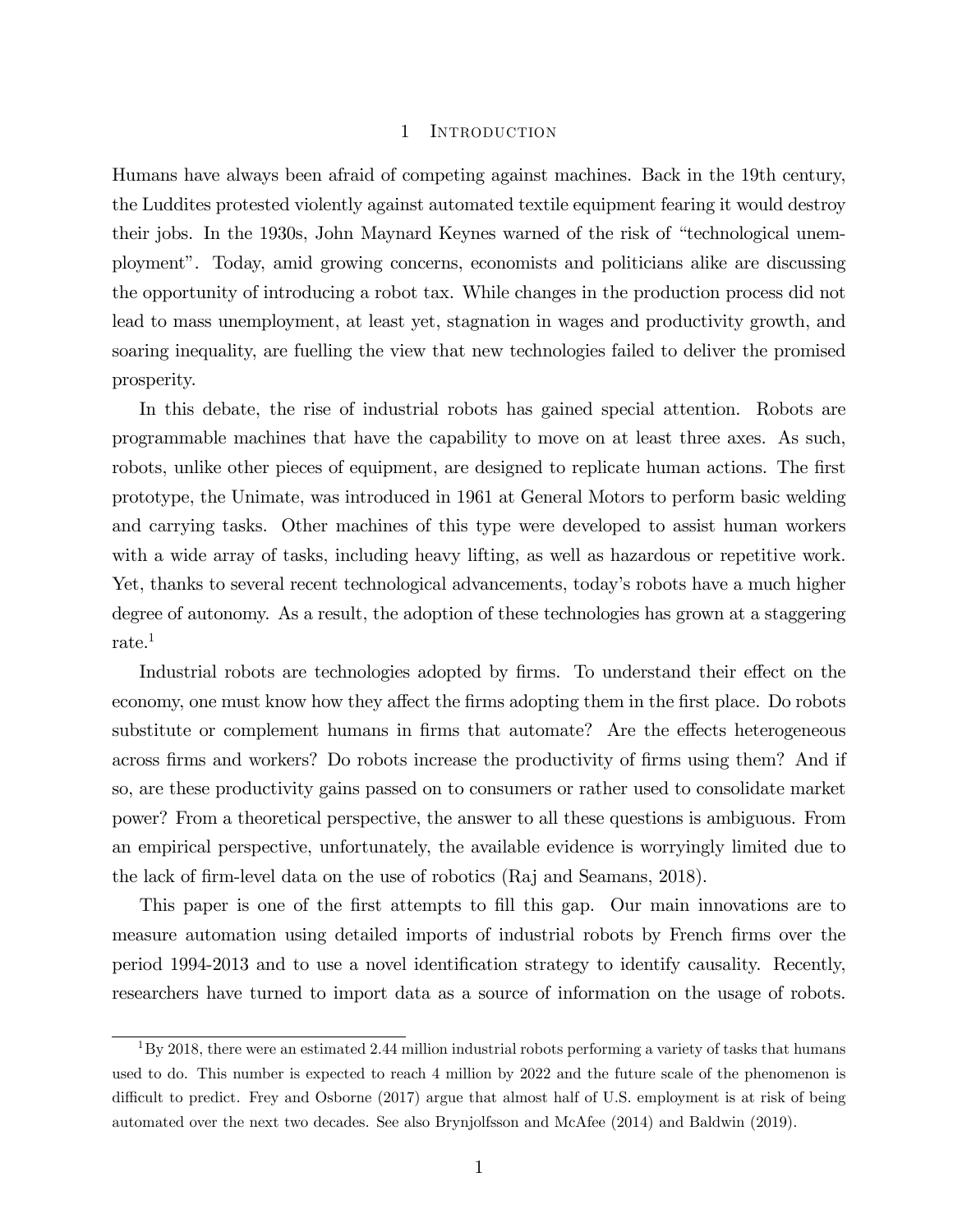Although they do not include domestic purchases, robot imports are widely recognized as a good proxy for automation because of the high concentration of this very specialized sector. For instance, in 2017, the top six leading companies, ABB (Switzerland), Omron (US), Fanuc (Japan), Kawasaki Robotics (Japan), KUKA (Germany) and Yaskawa (Japan) accounted for 44 percent of global revenue. Global exports are also dominated by few suppliers, with Japan and Germany alone accounting for 50 percent of the total volume, while France's share is about 5 percent. Compared to other proxies used in the literature, such as dummies collected from survey data, the key advantage of robot imports is that they provide a precise measure of automation intensity that is available for the near universe of Örms. With this rich data, we develop various empirical strategies to identify the causal effects of robot adoption on sales, productivity and employment within French firms.

To guide the analysis, we build a simple model in which heterogeneous firms invest in automation, whose effect is to replace workers with capital in a set of tasks. Automation saves on production workers, but it also requires non-production workers such as engineers and managers. As the cost of capital declines, firms choose to invest more in automation, with ambiguous effects on employment. On the one hand, machines displace workers; on the other hand, the increase in productivity raises the demand for all factors. Importantly, these effects vary across firms: since automation saves on the variable cost, firms facing a higher demand invest more aggressively in automation and are more likely to shed workers. The model also allows for the possibility that automation, by fostering technological lead, increases market power. In this case, the cost savings are partly offset by an increase in markups and, besides efficiency considerations, firms have an incentive to invest in automation just to increase their profits.

The model yields a number of testable predictions. First, it shows that positive demand shocks are likely to increase employment and automation simultaneously, thereby generating a spurious positive correlation between these variables in the data. Negative shocks to the cost of machines, instead, trigger automation and are more likely to reduce employment, especially in firms that are more prone to automate. The model also shows that a simple measure of automation intensity, namely expenditure on automation over the cost of capital, is independent of demand shocks and hence is more likely to capture the negative effect on employment. Besides the impact on the demand for labor, automation increases productivity, the relative demand for non-production workers and possibly markups.

We then take these predictions to the data. We start by documenting some descriptive patterns, focusing on the manufacturing sector, where the use of industrial robots is more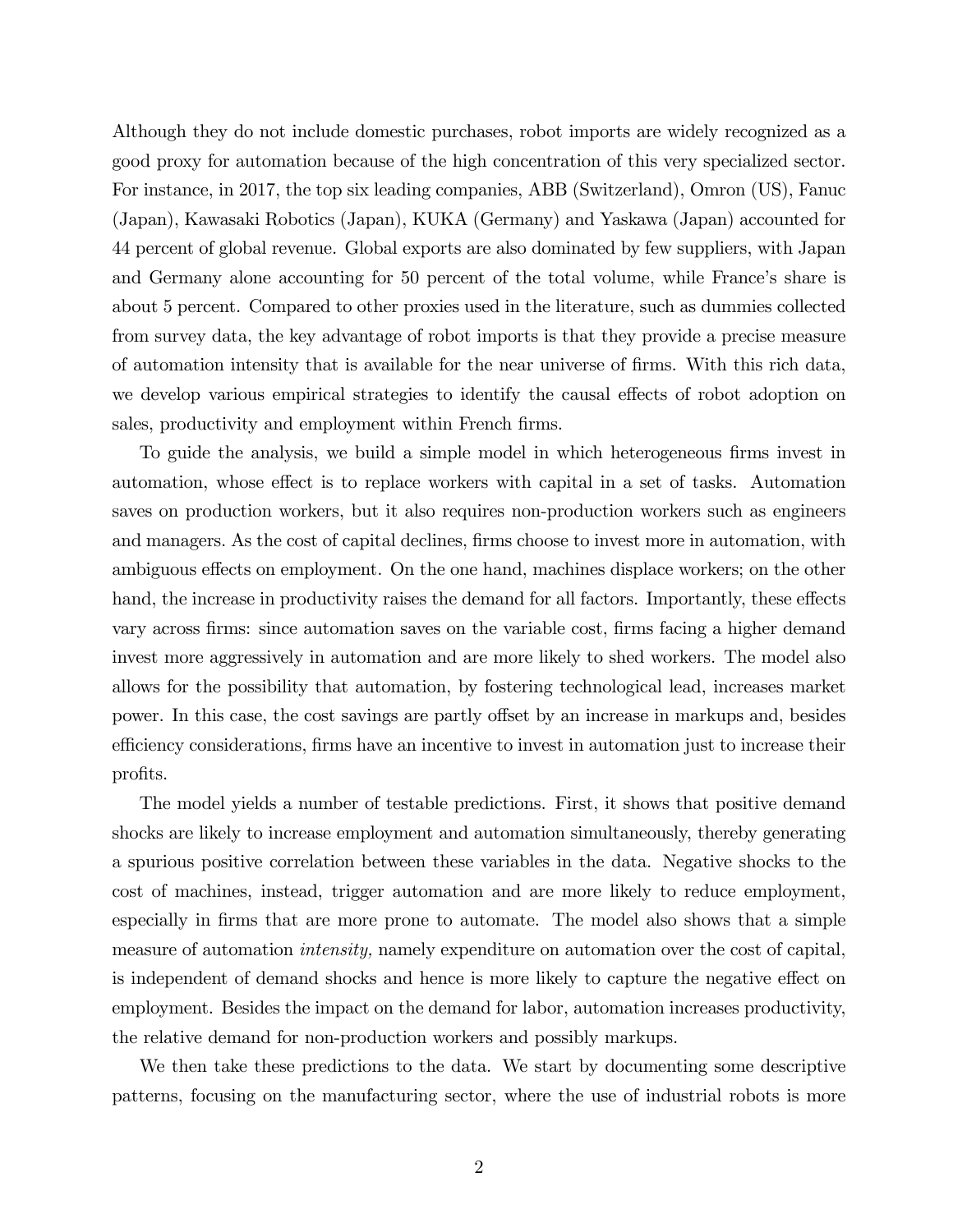prevalent. First, we show that robot adopters differ significantly from non-adopters. In particular, they are larger, more productive, and have a larger employment share of high-skill professions. But do robot adopters differ from other firms before importing robots, or do they start diverging afterwards? To shed light on this question, we use a difference-in-differences event study approach to analyze how firm-level outcomes evolve over time for firms that start to adopt robots relative to Örms that do not. The results show that robot adoption occurs after periods of expansion in firm size, and is followed by improvements in productivity and labor demand shifts towards high-skill professions. However, the upward trend in employment reverses and sales stop diverging after adoption, suggesting that workers start to be displaced and that the productivity gains do not translate entirely into a fall in prices.

To identify the causal effects of robots, we next use two complementary strategies. First, we exploit yearly variation within firms, and regress various outcomes on a measure of robot intensity, which is defined as the ratio between the stock of robot imports and the total capital stock of the Örm. According to our model, this measure purges away demand shocks. Second, we focus on long-run changes in outcomes within Örms, and exploit variation in the decision to adopt robots driven by pre-existing differences in technological characteristics, which should determine the predisposition to automate.

In particular, we construct a novel instrument by interacting a proxy for how suitable production is for automation in a given industry with a proxy for the ease with which robots can replace worker activities within each Örm. Consistent with our model, this instrument captures the idea that a reduction in the cost of machines, which should be relatively larger in industries whose production is more suitable for automation, should affect robot adoption relatively more in firms that are more prone to automate, such as firms whose production is more intensive in tasks that can be performed by robots. Our proxy for an industryís suitability for automation is the initial average robot intensity of all other firms in the same 5-digit industry. Our firm-level proxy for replaceability is instead the pre-sample share of employment that can be replaced by robots in each firm, and is constructed by combining the classification of tasks performed by robots in Graetz and Michaels (2018) with detailed firm-level occupational data. Accordingly, our identification strategy exploits differential exposure to robot adoption across firms that operate in industries with varying suitability for automation and exhibit a heterogeneous prevalence of automatable tasks in production.

The results for employment are particularly interesting. We find that while robot adoption and employment growth are correlated, an increase in robot intensity is followed by job losses. Similarly, firms with initially more replaceable tasks operating in industries more suitable for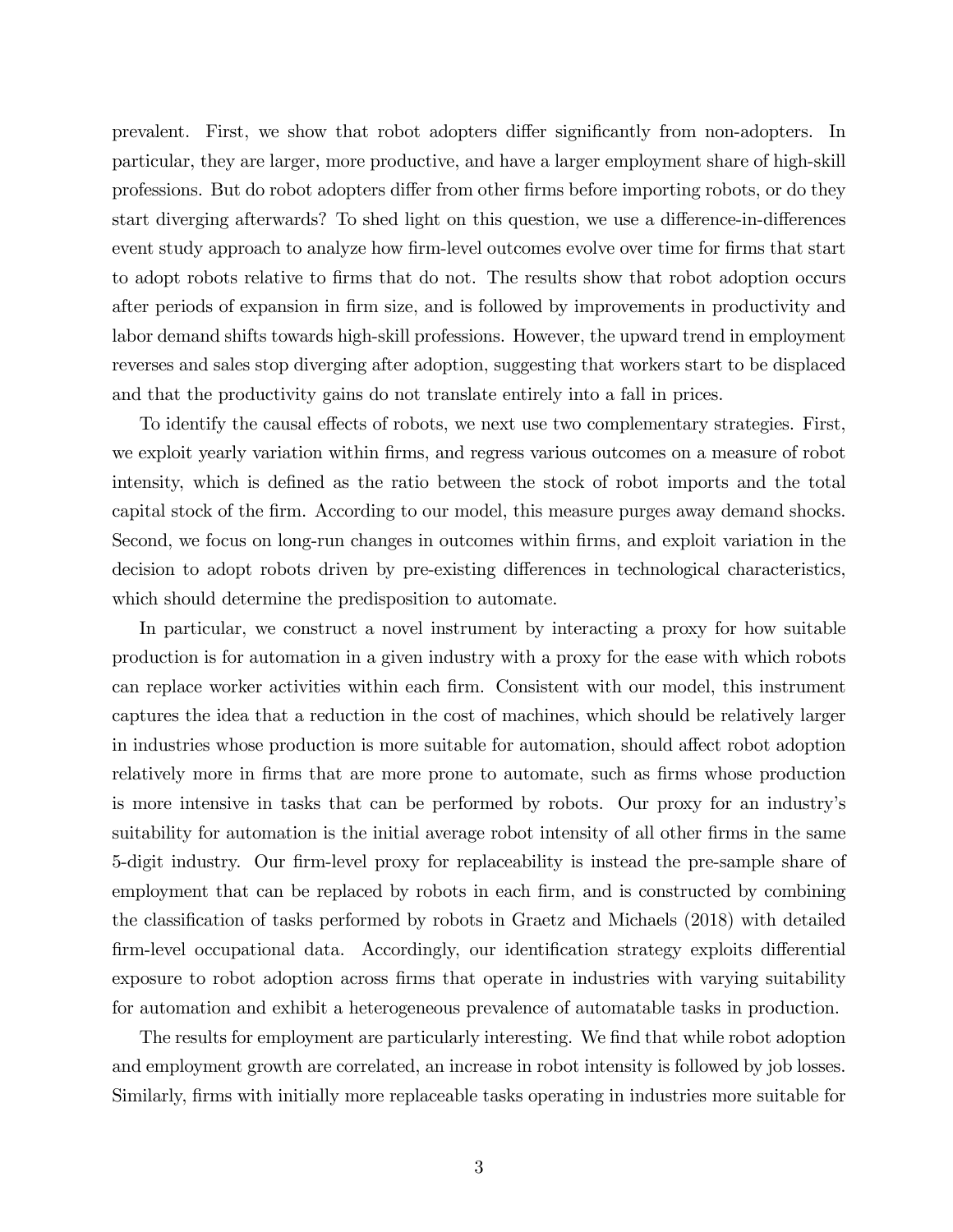automation experience a stronger reduction in employment than other firms. Regarding other outcomes, we consistently Önd that importing robots leads to an increase in the employment share of high-skill professions and various measures of productivity, while the effects on total sales are much weaker.

The first-stage results also confirm the predictions of the model, thereby lending more credibility to our identification strategy: we find that firms performing more replaceable tasks in industries with a higher robot suitability, as well as larger firms, are more likely to start adopting robots in subsequent years. Finally, we show that the IV results are robust to controlling for other phenomena, such as trade and offshoring, that could have affected firms differentially depending on the replaceability of employment.

These patterns suggest that demand shocks lead Örms to both expand and automate, resulting in a positive spurious correlation between robot adoption and employment. Once demand shocks are neutralized, however, the relationship turns negative, confirming the hypothesis that exogenous changes in automation lead to job displacement. Hence, our results warn that caution should be exercised in interpreting the positive correlation between robot adoption and employment often found in the literature. The weaker results on sales also suggests that, while robot adoption increases productivity, the higher efficiency does not necessarily lead to a fall in prices. This implies that part of the gains for consumers must be muted by an increase in markups. To our knowledge, this is the first evidence lending support to the hypothesis that investment in robots may give Örms market power. It also raises the concern that firms may have had an incentive to choose an "excessive" level of automation (see, for instance, Acemoglu and Restrepo, 2018a, Martinez, 2019, Korinek and Ng, 2018, Caselli and Manning, 2019).

To our knowledge, this is the first paper that uses an IV strategy to identify the effect of industrial robots at the firm level. In doing so, it contributes to the growing literature on the labor market impact of automation. Several influential papers use data from the International Federation of Robotics (IFR), which provides information on purchases of industrial robots for a set of countries and industries. The results are mixed. Acemoglu and Restrepo (2019) find that US commuting zones that were more exposed to robots during the period 1990–2005 experienced negative effects on employment and wages. However, in a panel of 17 countries, Graetz and Michaels (2018) find that, while robots reduced the employment share of low-skill workers, they only had a small effect on total employment and positive effects on productivity. Dauth, Findeisen, Suedekum and Woessner (2018) find that robot exposure across local labor markets in Germany led to job losses in manufacturing that were however offset by gains in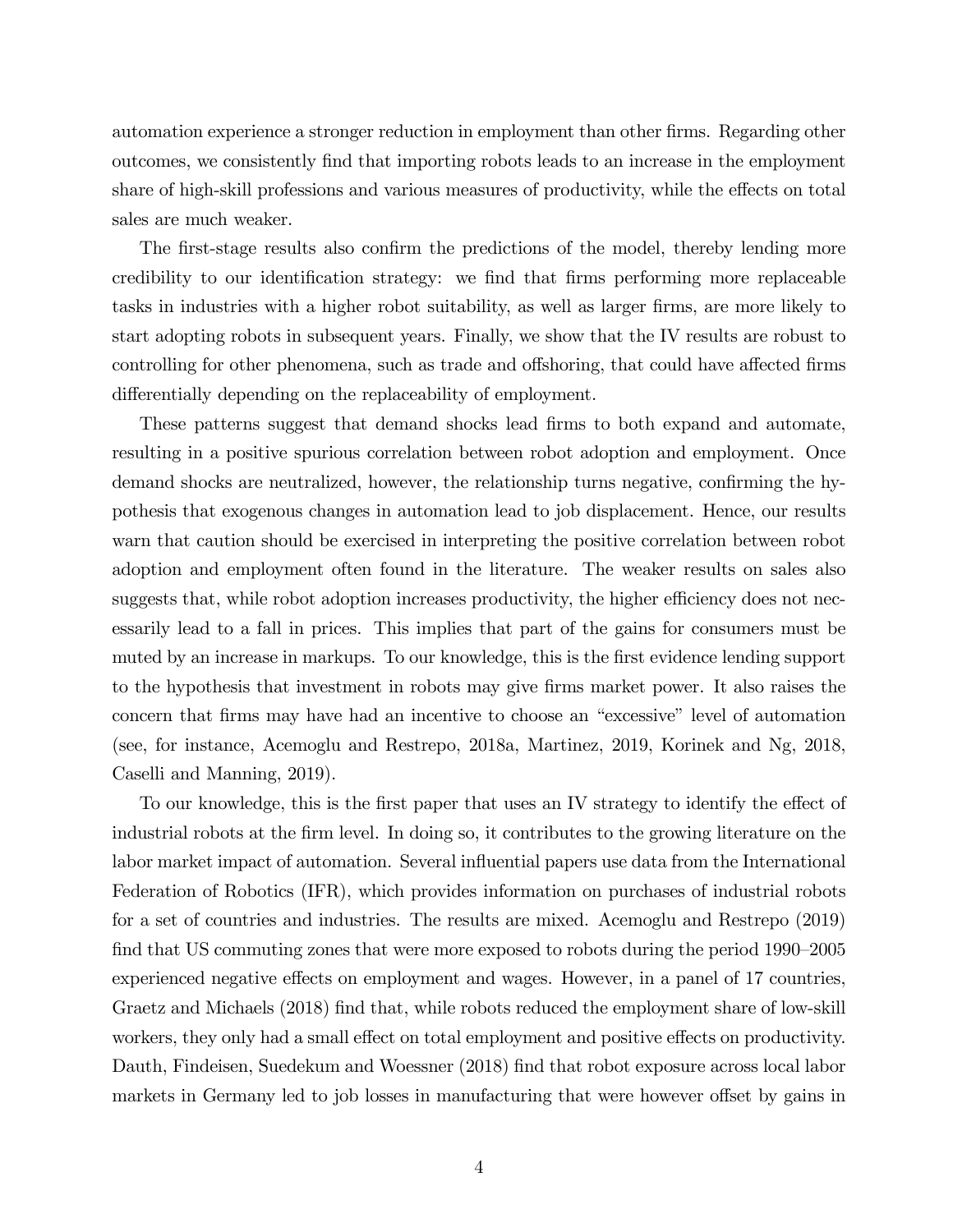the service sector.<sup>2</sup>

To overcome the limitations of the IFR data, some recent papers have started to focus on imports of industrial robots. Acemoglu and Restrepo (2018b) and Blanas, Gancia and Lee (2019) use robot imports at the country level. The former paper shows that robot imports behave similarly to other proxies for investment in automation and uses them to study the demand for robots; the latter Önds that sectors more prone to automation in countries importing more from leading suppliers of robots experienced a fall in demand for low-skill, young and female workers. Firm-level robot imports have been used by Humlum (2019) for Denmark, Dixen, Hong and Wu (2019) for Canada, and Acemoglu, Leclerc and Restrepo (2020) for France. Importantly, none of these papers uses a firm-level instrument to isolate the causal effect of robot adoption and, as a result, they tend to find positive correlations with employment.

Finally, there is a growing number of papers using alternative proxies for automation at the Örm level. Some use dummies from survey data. These include Koch, Manuylov and Smolka (2019) for Spain, Cheng et al. (2019) for China, Dinlersoz and Wolf (2018) for the US, and a study by the European Commission (2016) for 7 European countries. They find that robots are generally more likely to be used in larger and more productive firms, and are associated with positive or non-negative changes in employment. Once more, these papers document mostly conditional correlations. Positive employment effects are found by Aghion et al. (2020), who proxy automation with investment in industrial equipment and electricity consumption of French Örms, and use a shift-share IV design to identify causality. The key difference is that they consider a much broader measure of capital inputs, which is likely to be complementary to labor. More in line with our findings, instead, Bessen et al. (2019) use matched employer-employee data from the Netherlands to show that spikes in expenditure on "third-party automation services" increase job separations.

The remainder of the paper is organized as follows. In Section 2 we build a partial equilibrium model in which heterogeneous firms invest in automation, and we use it to derive empirical implications. In Section 3 we discuss the French firm-level data and the main aggregate facts regarding robot imports. In Section 4 we provide descriptive evidence on how robot adopters differ from other firms and we study what happens after a firm in the sample starts importing robots. In Section 5 we use various identification strategies to estimate the

<sup>2</sup>Other papers showing that alternative measures of automation leads to employment losses in some sectors that are offset by employment gains in others include Mann and Puttman (2017) and Autor and Salomons (2017).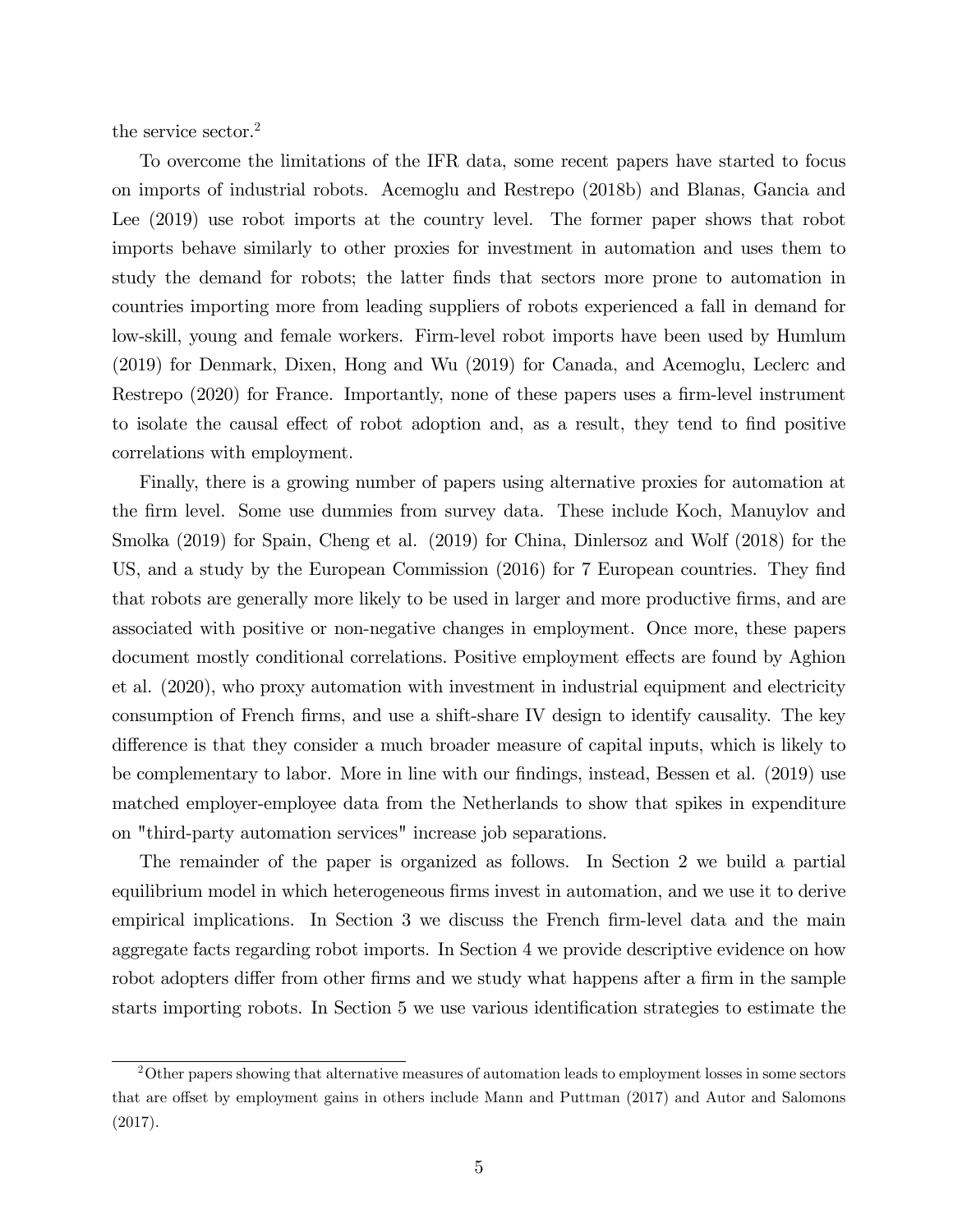effect of robot imports on sales, employment, labor productivity, and the employment share of high-skill workers. Section 6 concludes.

## 2 THE MODEL

To guide the empirical analysis, we build a model of monopolistic competition in which heterogeneous firms combine production workers, non-production workers and capital, to produce differentiated goods. Firms can also invest in automation, which allows capital to perform tasks that used to be performed by labor. The model illustrates the causes and consequences of automation, and the main challenges when testing its empirical predictions. It also suggests some possible identification strategies. The analysis is in partial equilibrium and is deliberately kept as simple as possible.<sup>3</sup>

#### 2.1 THE BASIC SET-UP

Consider a sector producing differentiated varieties  $\omega$  with preferences over these varieties exhibiting constant elasticity of substitution:

$$
C = \left[ \int_{\omega \in \Omega} c(\omega)^{\frac{\sigma - 1}{\sigma}} d\omega \right]^{\frac{\sigma}{\sigma - 1}}, \quad \sigma > 1.
$$

Firm i producing a single variety faces a demand function with a constant price elasticity  $\sigma$ :

$$
y_i = A_i p_i^{-\sigma},\tag{1}
$$

where  $p_i$  is the price charged and  $A_i$  is a parameter capturing demand conditions.

To produce  $y_i$ , a firm with productivity  $\varphi_i$  must employ capital and production workers in a unit measure of tasks z:

$$
y_i = \varphi_i \exp\left(\int_0^1 \ln x_i(z) dz\right).
$$
 (2)

Tasks  $z \in [0, \kappa_i]$  are automated, and hence can be performed by capital. The remaining tasks,  $z \in (\kappa_i, 1]$ , can only be performed by production workers. Hence,  $\kappa_i$  represents the

<sup>&</sup>lt;sup>3</sup>The model adds firm heterogeneity to earlier contribution combing the task-based approach and endogenous automation. See, for instance, Zeira (1998), Acemoglu and Autor (2011), Acemoglu and Restrepo (2018a), Hemous and Olsen (2018), Aghion, Jones and Jones (2019), but also Acemoglu, Gancia and Zilibotti (2015).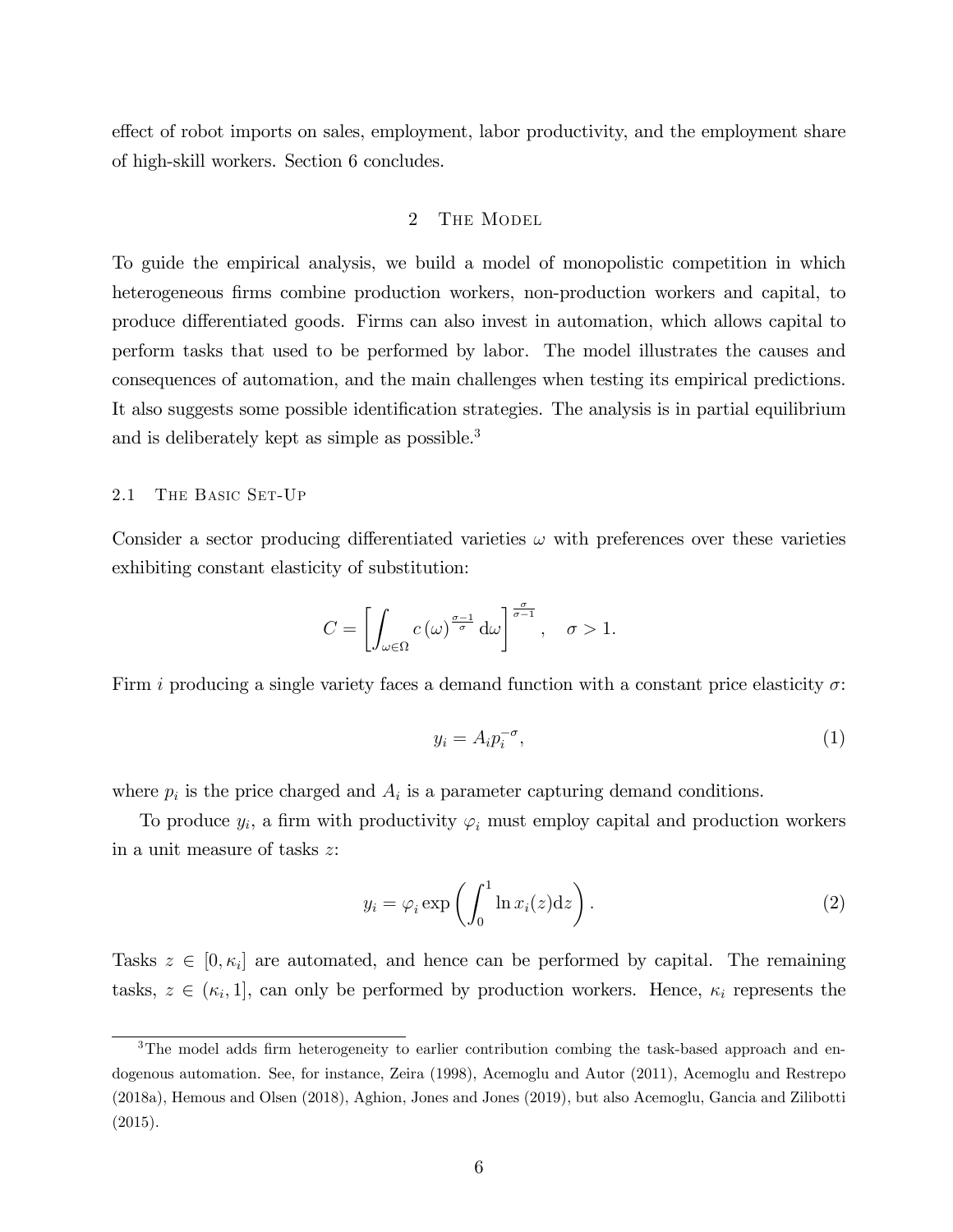extent of automation. Let  $(k_i, l_i)$  denote the quantity of capital and labor, respectively, used for the production of  $y_i$ . Denote with  $r_i$  the rental rate of capital and with w the wage of production workers. Since in reality different production processes use very different types of machines, we let the cost of capital equipment,  $r_i$ , be firm specific. We also assume  $r_i < w$ , which will guarantee that automation raises productivity. Since machines are cheaper than workers, there is complete specialization, in the sense that tasks  $z \in [0, \kappa_i]$  are performed by machines. Hence, given symmetry we obtain:

$$
x_i(z) = \begin{cases} k_i/\kappa_i & \text{for } z \in [0, \kappa_i] \\ l_i/(1 - \kappa_i) & \text{for } z \in (\kappa_i, 1] \end{cases}
$$

Substituting these into (2) yields:

$$
y_i = \varphi_i \left(\frac{k_i}{\kappa_i}\right)^{\kappa_i} \left(\frac{l_i}{1-\kappa_i}\right)^{1-\kappa_i}.
$$
 (3)

:

To produce, the firm must also hire  $f$  non-production workers (managers and engineers) with wage h. For now, we take f as given, later we will assume it a function of automation,  $\kappa_i$ .

#### 2.2 Exogenous Automation

We now solve the problem of the firm for a given level of  $\kappa_i$ . Firms are monopolistically competitive and choose labor and capital so to maximize profit,

$$
\max_{k_i,l_i} \left\{ p_i y_i - r_i k_i - w l_i - h f \right\},\,
$$

subject to the demand schedule (1), given the production function (3) and taking automation,  $\kappa_i$ , as given. The first-order condition for labor is:

$$
wl_i = \left(1 - \frac{1}{\sigma}\right)(1 - \kappa_i) p_i y_i.
$$
\n(4)

Equation (4) shows automation,  $\kappa_i$ , to have two opposite effects on the demand for labor. First, there is a negative displacement effect, captured by  $(1 - \kappa_i)$  and given by the fact that more tasks can be performed by machines (capital). Second, as we will see shortly, there is a positive productivity effect, since an increase in  $\kappa_i$  raises production, which in turn increases the demand for labor.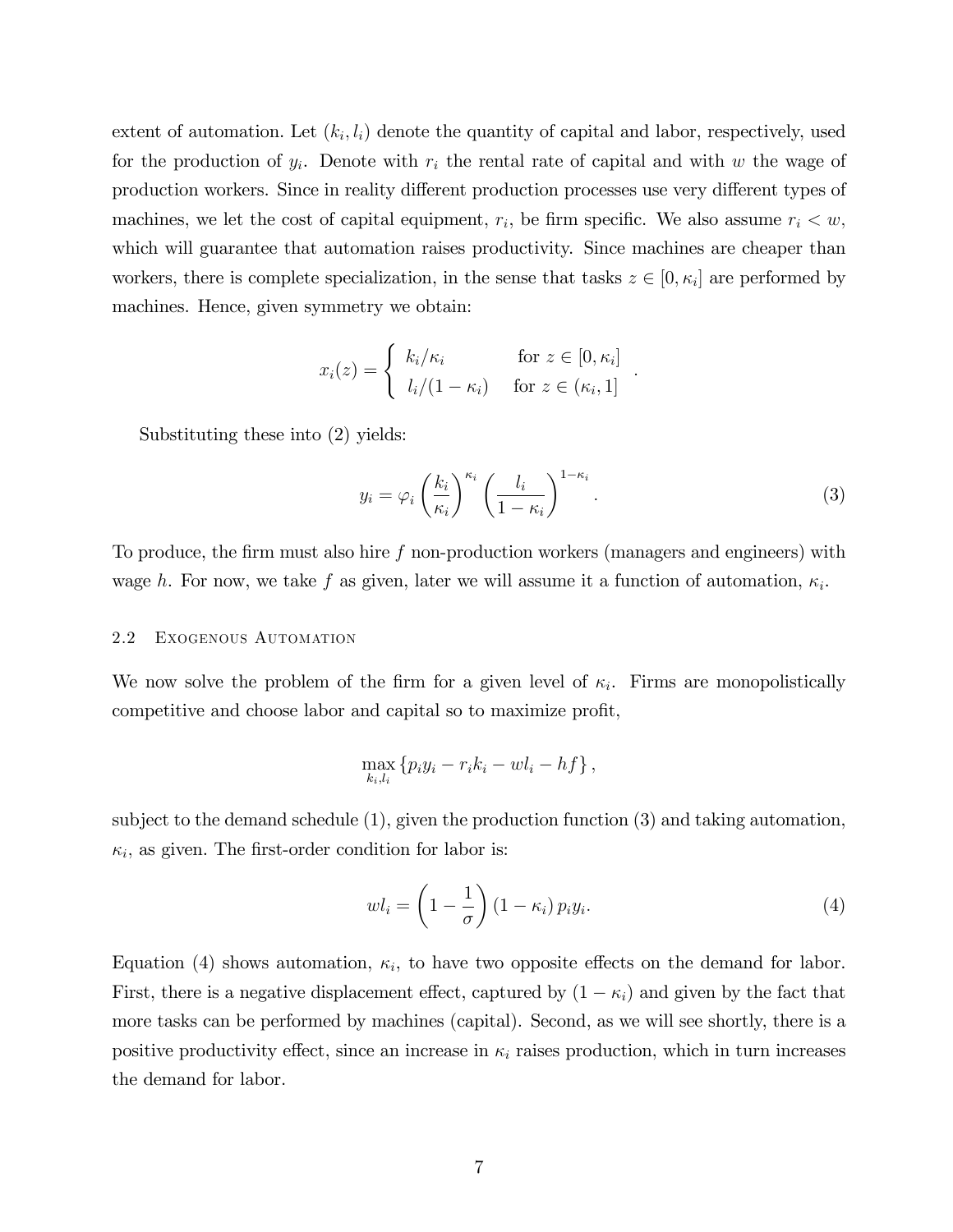The first-order condition for capital is:

$$
r_i k_i = \left(1 - \frac{1}{\sigma}\right) \kappa_i p_i y_i.
$$
\n<sup>(5)</sup>

Intuitively, the demand for capital is increasing in the set of tasks it can perform. Taking the ratio of  $(4)$  and  $(5)$ , we obtain:

$$
k_i = \frac{\kappa_i}{1 - \kappa_i} \left(\frac{w}{r_i}\right) l_i,
$$

which shows that the capital to labor ratio is also increasing in automation,  $\kappa_i$ .

Substituting  $k_i$  back into the production function yields:

$$
y_i = \varphi_i \frac{l_i}{1 - \kappa_i} \left(\frac{w}{r_i}\right)^{\kappa_i},\tag{6}
$$

which shows that output per production worker is increasing in  $\kappa_i$  if  $w > r_i$ , as assumed. Intuitively, if labor is more expensive than capital, replacing workers with machines through automation reduces the marginal cost and increases productivity. Finally, using equation (6) into the demand for labor (4) yields:

$$
l_i = w^{-\sigma} \left( 1 - \frac{1}{\sigma} \right)^{\sigma} A_i \varphi_i^{\sigma - 1} \left( \frac{w}{r_i} \right)^{\kappa_i (\sigma - 1)} (1 - \kappa_i). \tag{7}
$$

This equation shows how employment depends on  $\kappa_i$  and other exogenous parameters. It can be used to study how the productivity effect and the displacement effect depend on the level of  $\kappa_i$ . In the limit case of full automation  $(\kappa_i \to 1)$ , it is immediate to see that  $l_i \to 0$ . This is intuitive, since in this case workers become useless for the firm, because capital can perform all tasks at a lower cost. Hence, the displacement effect must eventually dominate for high levels of automation. However, at low levels of automation, the productivity effect may dominate the displacement effect. To see this, take the derivative of  $(7)$  with respect to  $\kappa_i$ :

$$
\frac{dl_i/l_i}{d\kappa_i} = (\sigma - 1)\ln\left(\frac{w}{r_i}\right) - \frac{1}{1 - \kappa_i}.\tag{8}
$$

This derivative is positive for values of  $\kappa_i$  lower than  $1 - [(\sigma - 1) \ln(w/r_i)]^{-1}$ . This condition is more likely to be satisfied when  $\sigma$  and  $w/r_i$  are high, i.e., when the productivity effect is strong enough. In particular, if  $\sigma$  is high, production can be scaled up without a large countervailing fall in prices; and if  $w/r_i$  is high, the cost saving of automation is stronger. If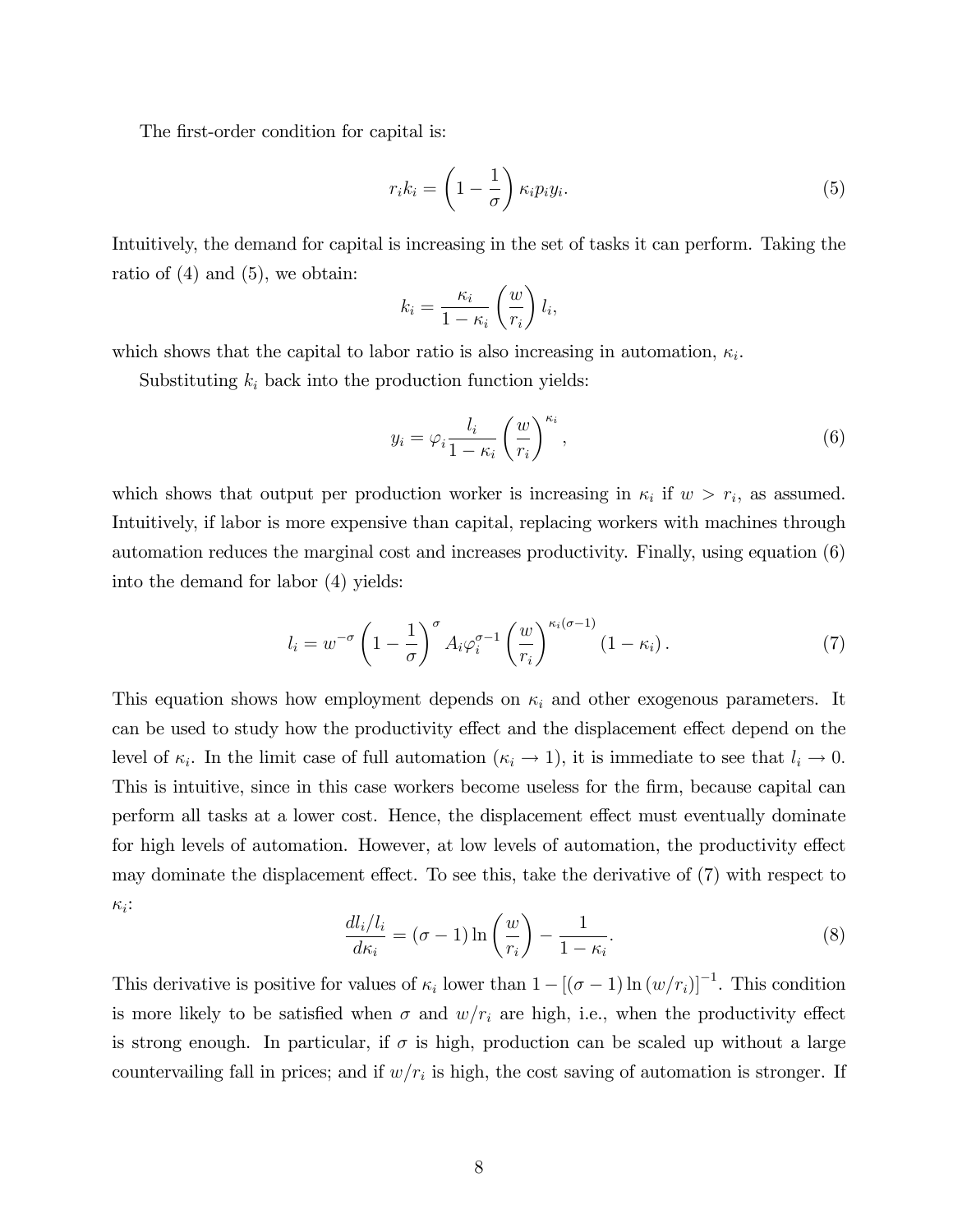instead  $(\sigma - 1) \ln (w/r_i) < 1$ , then the displacement effect always dominates.<sup>4</sup>

Finally, using (7) into (6) we can express output as a function of automation and other exogenous parameters:

$$
y_i = A_i \varphi_i^{\sigma} w^{-\sigma} \left( 1 - \frac{1}{\sigma} \right)^{\sigma} \left( \frac{w}{r_i} \right)^{\kappa_i \sigma}.
$$
 (9)

This equation confirms that automation raises output as long as capital is cheaper than production workers,  $w/r_i > 1$ . Moreover, substituting (4) and (5) into the profit function yields

$$
\pi_i = \frac{p_i y_i}{\sigma} - h f,
$$

which shows the familiar result that profit is a constant share  $1/\sigma$  of revenue.

#### 2.3 Endogenous Automation

We now allow firms to choose the level of automation,  $\kappa_i$ . Substituting workers with machines requires a costly change in technology and automating more and more tasks poses an increasingly difficult challenge. Hence, we assume that automation entails a cost in terms of non-production workers (i.e., managers and engineers), which is increasing and convex in  $\kappa_i$ . For convenience, we assume the cost  $hf$  to take the following form:

$$
hf\left(\kappa_i,\rho_i\right) = \frac{h\kappa_i^{\delta}}{\rho_i \delta}, \quad \delta > 1,
$$

where  $\delta$  denotes the convexity of the automation cost. The parameter  $\rho_i$  captures heterogeneity across Örms in the (inverse) cost of automation. In particular, it can interpreted as an index of replaceability of task in the production process of firm  $i$ .

In this set-up, firms choose the level of  $\kappa_i$  that maximizes profit given the choice of factors derived in the previous section:

$$
\max_{\kappa_i} \left\{ \frac{p_i y_i}{\sigma} - \frac{h \kappa_i^{\delta}}{\rho_i \delta} \right\}.
$$

Automation poses a trade-off between its fixed cost and the reduction in the variable cost it generates. The first-order condition for  $\kappa_i$  is:

$$
\left(1 - \frac{1}{\sigma}\right) p_i y_i \ln\left(\frac{w}{r_i}\right) = \frac{h\kappa_i^{\delta - 1}}{\rho_i}.
$$
\n(10)

 $4$ Acemoglu and Restrepo (2018a) emphasize another possible effect, namely, that new tasks are created when others are automated. We abstract from this additional mechanism which would reinforce the positive productivity effect on employment.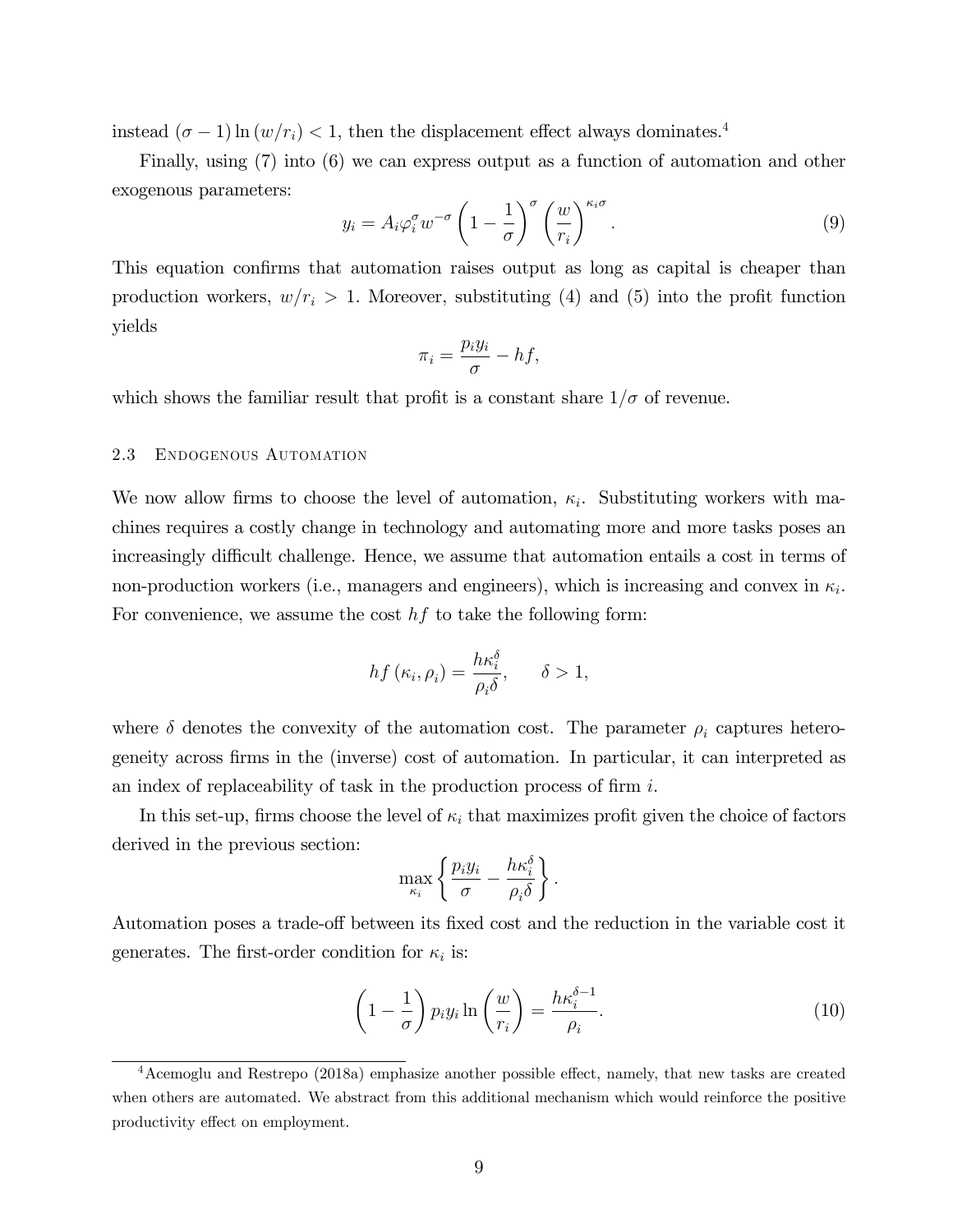The left-hand side of  $(10)$  is the marginal benefit of automation. It shows that the benefit of automation is increasing in the demand elasticity  $(\sigma)$ , revenues  $(p_i y_i)$  and in the cost saving entailed by machines  $(w/r_i)$ . The right-hand side is instead the marginal cost.

Substituting  $y_i$  from (9), the first-order condition for automation (10) becomes:

$$
\left(1-\frac{1}{\sigma}\right)^{\sigma} A_i \left(\frac{\varphi_i}{w}\right)^{(\sigma-1)} \left(\frac{w}{r_i}\right)^{\kappa_i(\sigma-1)} \ln\left(\frac{w}{r_i}\right) = \frac{h\kappa_i^{\delta-1}}{\rho_i}.
$$

This expression shows the exogenous determinants of the marginal benefit of automation and can be used to solve implicitly for the equilibrium level of  $\kappa_i$ . We can show that the secondorder condition is necessarily satisfied if  $(\delta - 1) > (\sigma - 1) \ln(w/r_i)$  and the unique solution is interior if:

$$
0 < A_i \left( 1 - \frac{1}{\sigma} \right)^{\sigma} \left( \frac{\varphi_i}{r_i} \right)^{\sigma - 1} \ln \left( \frac{w}{r_i} \right) < \frac{h}{\rho_i}.
$$
 (11)

Clearly, if  $w/r_i < 1$  there is no benefit of automation, hence the optimal  $\kappa_i$  is zero. If instead the cost of automation is too low, the firm will choose full automation, i.e.,  $\kappa_i = 1$ . For  $w > r_i$ and a sufficiently high cost of automation, as in  $(11)$ , instead, there is an interior optimal level of  $\kappa_i$ . As we show in the Appendix, the comparative statics of the equilibrium choice of automation,  $\kappa_i^*$ , to changes in the exogenous parameters are:

$$
\frac{d\kappa_i^*}{dA_i} > 0; \quad \frac{d\kappa_i^*}{d\varphi_i} > 0; \quad \frac{d\kappa_i^*}{d(w/r_i)} > 0; \quad \frac{d\kappa_i^*}{d(\rho_i/h)} > 0. \tag{12}
$$

These results are intuitive. Larger firms (high  $A_i$  and  $\varphi_i$ ) have a stronger incentive to pay the fixed automation cost to save on the variable production cost; automation is also increasing in the cost-saving it entails  $(w/r_i)$  and decreasing in its own cost  $h/\rho_i$ .

### 2.4 Extension: Automation and Market Power

We now extend the model to incorporate the notion that automation may increase market power (e.g., Martinez, 2019, and Korinek and Ng, 2018). To keep the analysis as simple as possible, we consider a case in which Örms set their price so as to keep potential competitors out of the market (limit pricing). Potential competitors can copy existing varieties, but they are less productive than the original producer. To make the equilibrium markup a function of  $\kappa_i$ , we assume that the production process of firms that use automation more intensively is harder to imitate. As a result, the wedge between the limit price and the marginal cost increase in  $\kappa_i$ . To capture the implications of this setup, we denote with  $\mu(\kappa_i) \in (0, 1/\sigma)$  the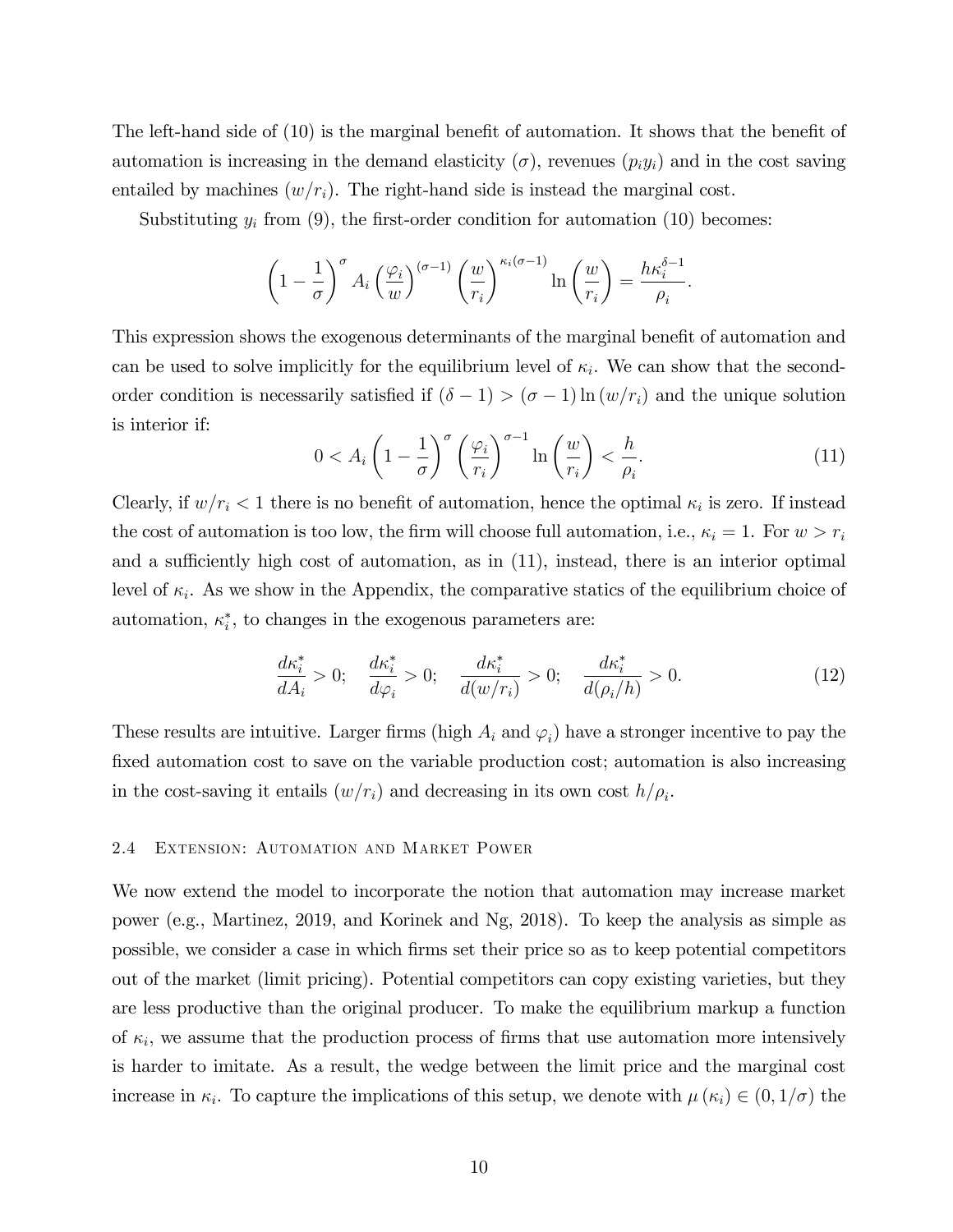profit share of revenue and assume  $\mu'(\kappa_i) > 0.5$ 

Then, the labor demand in equation (7) becomes:

$$
l_i = w^{-\sigma} (1 - \mu(\kappa_i))^{\sigma} A_i \varphi_i^{\sigma-1} \left(\frac{w}{r_i}\right)^{\kappa_i(\sigma-1)} (1 - \kappa_i).
$$

This expression shows that automation affects labor demand not only via the productivity and the displacement effects, but also through the increase in the markup, as it is made clear by the derivative:

$$
\frac{dl_i/l_i}{d\kappa_i} = -\frac{\sigma\mu'(\kappa_i)}{1-\mu(\kappa_i)} + (\sigma - 1)\ln\frac{w}{r_i} - \frac{1}{1-\kappa_i}.
$$

The endogenous reaction of markups dampens the productivity effect because the cost saving generated by automation is only partially transferred to prices.

The impact of  $\kappa_i$  on markups also affects the incentives to automate. In particular,  $\kappa_i$  is chosen to solve:

$$
\max_{\kappa_i} \left\{ \mu\left(\kappa_i\right) p_i y_i - \frac{h \kappa_i^{\delta}}{\rho_i \delta} \right\}.
$$

The first-order condition for automation becomes:

$$
(\sigma - 1) p_i y_i \left[ \mu(\kappa_i) \ln \left( \frac{w}{r_i} \right) + \left( \frac{1}{\sigma - 1} - \frac{\mu(\kappa_i)}{1 - \mu(\kappa_i)} \right) \mu'(\kappa_i) \right] = \frac{h \kappa_i^{\delta - 1}}{\rho_i}.
$$
 (13)

This equation shows that, as long as the markup is below the one that would be chosen without limit pricing  $(\mu(\kappa_i) < 1/\sigma)$ , and  $\mu'(\kappa_i) > 0$ , then firms have an incentive to automate to increase their market power. This case introduces the possibility of "excessive" automation. For instance, if

$$
\frac{\mu'( \kappa_i)}{1 - \mu( \kappa_i)} = \ln \left( \frac{w}{r_i} \right),
$$

automation would be chosen only to increase profits, with no effect on prices and sales, and hence no gains to consumers.

#### 2.5 Empirical Implications

The model has clear predictions for the determinants of automation. These are summarized by the comparative statics results in  $(12)$ . In sum, automation is increasing in demand  $(A_i)$ and  $\varphi_i$ ), in replaceability  $(\rho_i)$  and decreasing in the relative cost of capital  $(r_i/w)$  and the cost

<sup>&</sup>lt;sup>5</sup>The main results would be qualitatively similar if we considered other models of imperfect competition in which the perceived demand elasiticy is a function of market shares.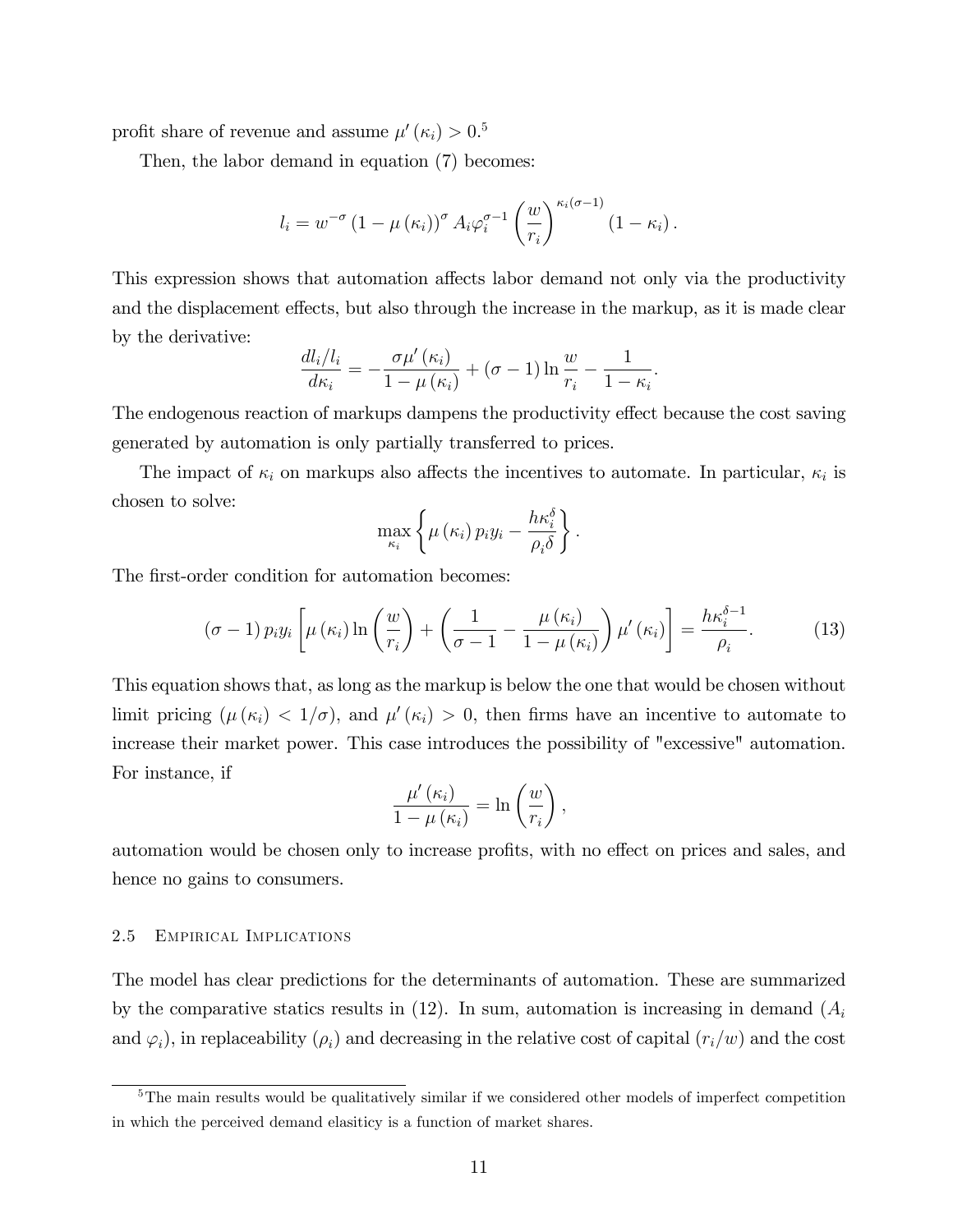of non-production workers  $(h)$ . These results are intuitive and consistent with the existing literature.<sup>6</sup> As to what may have caused the generalized increase in automation observed in aggregate data, the model highlights the pervasive decline in the relative cost of capital  $(r_i/w)$ as a natural candidate. However, it also suggests that the effect should be heterogeneous. Rearranging (10),

$$
\kappa_i = \left[ \left( 1 - \frac{1}{\sigma} \right) p_i y_i \frac{\rho_i}{h} \ln \left( \frac{w}{r_i} \right) \right]^{\frac{1}{\delta - 1}},
$$

it can be seen that a decline in  $r_i/w$  has a stronger effect on automation in firms where tasks are more replaceable, as captured by the parameter  $\rho_i$ .

The implications of the model regarding the relationship between automation and employment are more nuanced. First, (8) shows that the effect of  $\kappa_i$  on  $l_i$  is potentially ambiguous, and possibly heterogeneous across firms and sectors. Hence, whether or not automation raises employment may ultimately be an empirical question. Second, the model also illustrates the key challenge that the econometrician faces in answering such a question, which hinges on the endogeneity of  $\kappa_i$ : demand shocks, captured by  $A_i$  and  $\varphi_i$ , have a direct positive effect on employment, but they also trigger automation. Hence, demand shocks may generate a positive correlation between automation and employment, even if, conditional on demand, and increase in  $\kappa_i$  would lead to job losses. Firm and sector-year fixed effects are not sufficient to solve the problem because demand shocks are likely to vary both across firms and over time.<sup>7</sup>

Fortunately, the model also offers possible remedies to this bias. Exogenous shocks to the costs and benefits of automation ( $\rho_i$  and  $r_i$ ) can be used to isolate variation in  $\kappa_i$  that is orthogonal to demand shocks. To identify firm-specific shocks to  $r_i$ , the model suggests to use automation intensity defined as the cost of automation,  $h\kappa_i^{\delta}/(\rho_i\delta)$ , over capital expenditure,  $r_i k_i$ . Using the first-order condition for  $k_i$  (5), into the first-order condition for automation (10), we can write:

$$
\frac{h\kappa_i^{\delta}}{\rho_i \delta r_i k_i} = \frac{1}{\delta} \ln \left( \frac{w}{r_i} \right). \tag{14}
$$

This equation shows immediately that automation intensity can be used to identify variation in automation that is independent of demand shocks. Controlling for firm and sector-year fixed effects should also purge this measure from any variation that is not driven by firm-

 $6$ See for instance Dechezlepretre et al. (2019), Cheng et al. (2019), Hemous and Olsen (2018), Koch, Manuylov and Smolka (2019).

<sup>&</sup>lt;sup>7</sup>See, for instance, Hottman, Redding and Weinstein  $(2016)$  and Bonfiglioli, Crino and Gancia  $(2019)$  for the importance of firm-level demand shocks.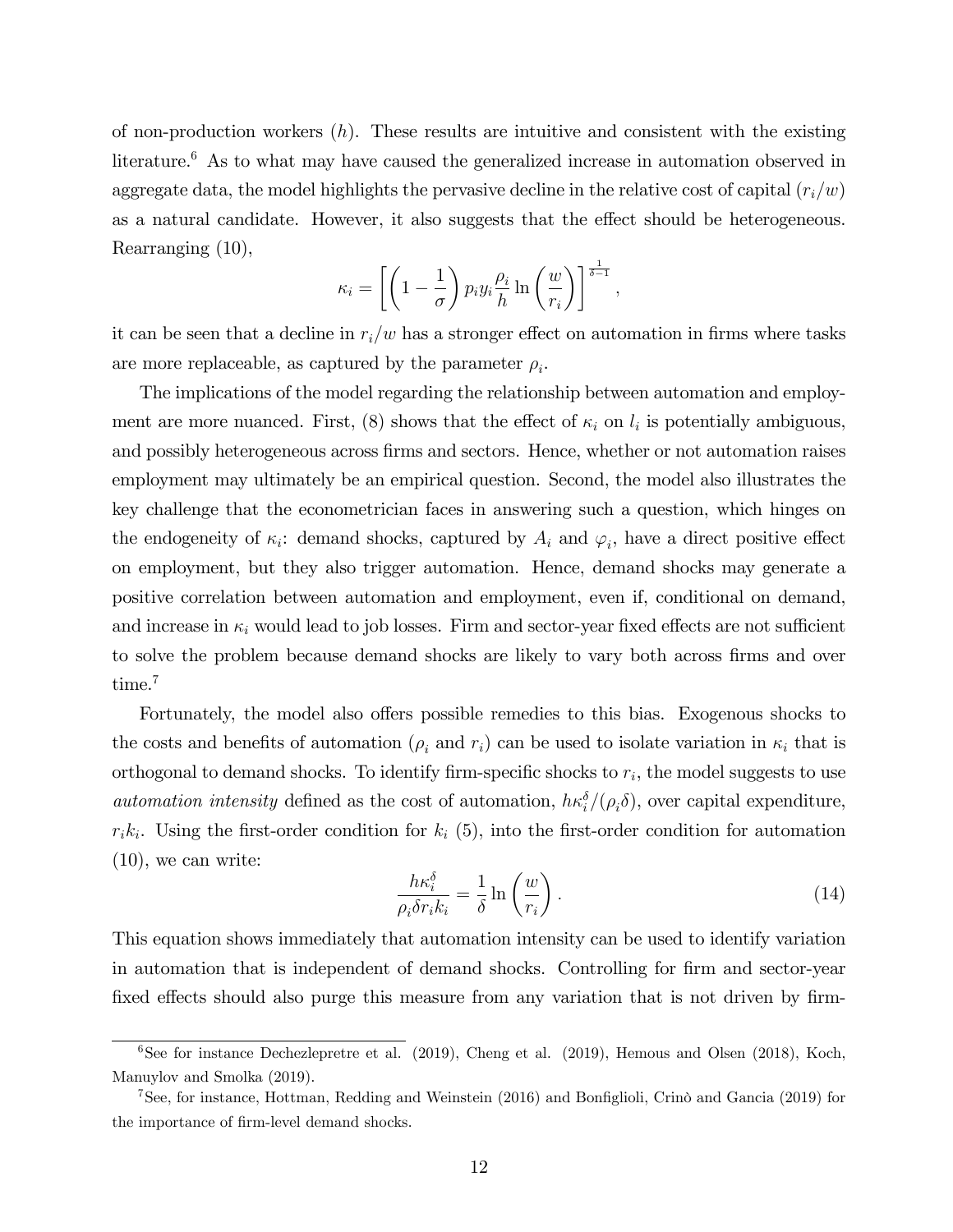specific changes in the cost of capital,  $r_i$ . With this new proxy for  $r_i$  at hand, one can test the prediction of the model for the effect of changes in  $r_i$  on  $l_i$ :

$$
\frac{d\ln l_i}{d\ln r_i^{-1}} = \kappa_i (\sigma - 1) + \left[ (\sigma - 1) \ln r_i^{-1} - \frac{1}{1 - \kappa_i} \right] \frac{d\kappa_i}{d\ln r_i^{-1}}.
$$
\n(15)

This equation illustrates once more the tension between the productivity effect and the displacement effect. Compared to  $(8)$ , equation (15) factors in the positive effect of a fall in  $r_i$ on capital, and hence captures a somewhat broader effect of automation.<sup>8</sup>

Alternatively, exogenous differences in the replaceability of tasks across firms,  $\rho_i$ , can also be used to identify variation in automation that is independent of demand shocks. The literature has shown how to build such proxies, which typically do not exhibit time variation. However, the model suggests that the decline in  $r_i$  should have a stronger effect on automation in firms with a higher  $\rho_i$ . Based on this insight, in the next sections, we build an instrument for robot adoption by combining information on which industries are more suitable for automation and firm-level measures of replaceability of employment.

What are the implications for other firm-level outcomes? Automation should clearly have a positive correlation with measures of productivity, although causality may run in both directions. It should also increase the demand for non-production workers. The relationship between automation and markups, instead, is possibly ambiguous. The benefit of automation is higher in more competitive markets. Hence, if markups are exogenous, they may exhibit a negative correlation with automation. However, the extension with endogenous market power has shown that, other things equal, automation may increase markups. Once again, the latter effect can be tested exploiting exogenous variation in automation.

Finally, all these predictions have been derived in a model where the choice of automation is continuous. In the data, however, the decision to automate is often measured by binary variables. Nevertheless, as we show in the Appendix, a variant of the model where automation is a discrete choice yields qualitatively similar predictions: a decline in the cost of capital increases the probability that firms adopt a higher automation intensity and the increase in this probability is higher if tasks are easier to replace with machines.

<sup>&</sup>lt;sup>8</sup>If the sign of (15) is negative, the sign of  $(8)$  must be negative *a fortiori*.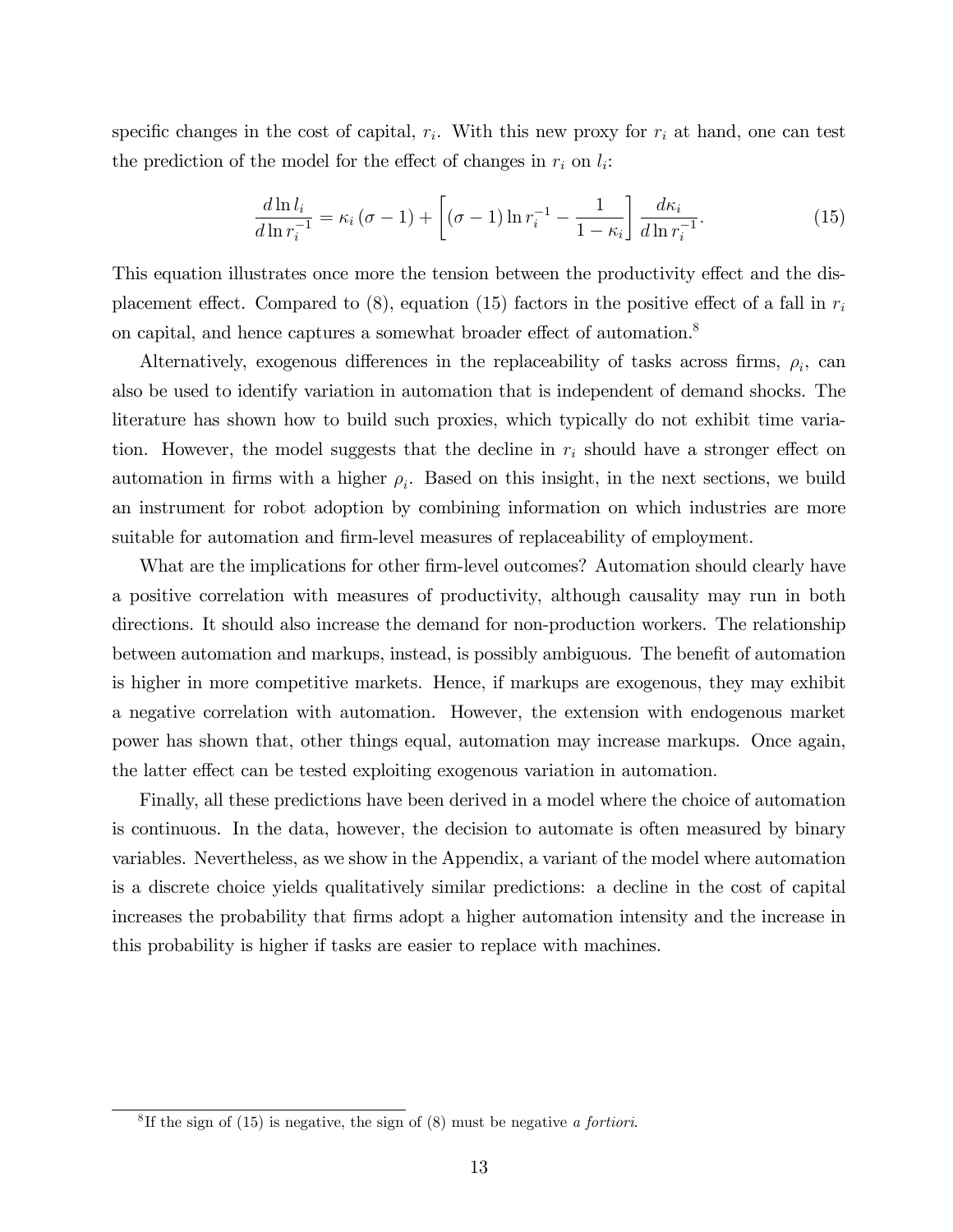# 3 Data and Aggregate Facts

Our empirical analysis uses Örm-level data for France over the 1994-2013 period and combines several Örm-level data sets administered by the French statistical agency (INSEE). We observe the universe of French Örms (deÖned as legal entities) that report a complete balance sheet in the manufacturing, services and primary sectors (roughly 500,000 firms per year), excluding the government sector. Each firm is uniquely defined by a firm-level identifier (SIREN number) common across all data sets. For each firm that reports a complete balance sheet, we have data on sales, material purchases, capital stock (value of physical assets) in Euros and total employment.<sup>9</sup> We use this information to compute firm-level value added<sup>10</sup> and revenue TFP. We compute revenue TFP from a Cobb-Douglas value-added production function with labor and physical capital as inputs and output elasticities of inputs that vary at the 2-digit NACE level. We use the Wooldridge (2009) estimator for estimating the production-function  $coefficients<sup>11</sup>$ 

The balance sheet data are complemented with information on the occupational structure of employment from DADS Etablissement. For each sample year, DADS Etablissement contains plant-level employment data disaggregated in five two-digit occupations: (1) firm owners receiving a wage; (2) high-skill professions (i.e., scientists, managers and engineers); (3) intermediate-skill professions (e.g., teachers, administrative assistants and technicians); (4) low-skill white-collar workers; and (5) blue-collar workers. We aggregate the occupational employment data from DADS across all plants belonging to the same firm using the SIREN identifier, thereby obtaining the occupational structure of employment for each firm in a given year. For the year 1994, DADS contains more disaggregated information on employment for 29 occupations. We use this information to construct a firm-level proxy for the extent to which employment is replaceable by robots, as explained below. For the descriptive analysis,

<sup>9</sup>For the years 1994 to 2009 the source of this information is BRN. For 2011-2013 the data source is FARE, which substitutes BRN and is more comprehensive in terms of coverage. This dataset is prepared by INSEE and combines administrative data with survey information and also uses imputation. Compared to BRN, it additionally includes firms that do not report a full balance sheet. We use the subset of FARE that is consistent in terms of sample with BRN.

 $10$ Value added is computed as sales minus changes in inventories minus purchases of final goods minus purchases of materials plus changes in material inventories minus other purchases.

<sup>&</sup>lt;sup>11</sup>The Wooldrige estimator is based on the Levinsohn-Petrin (2003) methodology but uses a one-step GMM estimator instead of a two-step approach. This estimator solves the problem that the labor coefficient may be unidentified in the first stage if labor is freely adjustable (see Ackerberg, Caves and Frazer, 2015). We consider labor endogenous and use lagged labor as an instrument variable.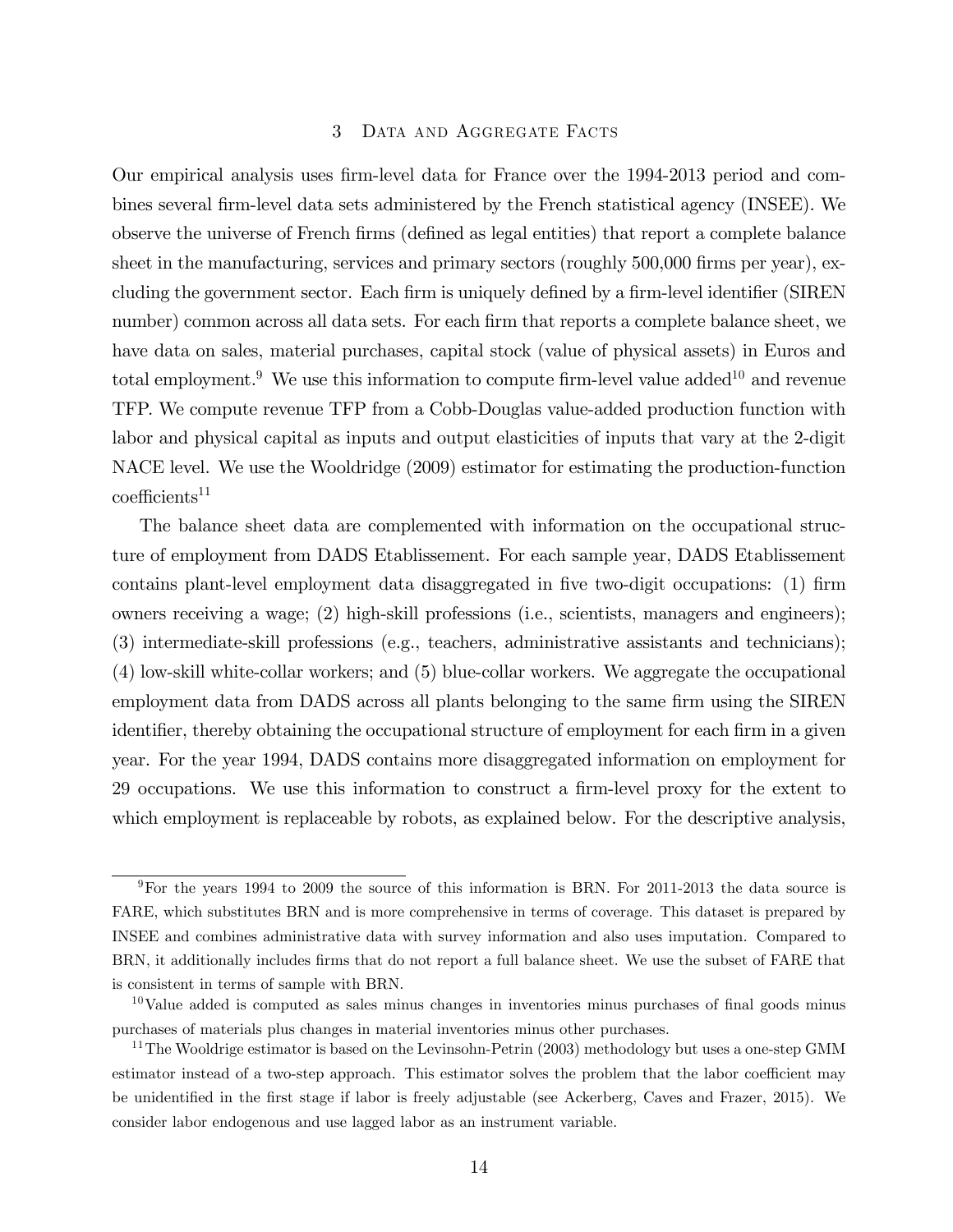we use the full set of years (1994-2013), while for the Instrumental Variables (IV) regressions we focus on the 1996-2013 period and use 1994 as a pre-sample year. Finally, for each firm and year, we also have customs data on exports and imports from the French customs authority (DOUANE). In particular, we observe quantities and values of imports and exports for all 8-digit products of the Combined Nomenclature (CN) classification by origin and destination country.

We leverage the detailed information on firm-level imports by product to proxy for the use of robots at the firm level. The CN classification classifies trade of industrial robots into a specific product code, CN 84795000 (CN 84798950 before 1996). Accordingly, we identify firms that import robots in a given year as firms with positive imports for this product code in that year. In the empirical analysis, we use this information to build a proxy for the adoption of foreign robots by each firm. We also measure the stock of robot capital employed by a Örm at a given point in time as the cumulative sum of robot imports by the Örm up to that point. Using this information, we build a second proxy for automation measuring the intensity with which the firm uses robots. $^{12}$ 

Figure 1 plots the time series of total robot imports into France obtained by summing robot imports across all firms in our sample (hollow circles). For comparison, the figure also plots the time series of total French robot imports obtained from the Comext database (full circles). Our Örm-level data follow quite closely the evolution of aggregate French robot imports implied by official statistics, and account for the majority of these imports in any given year. Interestingly, robot imports appear to be quite volatile, consistent with the lumpy nature of this investment.

Figure 2 shows the cumulative number of robot importers and the stock of imported robot capital over time. Both variables have rapidly trended upward. In particular, the number of Örms with at least one year of robot imports rose from 121 in 1994 to more than 1700 in 2013. Similarly, the stock of imported robot capital increased from 63 million Euros in 1994 to around 1,8 billion Euros in 2013. Overall, these numbers suggest that automation has become increasingly widespread across French firms over the sample period.

Finally, Figure 3 reports the cumulative number of robot importers by two-digit sector. The figure shows that, while robot importers are observed in many different sectors, they are particularly frequent in manufacturing, especially in industries such as production of

 $12$ All our findings are qualitatively similar when computing the stock of robot capital using a perpetual inventory method with an annual depreciation rate of 15%, which falls within the range of depreciation rates normally assumed for robots in manufacturing (see, e.g., Graetz and Michaels, 2018).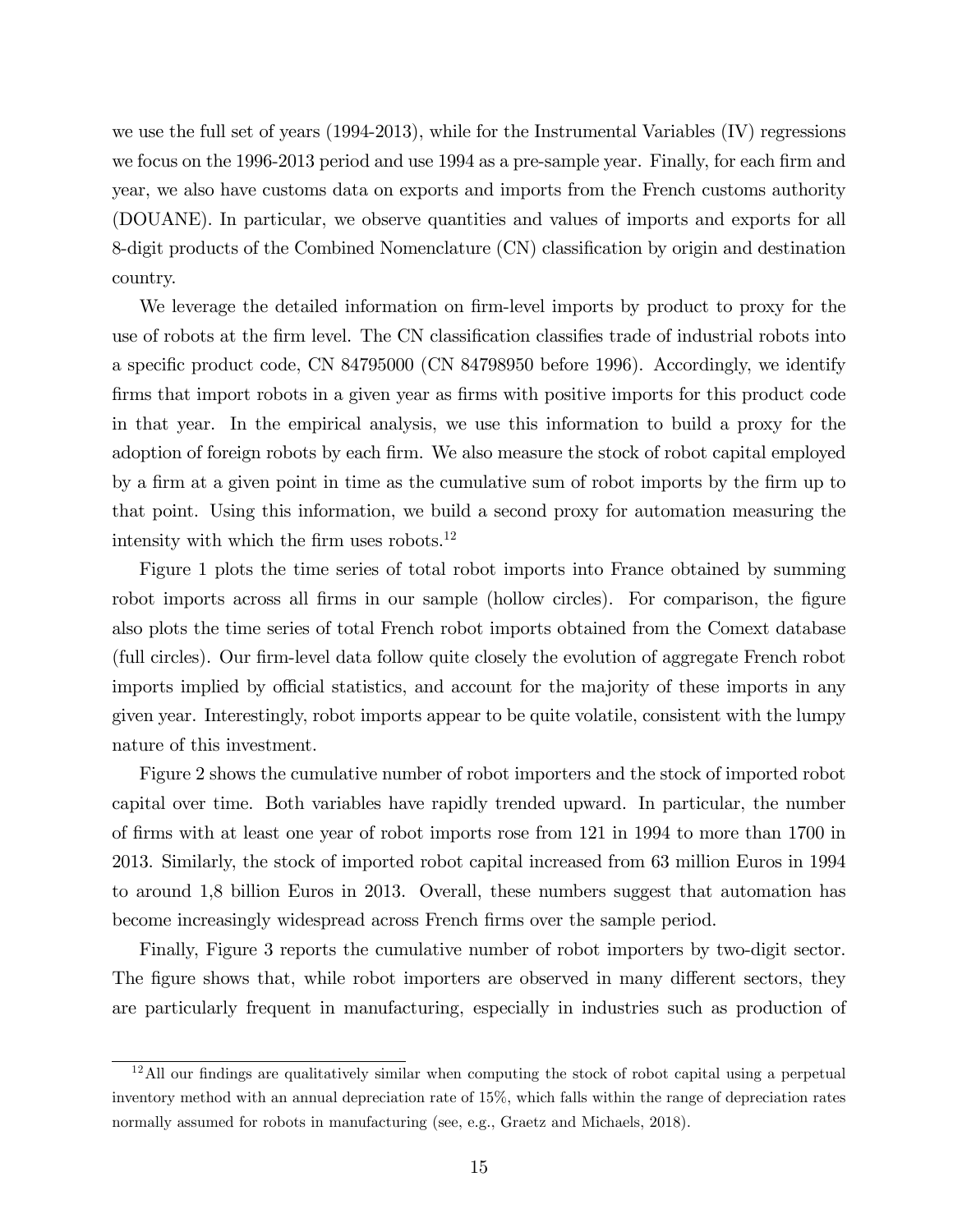

Figure 1: Robot Import, 1994-2013

motor vehicles, machinery, and electrical equipment. Consistent with this evidence, in our econometric analysis we use a baseline sample consisting of manufacturing firms only. Overall, there are more than 800 different manufacturing firms importing robots at least once over the period of analysis. We further focus on firms with more than ten employees given that robots are typically used at relatively large firms and adoption decisions by small firms tend to be more noisy and lumpy. However, the qualitative pattern of our results is largely insensitive to the choice of the estimation sample.

## 4 Preliminary Evidence

We start by providing descriptive evidence on how firms that adopt robots compare to firms that do not in terms of various characteristics. Table ?? reports summary statistics on a number of firm-level variables, separately for firms that have imported robots at least once over 1994-2013 ("robot adopters") and for firms that have never imported robots over this period ("non robot adopters"). Our sample consists of  $64,760$  manufacturing firms. Of these, 746 are robot adopters, corresponding to 1.15 percent of all firms and 0.96 percent of all firm-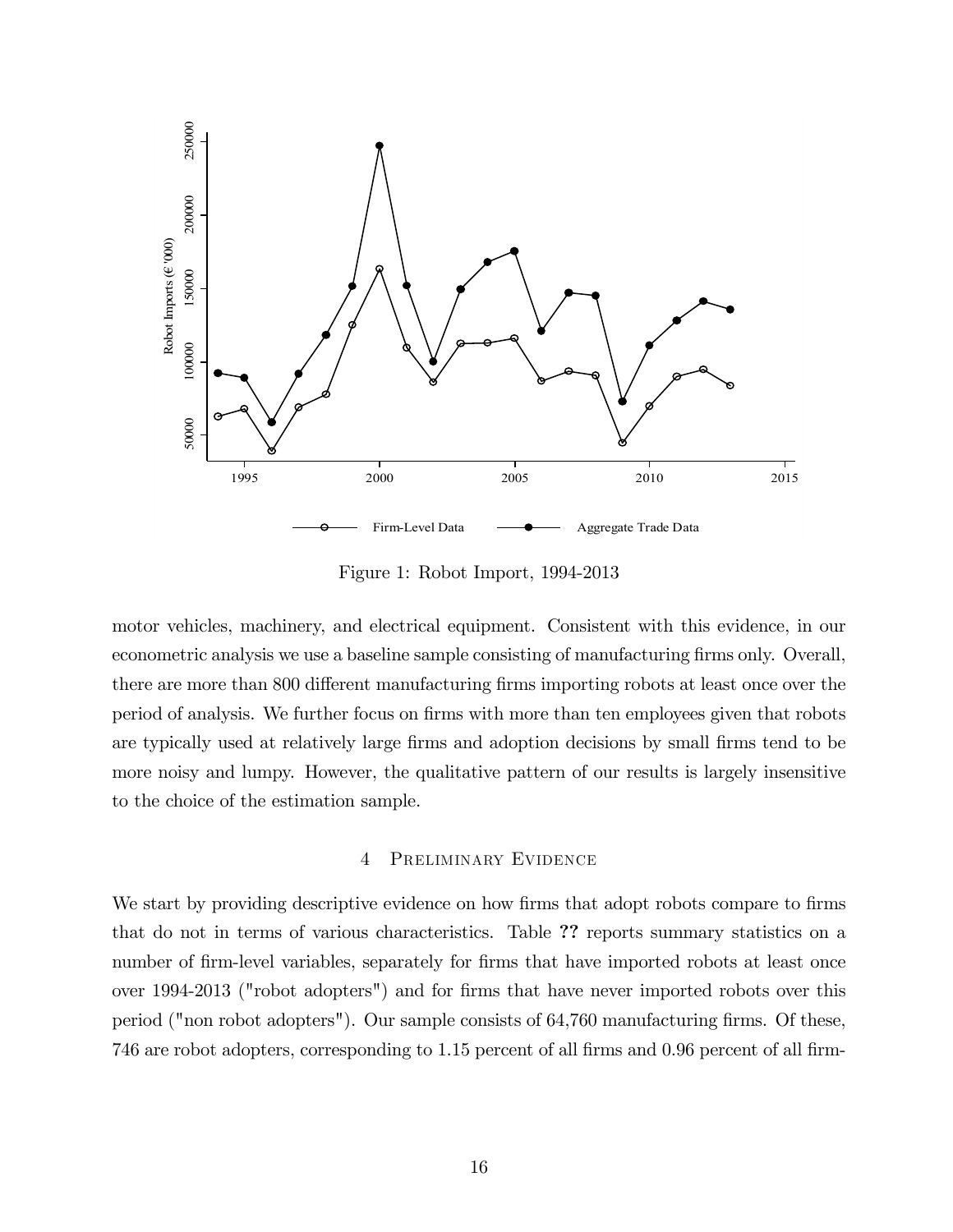

Figure 2: Cumulated Robot Importers and Import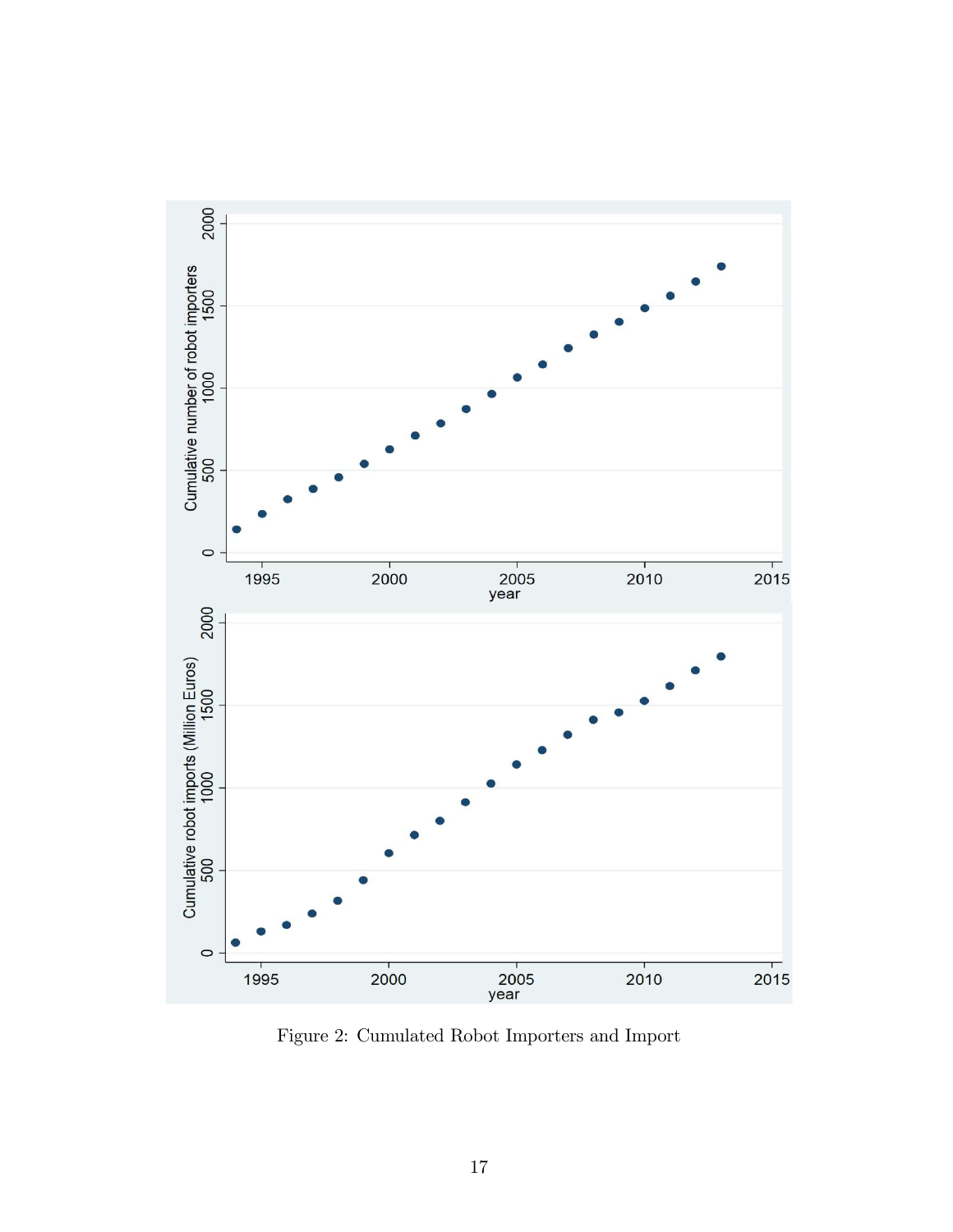

Figure 3: Cumulative number of robot importers by two-digit industry

year observations in our data set.<sup>13</sup> Robot intensity, defined as the ratio between the stock of robot capital and the total physical capital stock of the firm, equals 11 percent on average for robot adopters. The average robot adopter is around 11 times larger than the average non robot adopter in terms of employment and around 14 times larger in terms of sales. Robot adopters also exhibit around 3 times higher levels of sales per worker and around 1.5 times higher levels of Total Factor Productivity, on average. The skill composition of employment also differs across robot adopters and non robot adopters, the share of employment in highskill professions being twice as high on average in the former group of firms than in the latter. Robot adopters are also more likely to import and export goods other than robots, and are characterized by a larger share of employment performing tasks that can be replaced

 $13$ The relatively low number of firms adopting industrial robots is consistent with other existing studies. For instance, Acemoglu, Lelarge and Restrepo (2020), who collected information on robot adoption in France from multiple sources, find that only 1% of the firms in their sample purchased robots over the 2010-2015 period. While robot adopters are a minority, they nevertheless account for a large fraction of employment and sales.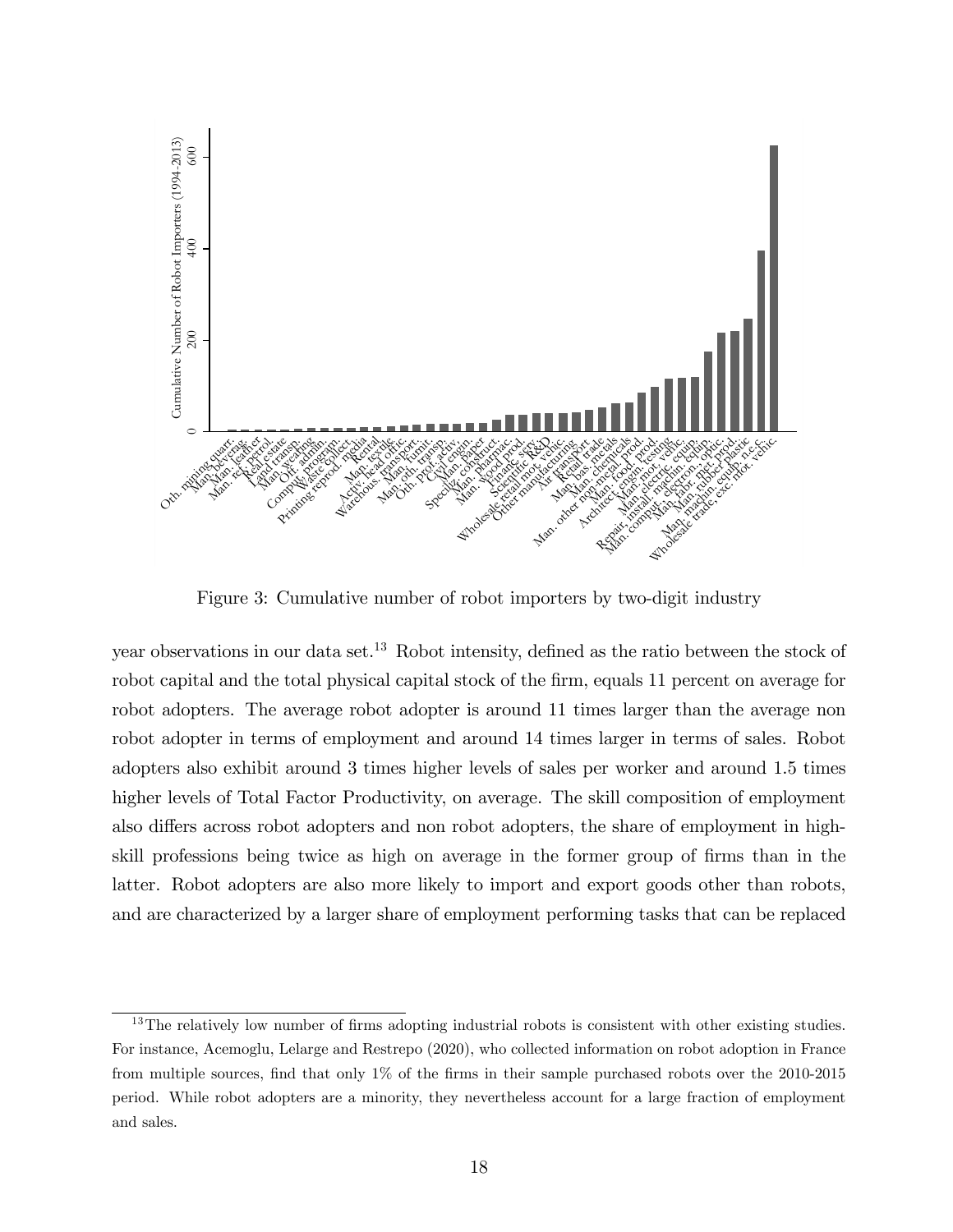by robots.<sup>14</sup>

Table 1 also reports the average annualized change in each variable over 1994-2013, separately for the two sets of firms. Robot adopters have increased robot intensity at an average rate of 0.2 log points per year. While employment has decreased in both groups of firms, robot adopters have shed workers at a slower rate than non robot adopters (0.02 vs. 0.03 log points per year, respectively).<sup>15</sup> Robot adopters have also experienced a relatively slower reduction in sales, sales per worker and TFP, and a relatively faster increase in the employment share of high-skill professions.

To further shed light on the differences between the two groups of firms, we now estimate conditional correlations between robot adoption and Örm-level characteristics, by running OLS regressions of the following form:

$$
Y_{ijt} = \alpha_i + \alpha_{jt} + \beta \cdot Rob\_Adoption_{ijt} + \mathbf{X}'_{ijt} \cdot \boldsymbol{\gamma} + \varepsilon_{ijt},\tag{16}
$$

where  $i$  denotes a firm,  $j$  indicates the 5-digit NACE industry in which the firm operates, and t stands for time.  $Y_{ijt}$  is an outcome and  $Rob\_Adoption_{ijt}$  a dummy that takes on value 1 in the Örst year in which the Örm imports robots and in all subsequent periods, and is equal to 0 otherwise. We estimate two versions of eq.  $(16)$ . In the first version, we control for firm fixed effects,  $\alpha_i$ , and for 5-digit industry×year fixed effects,  $\alpha_{jt}$ . The "robot adopter premia",  $\beta$ , are then identified by comparing outcomes, in deviations from within-firm means, across Örms belonging to the same 5-digit industry and year. This approach ensures that the coefficients  $\beta$  are not contaminated either by time-invariant firm characteristics that could be correlated with adoption and outcomes or by differences in the distribution of adopters and non adopters across industries. In the second version of eq. (16), we add controls for observable Örm characteristics (log sales and dummies for exporter and importer status). We measure each characteristic at baseline, that is, in the first year in which the firm is observed in the sample, and interact its Örst-year value with a full set of year dummies. The resulting interactions, contained in the vector  $\mathbf{X}_{ijt}$ , flexibly control for heterogeneous trends across firms characterized by different initial conditions. We correct the standard errors for clustering at the Örm level to account for serially correlated shocks within Örms.

The results are reported in Table 2. Odd-numbered columns show the estimates of the

 $14$ The replaceability of tasks by robots is constructed following Graetz and Michaels (2018) and is explained in details below. This variable refers to the year 1994 and is computed for the 36,972 firms used in the IV regressions.

 $15$ Manufacturing employment declined significantly in France during the sample period.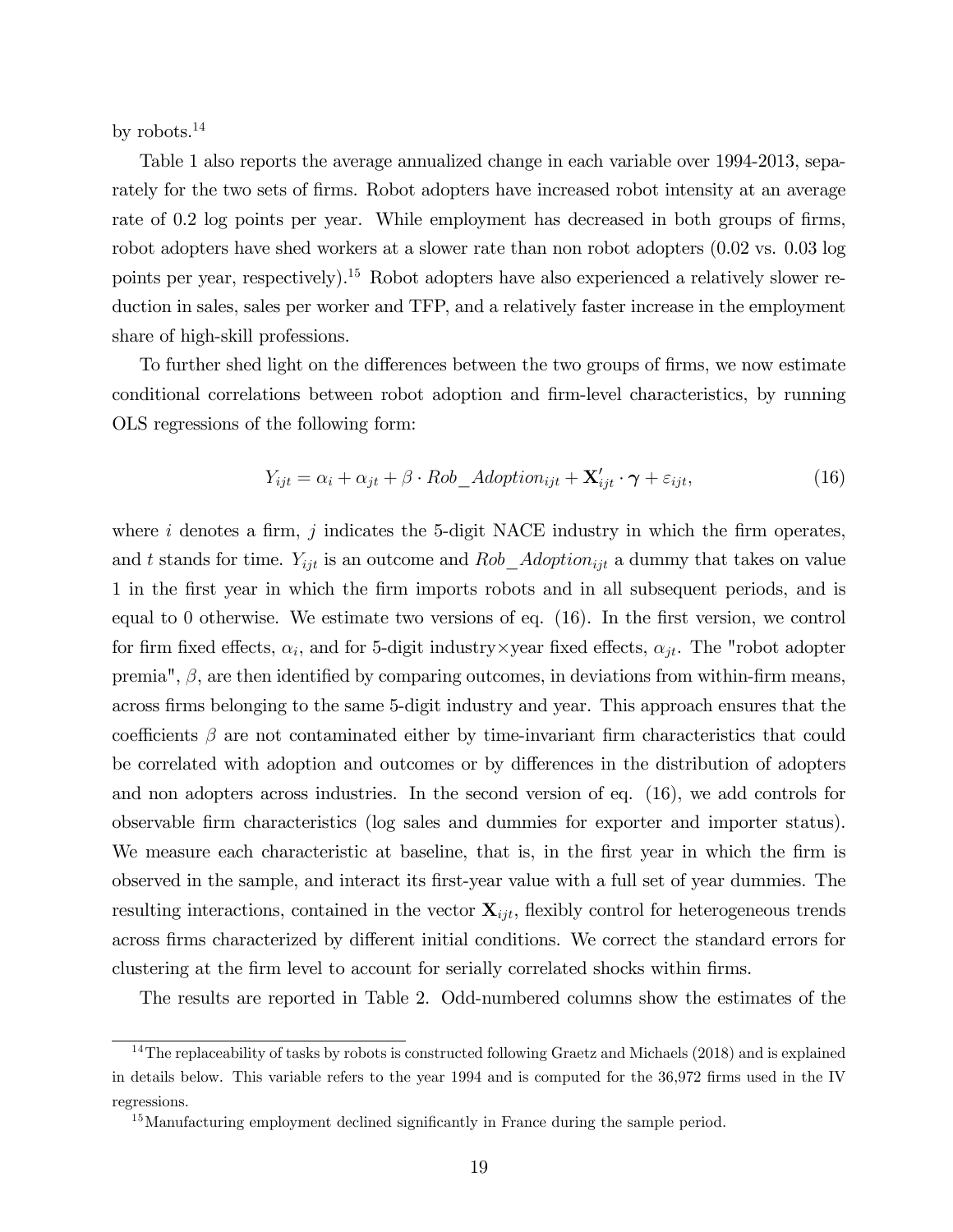|                          | <b>Robot Adopters</b>     |           |              |                |              |                               |  |
|--------------------------|---------------------------|-----------|--------------|----------------|--------------|-------------------------------|--|
|                          | Obs.                      | No. Firms | Mean         | Median         | Std. Dev.    | Mean $\Delta$<br>(annualized) |  |
| Robot adopter            | 6,003                     | 746       | $\mathbf{1}$ | $\mathbf{1}$   | $\mathbf{1}$ | $\theta$                      |  |
| Robot intensity          | 6,003                     | 746       | 0.108        | 0.005          | 0.635        | 0.190                         |  |
| No. of employees         | 6,003                     | 746       | 838          | 184            | 3,107        | $-0.017$                      |  |
| Empl. sh. high skill     | 6,003                     | 746       | 0.157        | 0.111          | 0.142        | 0.006                         |  |
| Sales (€'000)            | 6,003                     | 746       | 758,388      | 42,911         | 6,965,072    | $-0.073$                      |  |
| Sales per worker (€'000) | 6,003                     | 746       | 2,002        | 221            | 108,120      | $-0.058$                      |  |
| VA per worker (€'000)    | 5,855                     | 742       | 183          | 164            | 2,802        | $-0.069$                      |  |
| <b>TFP</b>               | 5,848                     | 741       | 422          | 164            | 2,702        | $-0.066$                      |  |
| Importer                 | 6,003                     | 746       | 0.973        | $\mathbf{1}$   | 0.163        | 0.001                         |  |
| Exporter                 | 6,003                     | 746       | 0.950        | 1              | 0.218        | 0.002                         |  |
| Replaceability           | 513                       | 513       | 0.372        | 0.403          | 0.185        |                               |  |
|                          | <b>Non Robot Adopters</b> |           |              |                |              |                               |  |
| Robot adopter            | 616,798                   | 64,014    | $\theta$     | $\Omega$       | $\theta$     | $\theta$                      |  |
| Robot intensity          | 604,409                   | 64,014    | $\theta$     | $\overline{0}$ | $\theta$     | $\theta$                      |  |
| No. of employees         | 616,798                   | 64,014    | 77           | 27             | 309.54       | $-0.029$                      |  |
| Empl. sh. high skill     | 616,798                   | 64,014    | 0.082        | 0.056          | 0.107        | 0.003                         |  |
| Sales (€'000)            | 616,794                   | 64,014    | 53,465       | 7,385          | 673,610      | $-0.091$                      |  |
| Sales per worker (€'000) | 616,794                   | 64,014    | 653          | 223            | 11,554       | $-0.063$                      |  |
| VA per worker (€'000)    | 604,960                   | 63,307    | 187          | 69             | 1,945        | $-0.066$                      |  |
| <b>TFP</b>               | 593,795                   | 62,571    | 287          | 128            | 1,343        | $-0.071$                      |  |
| Importer                 | 616,798                   | 64,014    | 0.560        | $\mathbf{1}$   | 0.4963       | 0.001                         |  |
| Exporter                 | 616,798                   | 64,014    | 0.554        | 1              | 0.4971       | 0.004                         |  |
| Replaceability           | 36,459                    | 36,459    | 0.356        | 0.358          | 0.190        |                               |  |

Table 1: Descriptive Statistics

The whole sample consists of all manufacturing firms with more than 10 employees (64,760 firms). Robot adopter is a dummy taking on value 1 since the first year in which a firm imports robots. Robot intensity is the ratio between the stock of robot capital and the total capital stock of the firm; the stock of robot capital is constructed as the cumulative sum of robot imports. Importer and Exporter are dummies taking on value 1 if the firm imports (resp. exports) in a given year and 0 otherwise. Replaceability is the share of firm employment in occupations that can be replaced by robots. All statistics are computed on firm-level observations for the 1994-2013 period, except for Replaceability, which is observed in 1994 and is computed for 36,972 firms used in the instrumental variables regressions. Changes are computed as annualized log differences, except for Employment sh. high skill, Exporter and Importer, for which we report annualized changes in levels.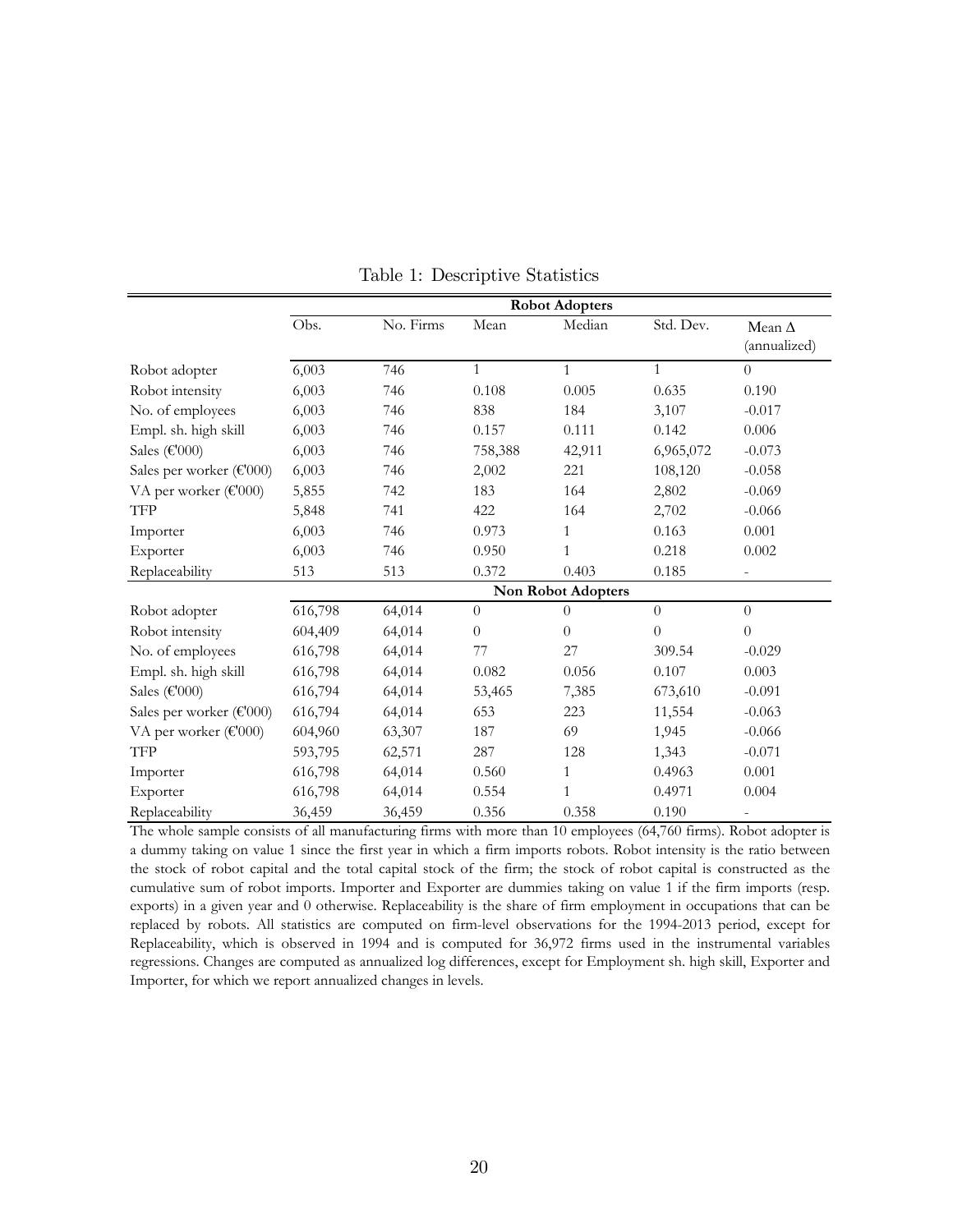|                   | $\left(1\right)$ | (2)              | (3)        | $\left( 4\right)$ | (5)                  | (6)                 |  |
|-------------------|------------------|------------------|------------|-------------------|----------------------|---------------------|--|
|                   | In Sales         |                  |            | In Employment     |                      | In Sales per Worker |  |
| Rob_Adoption      | $0.130***$       | $0.198***$       | $0.093***$ | $0.114***$        | $0.039***$           | $0.087***$          |  |
|                   | [6.113]          | [9.546]          | [4.622]    | [5.664]           | [2.614]              | [5.797]             |  |
| Obs.              | 615,785          | 614,427          | 617,229    | 615,595           | 615,785              | 614,427             |  |
| R <sub>2</sub>    | 0.949            | 0.95             | 0.878      | 0.878             | 0.89                 | 0.891               |  |
|                   |                  | In VA per Worker | ln TFP     |                   | Empl. Sh. High Skill |                     |  |
| Rob_Adoption      | 0.011            | $0.051***$       | $0.030**$  | $0.067***$        | $0.011***$           | 0.003               |  |
|                   | [0.707]          | [3.155]          | [2.042]    | [4.492]           | [4.195]              | [0.973]             |  |
| Obs.              | 605,217          | 603,926          | 593,996    | 592,746           | 617,229              | 615,595             |  |
| R <sub>2</sub>    | 0.815            | 0.815            | 0.857      | 0.858             | 0.677                | 0.679               |  |
| Firm FE           | Yes              | Yes              | Yes        | Yes               | Yes                  | Yes                 |  |
| Industry ×year FE | Yes              | Yes              | Yes        | Yes               | Yes                  | Yes                 |  |
| Controls          | $\rm No$         | Yes              | $\rm No$   | Yes               | $\rm No$             | Yes                 |  |

Table 2: Firm-Level Outcomes and Robot Adoption, Panel (OLS)

The dependent variables are annual observations of the firm-level outcomes indicated in columns' headings. Rob\_Adoption is a dummy equal to 1 for all years since the firm starts importing robots, and equal to 0 otherwise. Industry refers to 5-digit industries. The control variables included in columns (2) and (4) are log sales and dummies for whether the firm is an importer or an exporter, observed in the first year in which the firm appears in the sample and interacted with a full set of year dummies. Standard errors are clustered at the firm level, t-statistics are reported in square brackets. \*\*\*, \*\*, \*: denote significance at the 1, 5 and 10% level, respectively.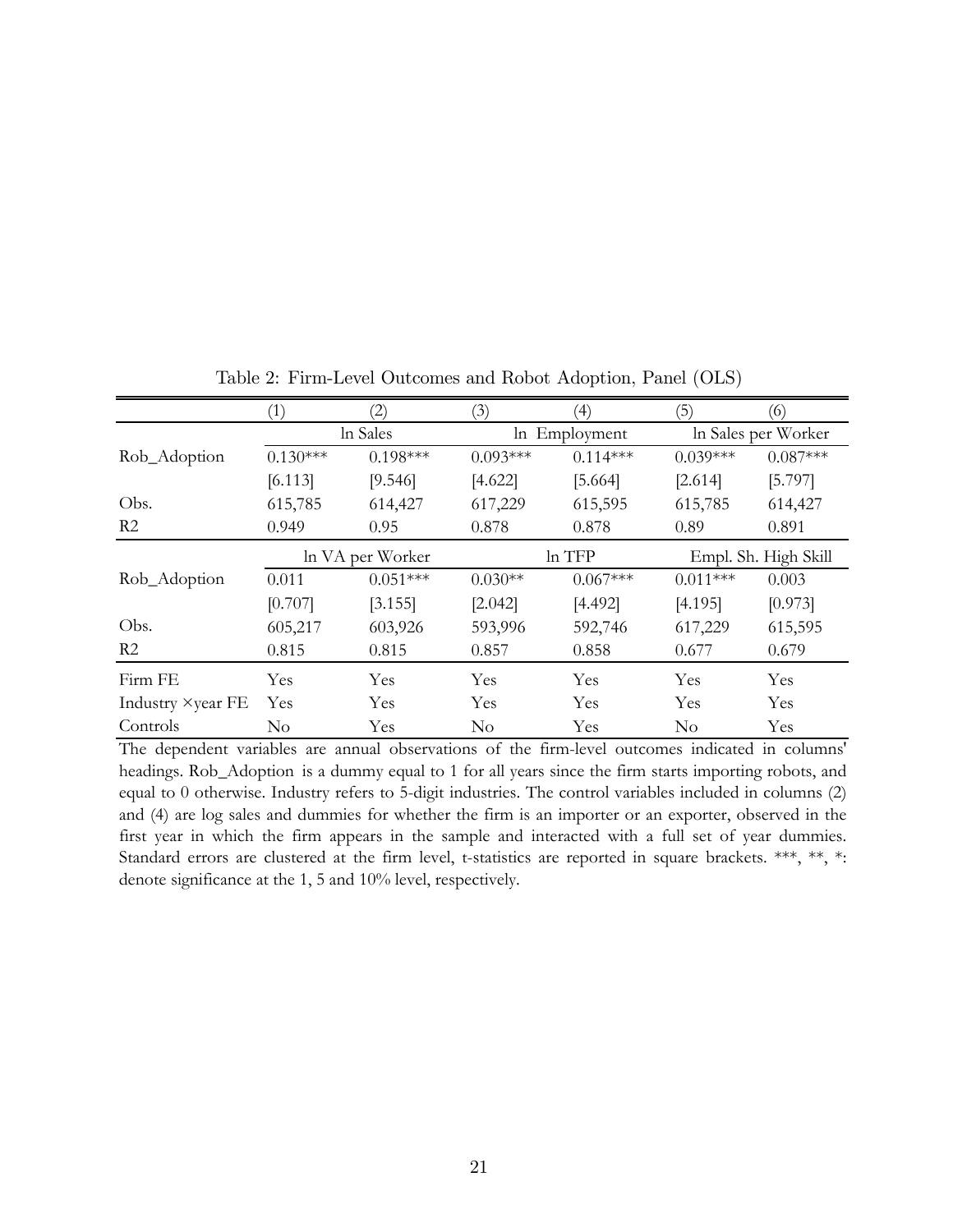specification including only firm and industry $\times$ year fixed effects. Even-numbered columns report the results obtained by adding interactions between year dummies and the initialperiod value of three Örm characteristics: log sales and indicators for importing and exporting firms. Both specifications are estimated for six major outcomes on which we focus throughout the paper: (i) log sales, (ii) log employment, (iii) log sales per worker, (iv) log value added per worker, (v) log TFP, and (vi) the employment share of high-skill professions. All estimates of  $\beta$  are positive and, except for two cases, they are also highly statistically significant. These results confirm that robot adopters are larger, more productive and more skill-intensive than non robot adopters, even when accounting for time-invariant firm characteristics, firm-specific trends and the industry of operation.

The differences between robot adopters and non robot adopters just documented may have two interpretations: either robot adopters differ from other firms before adopting robots, or they start diverging afterward. To shed light on this question, we now use a difference-indifferences event study approach to analyze how the six outcomes evolve over time in firms that adopt robots relative to firms that do not. To this purpose, we extend eq.  $(16)$  by adding the first five lags and leads of  $Rob\_Adoption_{ijt}:$ 

$$
Y_{ijt} = \alpha_i + \alpha_{jt} + \sum_{s=-5}^{5} \beta_s \cdot Rob\_Adoption_{ijt-s} + \varepsilon_{ijt}.
$$
 (17)

The coefficients  $\beta_s$  estimated from eq. (17) illustrate how a given outcome evolves over time within robot adopters relative to non robot adopters, over a ten-year window around the first instance of robot imports. As before, we correct the standard errors for clustering at the firm level.

The results are reported in Figure 4, where each graph refers to a different outcome. Note that robot adoption is antedated by significant differences in the trends of sales and employment between robot adopters and non robot adopters. In particular, the former group of firms grow faster than the latter in terms of both variables over the five-year period preceding adoption. Conversely, no clear differential pre-trend is detected in terms of efficiency and the skill composition of the workforce. After adoption, the diverging trends in employment is reversed: while robot adopters still grow faster than non robot adopters, the differential gradually vanishes. Robot adopters also experience a more marked shift in the skill composition of the workforce toward high-skill professions, and a faster increase in efficiency, which takes approximately two years to unfold. No differential trend is instead observed in terms of sales after adoption, which suggests that the efficiency gains from robot adoption do not translate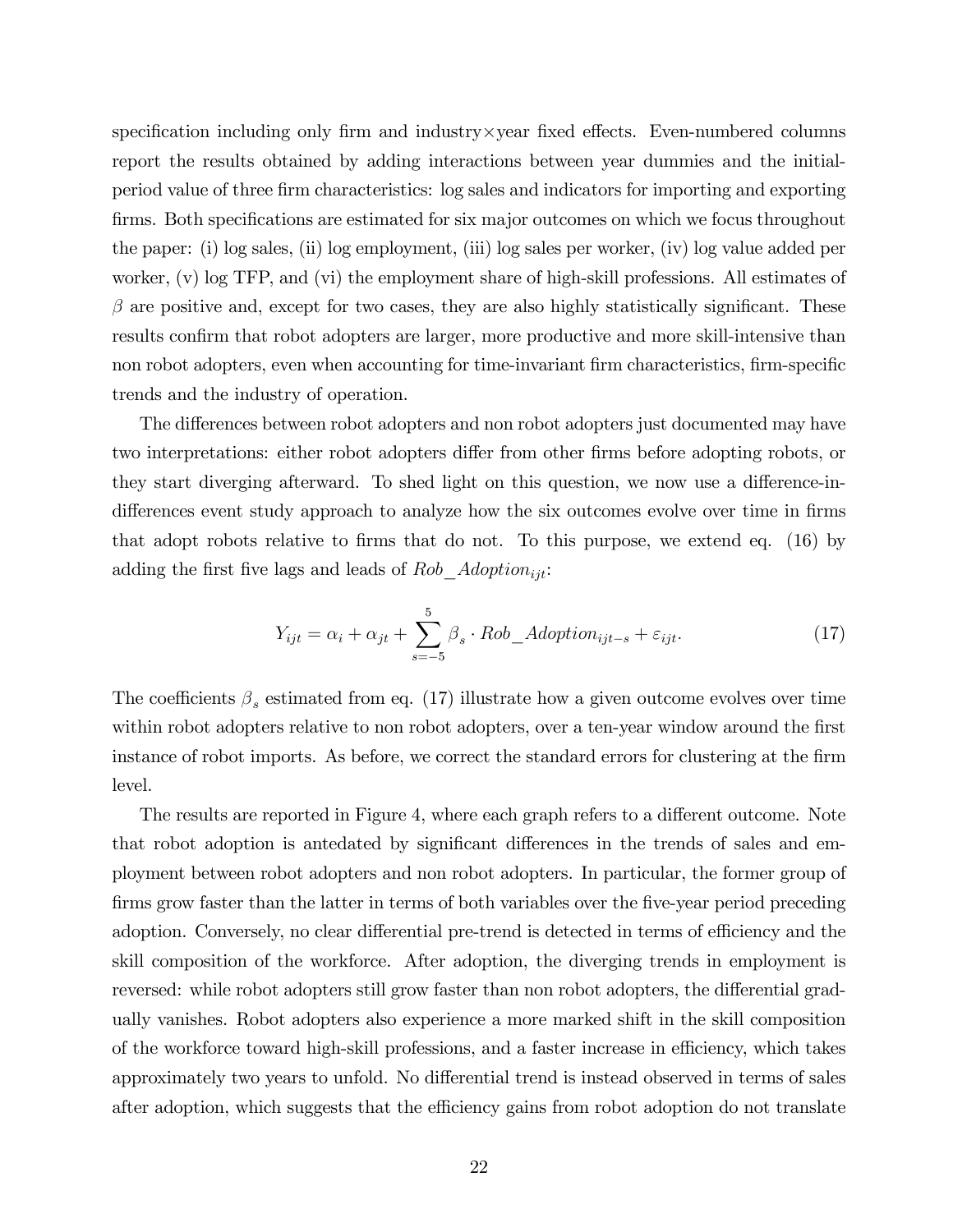into lower prices. Overall, these results suggest that robot adoption occurs after periods of expansion in firm size, and is followed by employment losses, improvements in firm efficiency, labor demand shifts toward high-skill workers and, possibly, increases in firm markups.

# 5 Identifying the Effects of Robots on Firm-Level Outcomes

Both our theoretical model and the preliminary evidence suggest that the correlations between robot adoption and other firm-level characteristics may be confounded by demand shocks, which are likely to influence both the outcomes of a firm and its choice to automate. In this section, we use two complementary strategies to purge away demand shocks and identify the effects of robots. First, we exploit yearly within-firm variation and regress outcomes on robot intensity, a variable that should not be influenced by demand shocks according to our model (Section 5.1). Second, we focus on long-run changes in outcomes within Örms, and exploit variation in the decision to adopt robots as driven by pre-existing differences in technological characteristics determining the predisposition to automate (Section 5.2).

## 5.1 Robot Intensity

In our first approach, we re-estimate eq. (16) replacing the dummy Rob Adoption<sub>ijt</sub> with our proxy for the intensity with which a firm uses robots,  $\ln Rob\_Intensity_{ijt}$ , defined as the log ratio between the stock of robot capital and the total capital stock of the firm. This variable is the empirical counterpart of the theoretical measure introduced in eq. (14). By scaling robot capital with the total capital stock of the firm,  $\ln Rob$  Intensity<sub>ijt</sub> neutralizes demand shocks, as the latter should affect both the numerator and the denominator of the ratio. The log transformation implies that  $\ln Rob\_Intensity_{ijt}$  is defined only for firms that import robots. Because the specification controls for firm and 5-digit industry $\times$ year fixed effects, the coefficients  $\beta$  are identified from changes in robot intensity over time within robot adopters, controlling for common shocks hitting all firms in a narrow sector.

The results are reported in Table 3. Odd-numbered columns refer to the specification that only controls for firm and industry-year fixed effects, while even-numbered columns refer to the specification that also includes the interactions of the year dummies with initial firm size and indicators for the initial import and export status of the firm. Compared to the results reported in Table 2, the estimate of  $\beta$  switches from positive to negative in the regressions for sales and employment, and is highly statistically significant. This pattern suggests that demand shocks lead Örms to both expand and automate, resulting in a spurious positive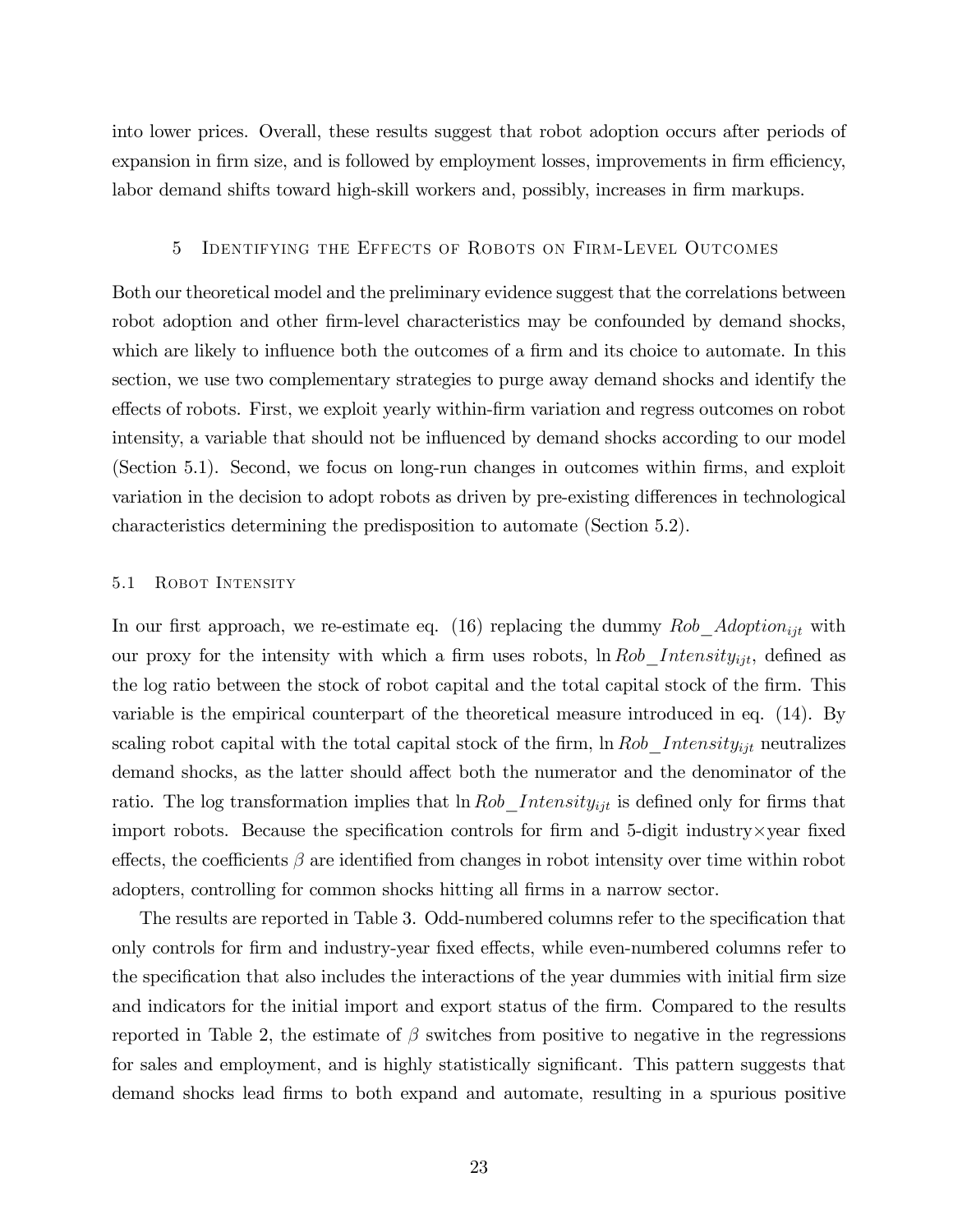

Figure 4: Evolution of Outcomes across Robot Importers and Non-Importers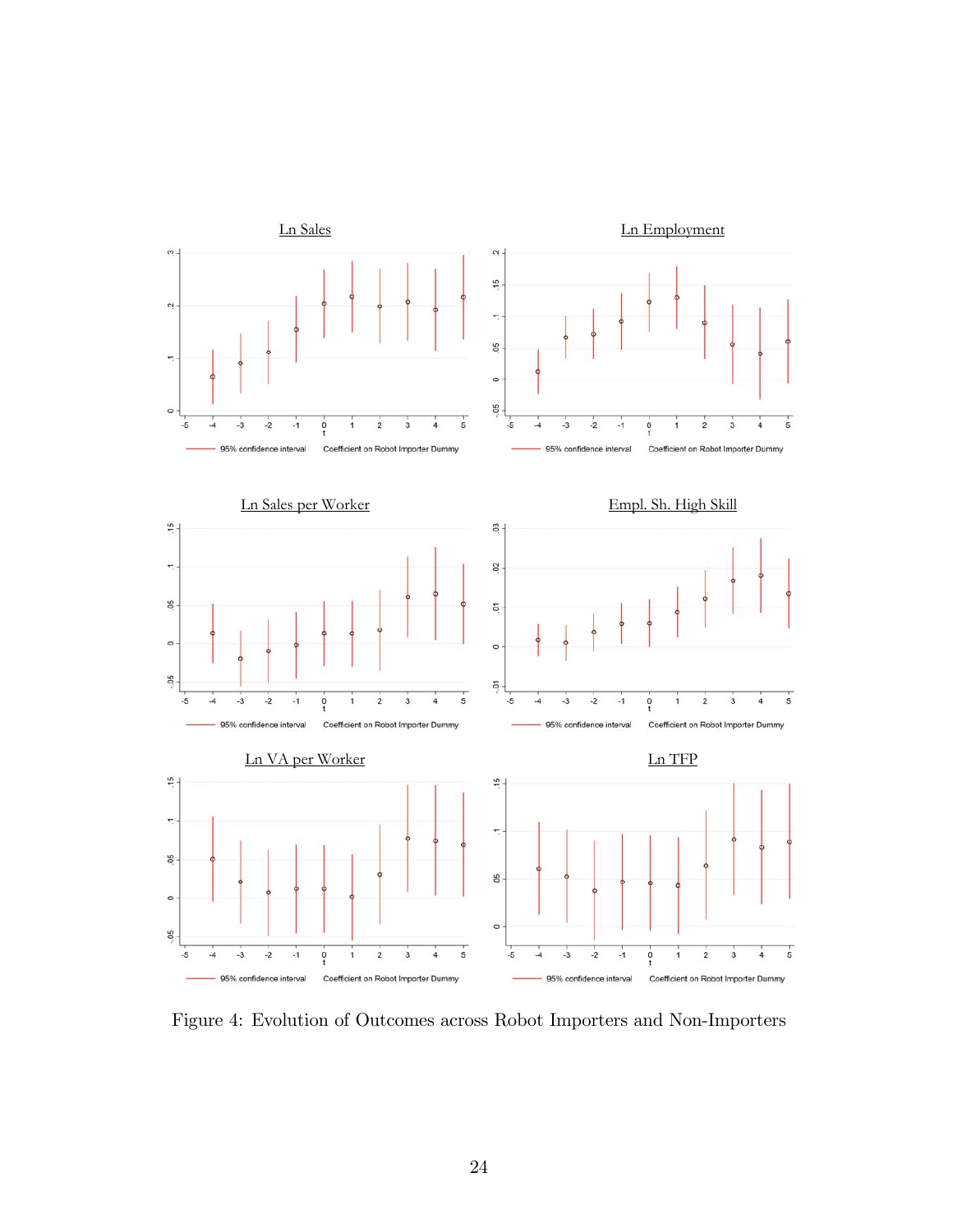|                   | (1)         | (2)              | (3)           | (4)         | (5)                  | (6)        |
|-------------------|-------------|------------------|---------------|-------------|----------------------|------------|
|                   | ln Sales    |                  | In Employment |             | In Sales per Worker  |            |
| Ln Rob_Intensity  | $-0.141***$ | $-0.138***$      | $-0.191***$   | $-0.186***$ | $0.033*$             | 0.029      |
|                   | $[-4.396]$  | $[-4.253]$       | $[-5.882]$    | $[-5.661]$  | [1.861]              | [1.589]    |
| Obs.              | 5,998       | 5,948            | 6,003         | 5,953       | 5,998                | 5,948      |
| R2                | 0.982       | 0.982            | 0.955         | 0.956       | 0.885                | 0.886      |
|                   |             | ln VA per Worker | Ln TFP        |             | Empl. Sh. High Skill |            |
| Ln Rob_Intensity  | $0.052***$  | $0.056***$       | $0.026*$      | $0.032**$   | $0.018***$           | $0.018***$ |
|                   | [3.074]     | [3.265]          | [1.668]       | [2.119]     | [2.936]              | [2.708]    |
| Obs.              | 5,823       | 5,773            | 5,817         | 5,767       | 6,003                | 5,953      |
| R <sub>2</sub>    | 0.795       | 0.798            | 0.883         | 0.885       | 0.876                | 0.877      |
| Firm FE           | Yes         | Yes              | Yes           | Yes         | Yes                  | Yes        |
| Industry ×year FE | Yes         | <b>Yes</b>       | <b>Yes</b>    | Yes         | Yes                  | Yes        |
| Controls          | $\rm No$    | Yes              | $\rm No$      | Yes         | $\rm No$             | Yes        |

Table 3: Firm-Level Outcomes and Ln Robot Intensity, Panel (OLS)

The dependent variables are annual observations of the firm-level outcomes indicated in columns' headings. Ln Rob\_Intensity is the log ratio between the cumulative stock of robot capital and the total capital stock of the firm. Industry refers to 5-digit industries. The control variables included in columns (2) and (4) are log sales and dummies for whether the firm is an importer or an exporter, observed in the first year in which the firm appears in the sample and interacted with a full set of year dummies. Standard errors are clustered at the firm level, t-statistics are reported in squared brackets. \*\*\*, \*\*, \*: denote significance at the 1, 5 and 10% level, respectively.

correlation between robot adoption and Örm size. That the relation between robot adoption and employment turns negative once demand shocks are neutralized is consistent with the idea that automation leads to job displacement. In terms of magnitude, multiplying the coefficient on  $\ln Rob_$ Intensity<sub>ijt</sub> in the employment regression by the average annual change in robot intensity reported in Table 1 (0.2 log points) implies that the observed increase in robot intensity explains an average fall in employment equal to 3.5 percent per year among robot adopters. Regarding the other outcomes, Table 3 continues to show positive estimates of  $\beta$  across the board. While some of these coefficients are only marginally significant, the qualitative pattern of results suggests that robots tend to improve firm efficiency and to shift labor demand in favor of high-skill workers.

## 5.2 Instrumental Variables

Our second approach to identify the effects of automation on firm-level outcomes consists of using IV to isolate the variation in robot adoption that is not contaminated by demand shocks. To operationalize this approach, we estimate long-difference specifications of the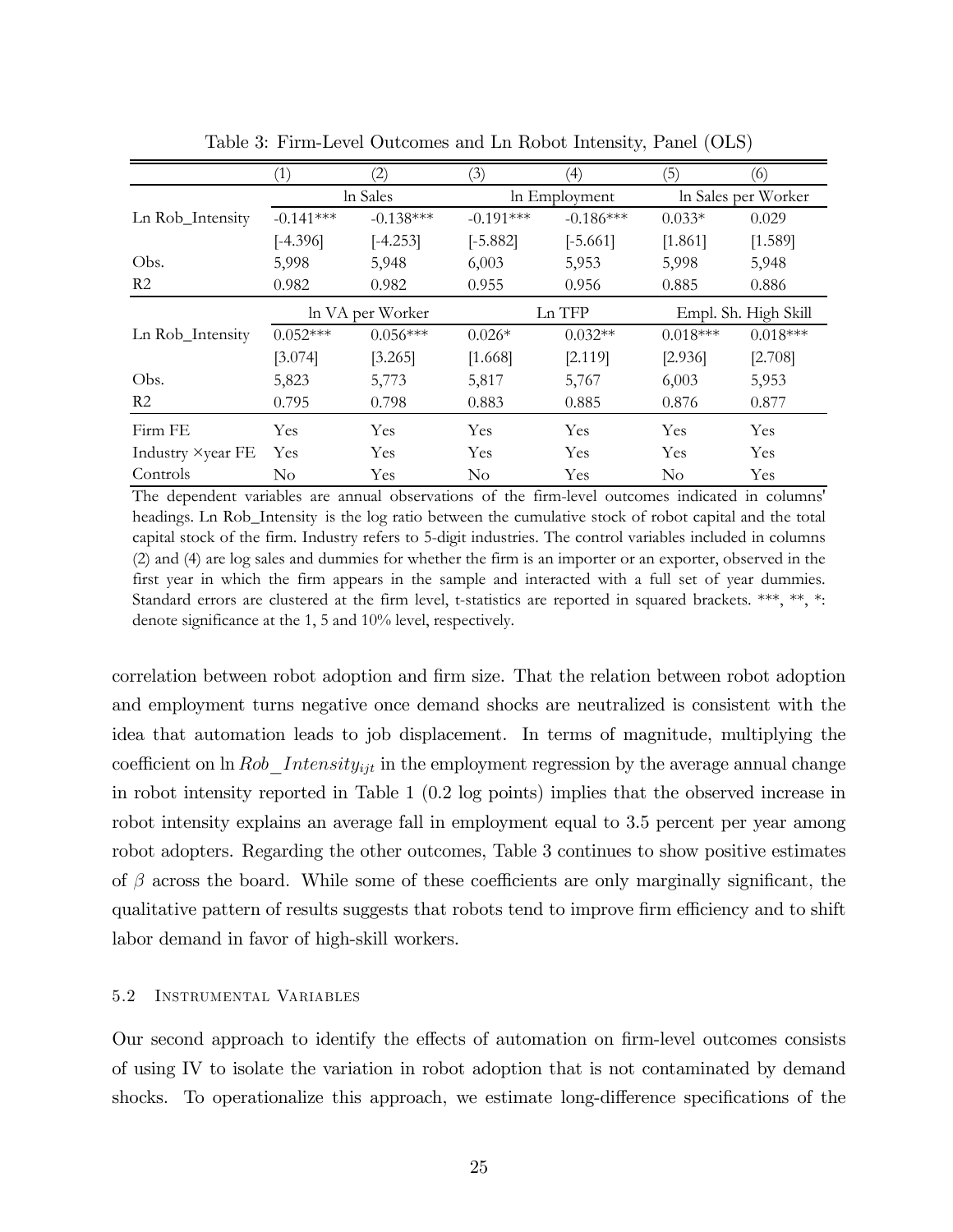following form:

$$
\Delta Y_{ij} = \alpha_s + \beta \cdot \Delta Rob\_Adoption_{ij} + \mathbf{X}'_{ij} \cdot \boldsymbol{\gamma} + \Delta \varepsilon_{ij},\tag{18}
$$

where i indexes firms and j denotes 5-digit industries;  $\Delta Y_{ij}$  is the annualized change in outcome  $Y$  for firm i between the first and the last year in which the firm is present in the sample;  $\Delta Rob\_Adoption_{ij}$  takes on value 1 if firm i has adopted robots over the sample period, and is equal to 0 both for non-adopters and for Örms that were already using robots initially;  $X_{ij}$  are start-of-period values of control variables (described below); and  $\alpha_s$  are fixed effects for 3-digit sectors.<sup>16</sup> By eliminating year-on-year variation, the use of long differences implies that the coefficient  $\beta$  is identified from cross-sectional differences in the growth of outcomes between robot adopters and other firms. The sector fixed effects,  $\alpha_s$ , absorb differential trends in adoption and outcomes across sectors, while the covariates,  $\mathbf{X}_{ij}$ , remove heterogeneous trends across firms characterized by different initial conditions within the same sector.

Demand shocks could bias the OLS estimate of  $\beta$  from eq. (18) if they both induced firms to adopt robots and influenced the outcomes. Hence, we instrument  $\Delta Rob\_Adoption_{ij}$  using a variable that is meant to eliminate the effect of demand shocks by isolating the variation in adoption occurring for technological reasons. Because most of the variation in robot adoption is across firms, finding a strong instrument for  $\Delta Rob$  Adoption<sub>ij</sub> in the context of eq. (18) is easier than explaining the exogenous within-firm variation in  $Rob\_Adoption_{ijt}$  in the context of eq. (16).

To construct the instrument, we follow the insights of our theoretical model. The latter shows that a reduction in the cost of machines should affect robot adoption relatively more in Örms that are more prone to automate. To capture this idea, we exploit the fact that the different nature of the production process across industries makes production easier to automatize in some industries than in others, implying that the cost of automation should fall relatively more over time in the former industries. At the same time, within a given industry, some firms are more prone than others to automatize production, because they perform activities that are relatively easier to assign to robots. Accordingly, our instrument, labeled  $Rob\_Exposure_{ij}$ , is obtained by interacting a proxy for how suitable production is for automation in a given industry,  $Rob\_Suitability_{ij}$ , with a proxy for the ease with which robots can replace worker activities within a given firm,  $Replaceability_{ij}$ .

For each firm i,  $Rob\_Suitability_{ij}$  is defined as the average robot intensity of all firms

 $16$  Given the significant reduction in degrees of freedom due to the use of long differences, in this specification we define the industry fixed effects at the slightly more aggregated 3-digit level.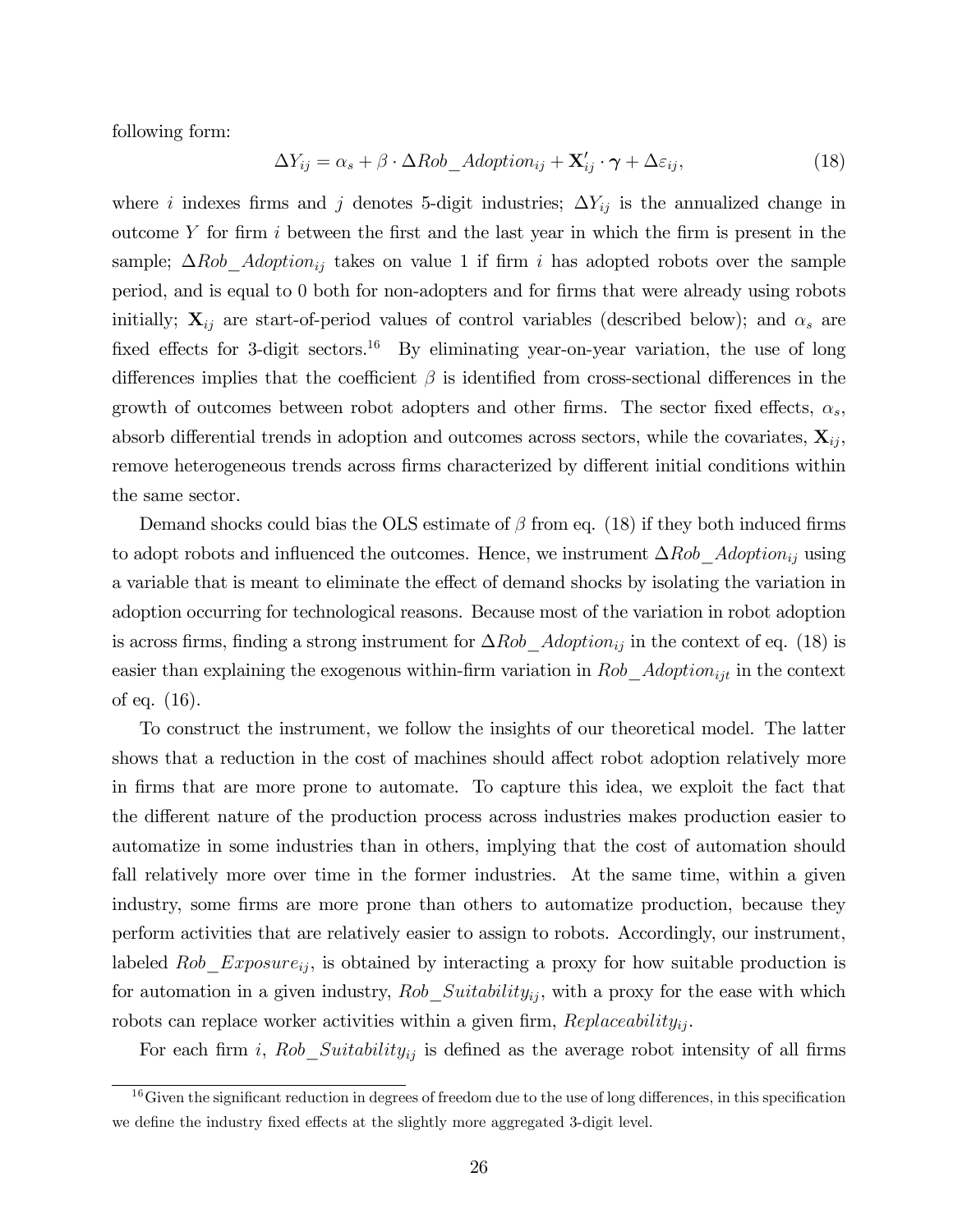$i' \neq i$  in the same 5-digit industry j in the initial year, and is constructed as follows:

$$
Rob\_Suitability_{ij} = \ln \frac{1 + \sum_{i' \neq i \in j} Rob\_Stock_{i'j}}{\sum_{i' \neq i \in j} Cap\_Stock_{i'j}},
$$

where  $Rob\_Stock_{i'j}$  and  $Cap\_Stock_{i'j}$  denote, respectively, the initial stock of robots and the initial total capital stock of firm  $i' \neq i \in j$ . Industries in which this ratio is higher should be relatively more suitable for automation and should thus experience a relatively larger fall in the cost of robots in subsequent years.

As for  $Replaceability_{ij}$ , we follow Graetz and Michaels (2018) and exploit differences across firms in the prevalence of tasks that can be assigned to robots. Our measure is similar to the Graetz and Michaels (2018) indicator but is defined at the firm-level rather than at the industry level. To build it, we start by sourcing from Graetz and Michaels (2018) information on whether each of 377 US Census occupations is replaceable or not. The authors define an occupation as replaceable if its title corresponds to at least one of the robot application categories identified by the International Federation of Robotics, such as welding, painting and assembling.<sup>17</sup> Then, we manually map each US Census occupation into the 29 French occupations for which we have employment data in 1994. With this information in hand, we construct the firm-level replaceability measure as follows:

$$
Replaceability_{ij} = \sum_{o=1}^{29} \omega_{oij} \times Replaceability_o,
$$

where Replaceability<sub>o</sub> is the replaceability of French occupation o and  $\omega_{oij}$  is the share of occupation  $\sigma$  in firm is employment in 1994.

The instrument,  $Rob\;Exposure_{ij}$ , is finally obtained as

$$
Rob\_Exposure_{ij} = Rob\_Suitability_{ij} \times Replaceability_{ij}.
$$

Accordingly, our instrument captures variation in robot exposure across firms that operate in industries with different suitability for automation and exhibit a different prevalence of automatable tasks in production.

To be a valid instrument for  $\Delta Rob\_Adoption_{ij}$ ,  $Rob\_Exposure_{ij}$  must be uncorrelated

 $17$ Previous studies have investigated the effect of new technologies on occupations involving routine tasks (e.g., Autor, Levy, and Murnane, 2003). However, Cheng et al. (2019) find that robots are more prevalent at Örms where employees are commonly doing manual tasks, but not those that require routine tasks.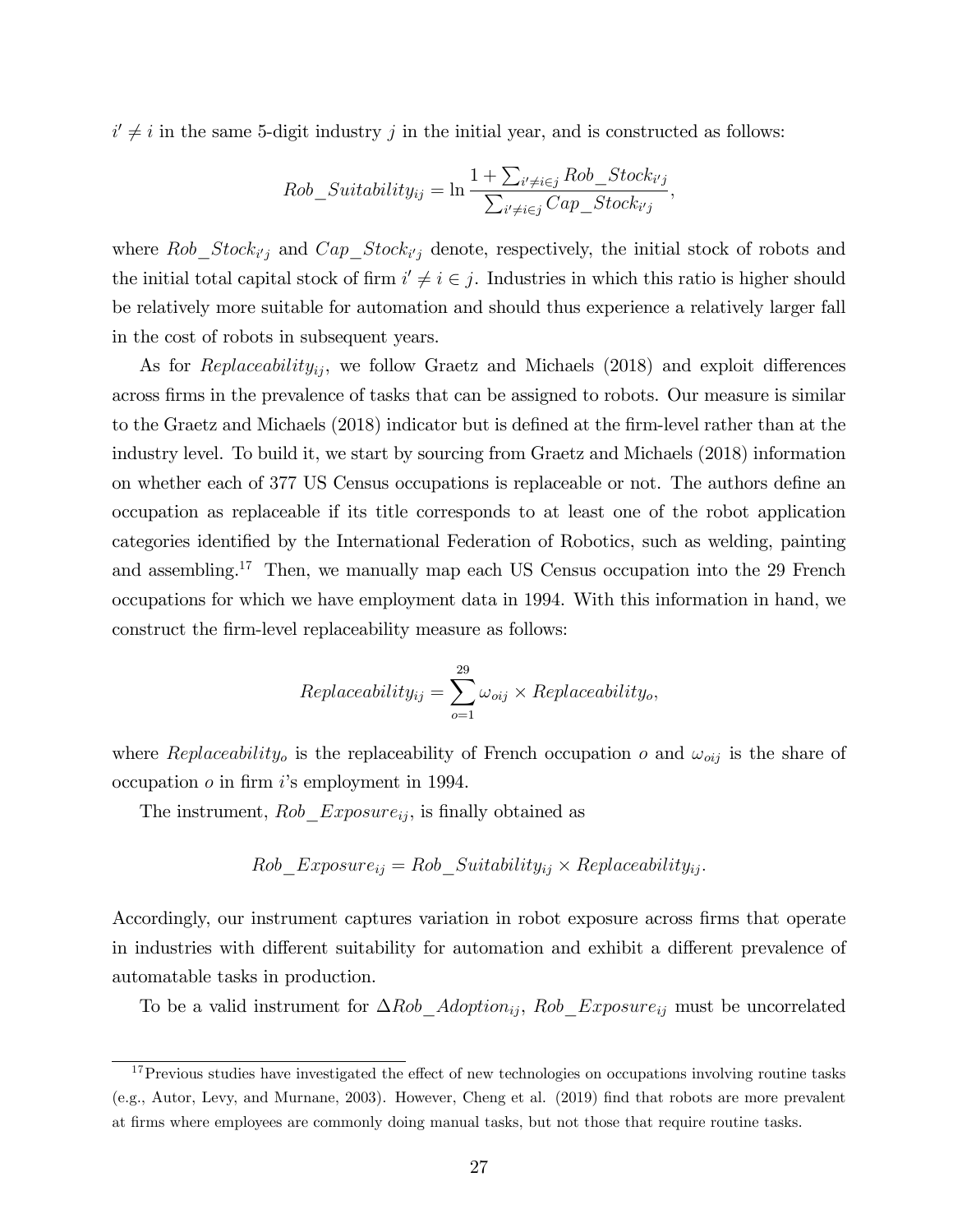|                       | (1)                       | $\left( 2\right)$ | (3)                    | (4)        | (5)                                                           | (6)          |
|-----------------------|---------------------------|-------------------|------------------------|------------|---------------------------------------------------------------|--------------|
|                       | $\Delta$ ln Sales         |                   | $\Delta$ ln Employment |            | $\Delta$ ln Sales per Worker                                  |              |
| $\Delta$ Rob_Adoption | $0.025***$                | $0.023***$        | $0.021***$             | $0.044***$ | $0.043***$                                                    | $0.021***$   |
|                       | [6.450]                   | [7.145]           | [6.490]                | [10.565]   | [10.570]                                                      | [4.572]      |
| Obs.                  | 36,666                    | 36,950            | 36,972                 | 36,666     | 36,666                                                        | 36,666       |
| R <sub>2</sub>        | 0.057                     | 0.032             | 0.030                  | 0.075      | 0.075                                                         | 0.055        |
|                       | $\Delta$ ln VA per Worker |                   | $\Delta$ ln TFP        |            | $\Delta$ Empl. Sh. High Skill                                 |              |
| $\Delta$ Rob_Adoption | 0.001                     | $0.017***$        | 0.005                  | $0.019***$ | $0.001***$                                                    | 0.000        |
|                       | [0.190]                   | [4.091]           | [1.350]                | [5.277]    | [3.250]                                                       | [0.303]      |
| Obs.                  | 35,534                    | 35,534            | 33,964                 | 33,964     | 36,972                                                        | 36,950       |
| R <sub>2</sub>        | 0.029                     | 0.043             | 0.036                  | 0.050      | 0.020                                                         | 0.032        |
| Controls              |                           |                   |                        |            | Industry FE All Controls Industry FE All Controls Industry FE | All Controls |

Table 4: Firm-Level Outcomes and Robot Adoption, Long Differences (OLS)

The dependent variables are the annualized changes in the firm-level outcomes indicated in columns' headings.  $\Delta$  Rob\_Adoption is a dummy equal to 1 for firms that start importing robots over the sample period and equal to 0 for non-importers. Industry fixed effects are dummies for 3-digit industries. The control variables included in columns (2) and (4) are the employment share of occupations that can be replaced by robots in 1994 (Replaceability), the log ratio between the overall stock of robots and the total capital stock of all other firms in each 5-digit industry in 1994 (Rob\_Suitability), and the initial values of log sales and of dummies for importing and exporting firms. Standard errors clustered at the 5-digit industry level, t-statistics are reported in squared brackets. \*\*\*, \*\*, \*: denote significance at the 1, 5 and 10% level, respectively.

with  $\Delta \varepsilon_{ij}$  in eq. (18) conditional on the covariates. In this respect, the sector fixed effects  $\alpha_s$ remove sector characteristics that could be correlated with  $Rob\_Exposure_{ij}$  and affect the evolution of outcomes across all firms in a sector. Moreover, we control for the start-of-period values of log firm sales and of indicators for exporting and importing firms, included in the vector  $\mathbf{X}_{ij}$  along with Rob\_Suitability<sub>ij</sub> and Replaceability<sub>ij</sub>. These predetermined firmlevel controls account for the fact that, within a given sector, larger and more trade-oriented firms may be more prone to adopt robots and may systematically follow different paths in terms of key outcomes. Then, our identification strategy exploits differential exposure to robot adoption across firms and 5-digit industries within 3-digit sectors: firms that are most exposed to robots in a sector are those with high levels of  $Replaceability_{ij}$  operating in industries with high levels of  $Rob\_Suitability_{ij}$ .

Table 4 reports the OLS estimates of eq. (18), together with standard errors corrected for clustering within 5-digit industries. As indicated in the columns' headings, the dependent variables are the log changes in sales, employment, sales per worker, value added per worker and TFP, and the change in the employment share of high-skill professions.<sup>18</sup> For each

<sup>18</sup>We winsorize the change in each outcome at the top and bottom 5 percent of the distribution to prevent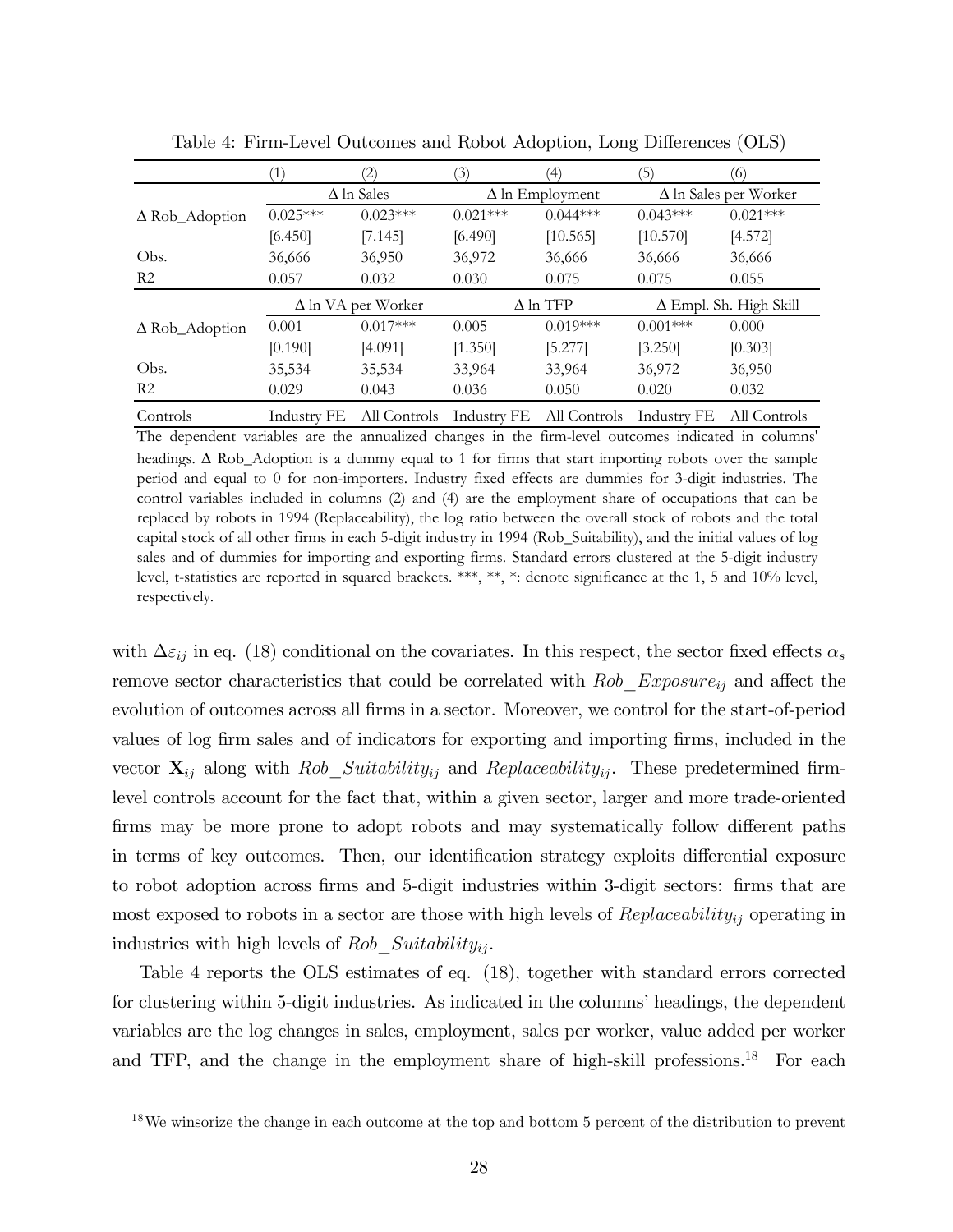|                              | (1)                                     | (2)         | (3)                                          | (4)         | (5)                | (6)             | 7                  |
|------------------------------|-----------------------------------------|-------------|----------------------------------------------|-------------|--------------------|-----------------|--------------------|
|                              | $\Delta$ Rob_Adoption $\Delta$ ln Sales |             | $\Delta$ ln Employment $\Delta$ ln Sales per |             | $\Delta$ ln VA per | $\Delta$ ln TFP | $\Delta$ Empl. Sh. |
|                              |                                         |             |                                              | Worker      | Worker             |                 | High Skill         |
| $\Delta$ Rob_Adoption        |                                         | 0.192       | $-0.557**$                                   | $1.019**$   | 1.188*             | 0.816           | $0.047**$          |
|                              |                                         | [0.422]     | $[-2.006]$                                   | [2.100]     | [1.864]            | [1.521]         | [2.024]            |
| Rob_Exposure                 | $0.002***$                              |             |                                              |             |                    |                 |                    |
|                              | [2.898]                                 |             |                                              |             |                    |                 |                    |
| Replaceability               | $0.033***$                              | $-0.021***$ | $-0.021***$                                  | 0.002       | $-0.005$           | $-0.013**$      | $-0.003***$        |
|                              | [2.657]                                 | $[-3.423]$  | $[-6.324]$                                   | [0.291]     | $[-0.666]$         | $[-2.102]$      | $[-7.431]$         |
| Rob_Suitability              | $0.344**$                               | 0.196       | $-0.085$                                     | 0.289       | 0.244              | 0.113           | $0.085**$          |
|                              | [2.334]                                 | [0.504]     | $[-0.308]$                                   | [0.743]     | [0.516]            | [0.253]         | [2.407]            |
| In Initial Sales             | $0.013***$                              | $-0.017***$ | $0.007**$                                    | $-0.027***$ | $-0.029***$        | $-0.023***$     | 0.000              |
|                              | [7.308]                                 | $[-2.665]$  | [2.111]                                      | $[-4.458]$  | $[-3.764]$         | $[-3.260]$      | [0.272]            |
| Dummy Initial Importer 0.000 |                                         | $0.015***$  | 0.001                                        | $0.014***$  | $0.015***$         | $0.014***$      | $0.001**$          |
|                              | [0.127]                                 | [6.561]     | [0.787]                                      | [5.704]     | [5.365]            | [6.172]         | [2.380]            |
| Dummy Initial Exporter 0.001 |                                         | $0.006***$  | $-0.004***$                                  | $0.011***$  | $0.009***$         | $0.008***$      | $0.001***$         |
|                              | [0.724]                                 | [3.124]     | $[-2.762]$                                   | [4.557]     | [3.605]            | [4.001]         | [3.610]            |
| Obs.                         | 36,950                                  | 36,666      | 36,950                                       | 36,666      | 35,534             | 33,964          | 36,950             |
| KP F-Statistic               |                                         | 8.745       | 8.399                                        | 8.745       | 7.370              | 7.081           | 8.399              |

Table 5: Firm-Level Outcomes and Robot Adoption, Long Differences (IV)

The dependent variables are indicated in columns' headings and are:  $\Delta$  Rob\_Adoption, a dummy equal to 1 for firms that start importing robots over the sample period and equal to 0 for non-importers (column 1); the annualized changes in log sales (column 2), log employment (column 3), log sales per worker (column 4), log value added per worker (column 5), log TFP (column 6) and the employment share of high-skill professions (column 7). Rob\_Exposure is the product between the firm-level employment share of occupations that can be replaced by robots in 1994 (Replaceability) and the log ratio between the overall stock of robots and the total capital stock of all other firms in each 5-digit industry in 1994 (Rob\_Suitability). All regressions also include 3-digit industry fixed effects. Standard errors are clustered at 5-digit industry level, t-statistics are reported in squared brackets. \*\*\*, \*\*, \*: denote significance at the 1, 5 and 10% level, respectively.

outcome, the table presents results from a specification including only the industry fixed effects (odd-numbered columns) and from the complete specification including also the control variables (even-numbered columns). Consistent with the findings presented in the previous section, Table 4 shows that firms that adopt robots over the sample period experience a relatively larger increase in size, a relatively stronger improvement in efficiency and a relatively faster shift in labor demand toward high-skill workers.

The IV estimates of eq.  $(18)$  are reported in Table 5. Column  $(1)$  shows the firststage results. The coefficient on the instrument  $Rob\;Exposure_{ij}$  is positive and statistically significant: firms that are more exposed to robots due to pre-existing technological characteristics do indeed show a greater tendency to adopt robots in subsequent years. As for the other regressors, the positive and precisely estimated coefficients on  $Replaceability_{ij}$  and  $Rob\_Suitability_{ij}$  imply that robot adoption is relatively higher in firms that perform more automatable tasks in the pre-sample period and in industries in which production is more suitable for automation.  $\Delta Rob\_Adoption_{ij}$  is also positively correlated with initial firm sales.

results from being driven by extreme observations.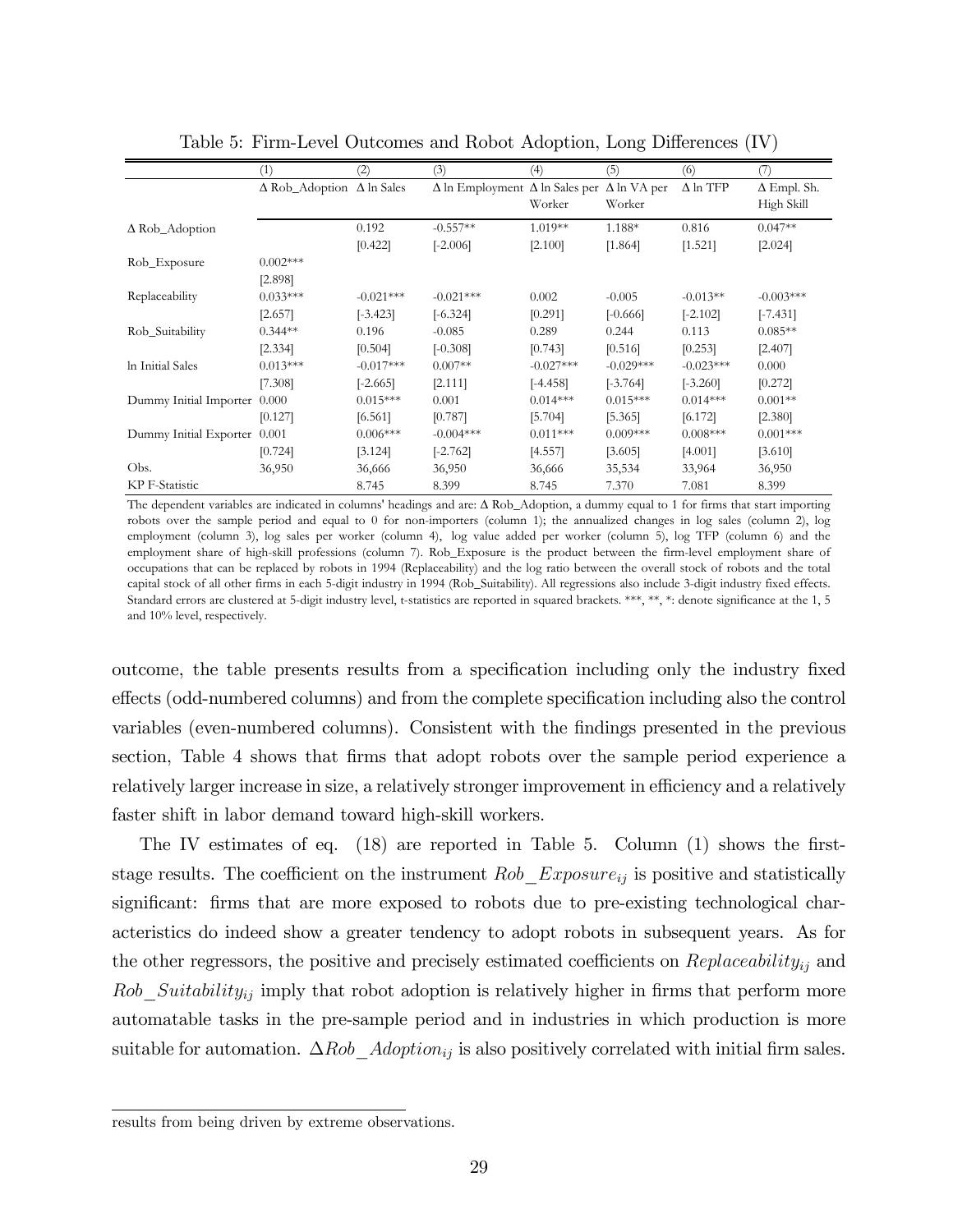As predicted by the model, this result implies that initially larger firms tend to adopt more robots in the future, and highlights the importance of controlling for size in eq. (18) to eliminate a potential source of correlation between  $Rob\_Exposure_{ij}$  and  $\Delta \varepsilon_{ij}$ .

The second-stage estimates of  $\beta$  are reported in columns (2)-(5) of Table 5. Each column refers to a different outcome, as indicated in the column's heading. The corresponding reduced-form coefficients, obtained by regressing each outcome on  $Rob\_Exposure_{ij}$  and the full set of fixed effects and controls, are reported in panel a) of Table 6. In the regression for the log change in employment, the reduced-form coefficient on  $Rob\_Exposure_{ij}$  is equal to  $-0.001$  and is very precisely estimated. This implies that firms that are more exposed to robots, owing to the interplay between their industryís initial suitability for automation and their pre-sample specialization in automatable tasks, experience a relatively larger reduction in employment over the sample period. Taking the ratio between the reducedform and the first-stage coefficient on  $Rob\_Exposure_{ij}$  yields the second-stage coefficient on  $\Delta Rob\_Adoption_{ij}$ . The latter is equal to  $-0.557$  and is precisely estimated, implying that exogenous robot adoption leads firms to shed workers.

By comparing the OLS and second-stage coefficients on  $\Delta Rob\_Adoption_{ij}$ , we can have a sense of how much of the correlation between robot adoption and employment changes is due to exogenous automation and how much reflects instead demand shocks. Following Autor, Dorn and Hanson (2013), the OLS coefficient on  $\Delta Rob\_Adoption_{ij}$ ,  $\beta_{OLS}$ , can be decomposed as follows:

$$
\beta_{OLS} = \beta_{IV} \times \frac{\sigma_{IV}^2}{\sigma^2} + \beta_{RES} \times \frac{\sigma_{RES}^2}{\sigma^2},
$$

where  $\beta_{IV}$  is the second-stage coefficient on  $\Delta Rob\_Adoption_{ij}$ ,  $(\sigma_{IV}^2/\sigma^2)$  is the fraction of the overall variance of  $\Delta Rob$  Adoption<sub>ij</sub> explained by the fitted values of the first-stage regression (exogenous adoption), and  $(\sigma_{RES}^2/\sigma^2)$  is the residual fraction explained by demand shocks (endogenous adoption). We estimate  $(\sigma_{IV}^2/\sigma^2)$  to be equal to 4.3 percent in our data, implying that for most firms (95.7 percent) robot adoption results from demand shocks. Using these numbers along with the estimates of  $\beta_{OLS}$  and  $\beta_{IV}$  reported in Tables 4 and 5, respectively, yields  $\beta_{RES} = 0.049$ . Accordingly, exogenous adoption explains an average annual fall in employment equal to 2.4 percentage points in robot adopters relative to non robot adopters (i.e.,  $\beta_{IV} \times (\sigma_{IV}^2/\sigma^2)$ ). Residual adoption due to demand shocks is instead associated with an average annual increase in employment equal to 4.7 percentage points in the former group of firms relative to the latter (i.e.,  $\beta_{RES} \times (\sigma_{RES}^2/\sigma^2)$ ).

Turning to the other outcomes, Table 5 exhibits positive and statistically significant coefficients on  $\Delta Rob\_Adoption_{ij}$  in the regressions for log sales per worker and log value added per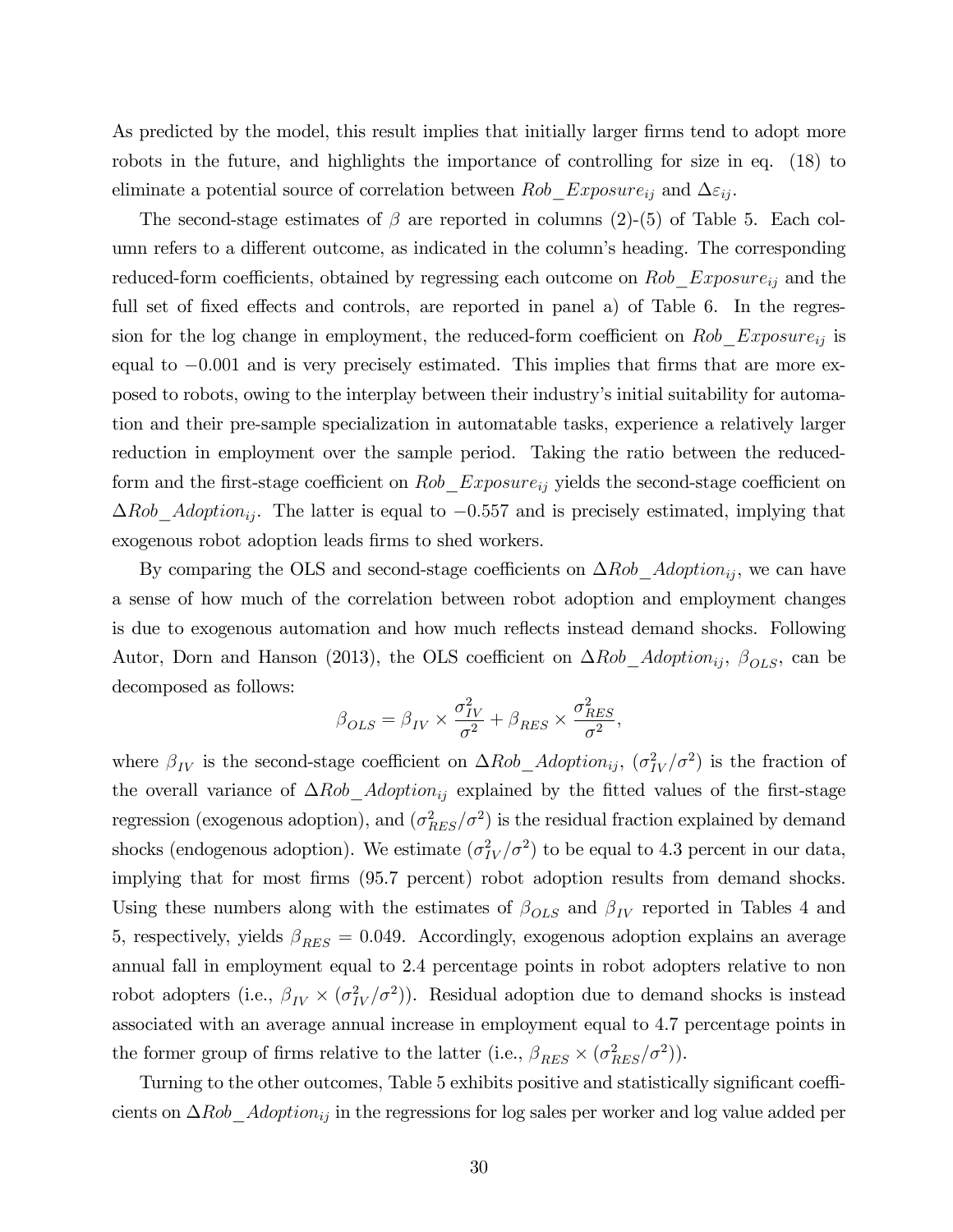|                             | (1)                                              | (2)                                                             | (3)                  | (4)       | (5)             | (6)                |  |
|-----------------------------|--------------------------------------------------|-----------------------------------------------------------------|----------------------|-----------|-----------------|--------------------|--|
|                             | $\Delta$ ln Sales                                | $\Delta$ ln Employment $\Delta$ ln Sales per $\Delta$ ln VA per |                      |           | $\Delta$ ln TFP | $\Delta$ Empl. Sh. |  |
|                             |                                                  |                                                                 | Worker               | Worker    |                 | High Skill         |  |
|                             |                                                  |                                                                 | a) Reduced Form (RF) |           |                 |                    |  |
| Rob_Exposure                | 0.0003                                           | $-0.001***$                                                     | $0.001**$            | $0.002**$ | $0.001*$        | $0.0001**$         |  |
|                             | [0.411]                                          | $[-2.733]$                                                      | [2.561]              | [2.268]   | [1.687]         | [2.256]            |  |
| Obs.                        | 36,666                                           | 36,950                                                          | 36,950               | 35,534    | 33,964          | 36,950             |  |
| R <sub>2</sub>              | 0.074                                            | 0.032                                                           | 0.033                | 0.043     | 0.050           | 0.033              |  |
|                             | b) Additional Interactions of Replaceability, IV |                                                                 |                      |           |                 |                    |  |
| $\Delta$ Rob_Adoption 0.380 |                                                  | $-0.824**$                                                      | $1.528**$            | 1.719**   | $1.250*$        | $0.080**$          |  |
|                             | [0.641]                                          | $[-2.293]$                                                      | [2.289]              | [2.221]   | [1.958]         | [2.264]            |  |
| Obs.                        | 36,903                                           | 36,903                                                          | 36,903               | 36,903    | 36,903          | 36,903             |  |
| KP F-Statistic              | 7,333                                            | 7,333                                                           | 7,333                | 7,333     | 7,333           | 7,333              |  |
|                             | c) Additional Interactions of Replaceability, RF |                                                                 |                      |           |                 |                    |  |
| Rob_Exposure                | 0.001                                            | $-0.001***$                                                     | $0.002**$            | $0.002**$ | $0.002**$       | $0.0001***$        |  |
|                             | $[-0.619]$                                       | $[-3.226]$                                                      | [1.788]              | [2.696]   | [2.153]         | [3.320]            |  |
| Obs.                        | 36,903                                           | 36,903                                                          | 36,903               | 36,903    | 36,903          | 36,903             |  |
| R <sub>2</sub>              | 0.076                                            | 0.033                                                           | 0.076                | 0.038     | 0.050           | 0.034              |  |

Table 6: Firm-Level Outcomes and Robot Adoption, Long Differences (IV and RF)

The dependent variables are the annualized changes in the firm-level outcomes indicated in columns' headings.  $\Delta$  Rob\_Adoption is a dummy equal to 1 for firms that start importing robots over the sample period and equal to 0 for non-importers. Rob\_Exposure is the product between the firm-level employment share of occupations that can be replaced by robots in 1994 (Replaceability) and the log ratio between the overall stock of robots and the total capital stock of all other firms in each 5-digit industry in 1994 (Rob\_Suitability). Coefficients in panels a) and c) are estimated with OLS. Coefficients in panel b) are estimated with IV as in Table 5. Panels b) and c) also control for the initial values of: sectoral exports; sectoral imports; sectoral export unit value; and sectoral import unit value. These controls enter both lineraly and interacted with Replaceability. All specifications include 3-digit industry fixed effects. Standard errors are clustered by industry at 5-digit level, t-statistics are reported in squared brackets. \*\*\*, \*\*, \*: denote significance at the 1, 5 and 10% level, respectively.

worker, and a positive and marginally insignificant coefficient in the regression for log TFP. The table also shows a precisely estimated and positive coefficient on  $\Delta Rob\_Adoption_{ij}$  in the regression for the employment share of high-skill professions. Hence, the IV results confirm our previous evidence, according to which robot adoption induces firms to raise efficiency and shifts labor demand in favor of high-skill workers. The effect of robot adoption on total sales, while positive, is not statistically significant, suggesting again that the productivity gains from automation may not always translate into lower prices.

A possible concern with our identification strategy is that the suitability of an industry for automation,  $Rob\_Suitability_{ij}$ , could be correlated with other industry-level factors that influence outcomes differentially across firms with heterogeneous levels of  $Replaceability_{ij}$ . To raise confidence in our IV results, we therefore augment the specification by adding other industry-level characteristics, both linearly and interacted with  $Replaceability_{ij}$ . In particu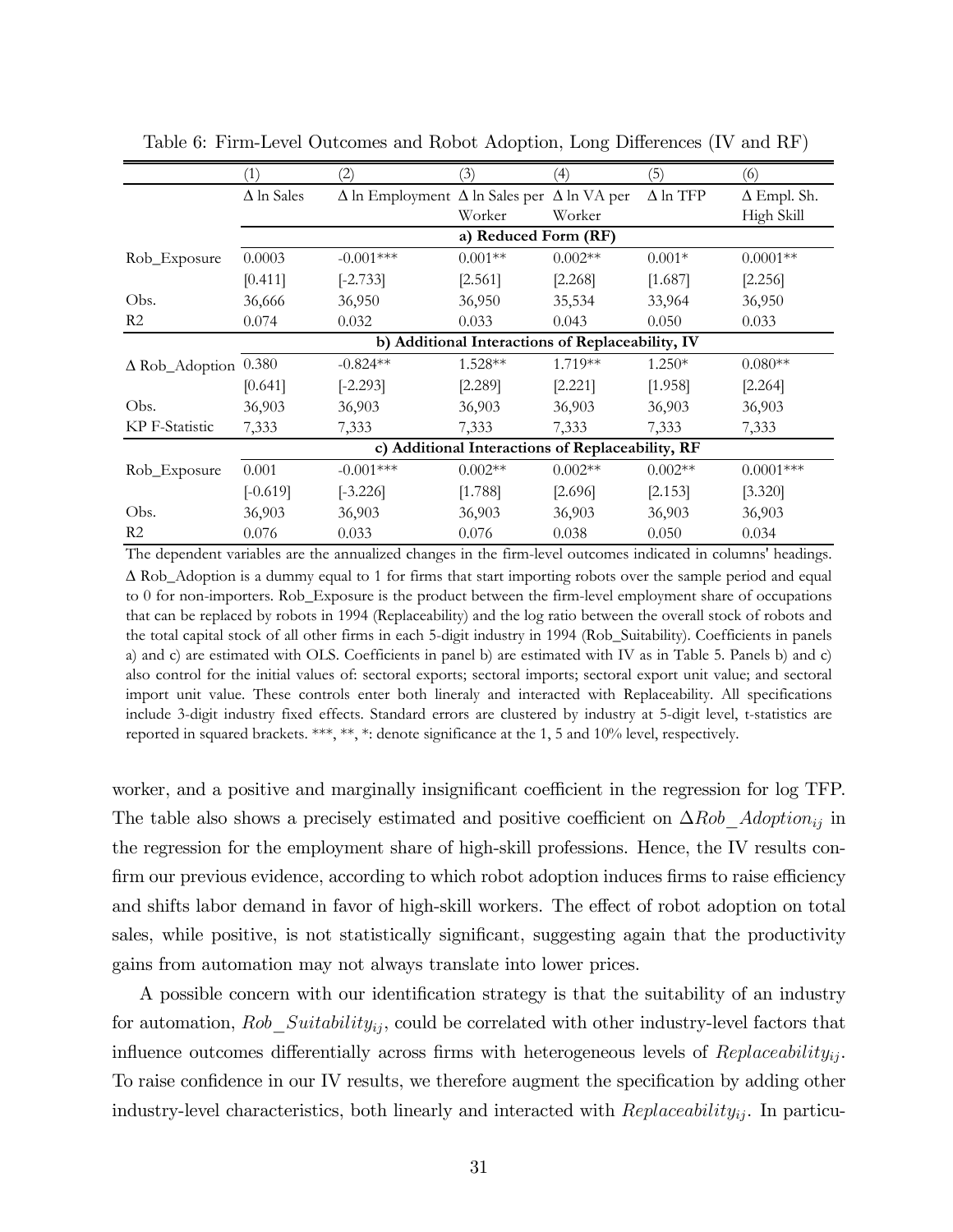lar, we consider: (i) total imports and exports, to account for differences in import competition and export opportunities across industries; (ii) the average unit value of imports, to accommodate cross-industry differences in the cost of sourcing inputs from abroad; and (iii) the average unit value of exports, to account for cross-industry differences in product characteristics such as quality. Similar to Rob  $Suitability_{ij}$ , we construct each of these variables in the initial year by aggregating across firms other than  $i$ . The results are reported in panels b) and c) of Table 6, which contain second-stage and reduced-form coefficients, respectively. Reassuringly, the estimated coefficients are similar to our baseline estimates, suggesting that our evidence is unlikely to be confounded by other industry-level characteristics that could interact with replaceability.

# 6 Conclusions

In this paper, we have documented how the adoption of industrial robots affects a series of firm-level outcomes using data from the universe of French firms observed between 1994 and 2013. To better inform our empirical strategy, we have built a model in which heterogeneous firms invest in automation. Robots saves on production workers, but they also requires nonproduction workers such as engineers and managers. A decline in the cost of capital induces firms to invest more in automation, with ambiguous effects on employment. On the one hand, machines displace workers; on the other hand, the increase in productivity raises the demand for all factors. Importantly, these effects vary across firms: since automation saves on the variable cost, Örms facing a higher demand invest more in automation and are more likely to shed workers. We also allow for the possibility that automation, by fostering the technological advantage of top firms, increases market power.

The model illustrates one challenge in testing the effect of automation on employment: demand shocks tend to generate a positive correlation between automation and employment even when exogenous changes in automation would lead to job losses. A second key challenge that researchers have faced so far is the measurement of automation at the firm level. The main contribution of this paper is to propose a solution to these difficulties. We have shown how data on firm imports of industrial robots can be used to build proxies for automation that are independent of demand shocks. Our rich data set allows us to document a number of empirical patterns.

First, we have shown that robot adopters differ significantly from other firms: they are larger, more productive and employ a higher share of high-skill workers. Over time, robot adoption occurs after periods of expansion in firm size, and is followed by improvements in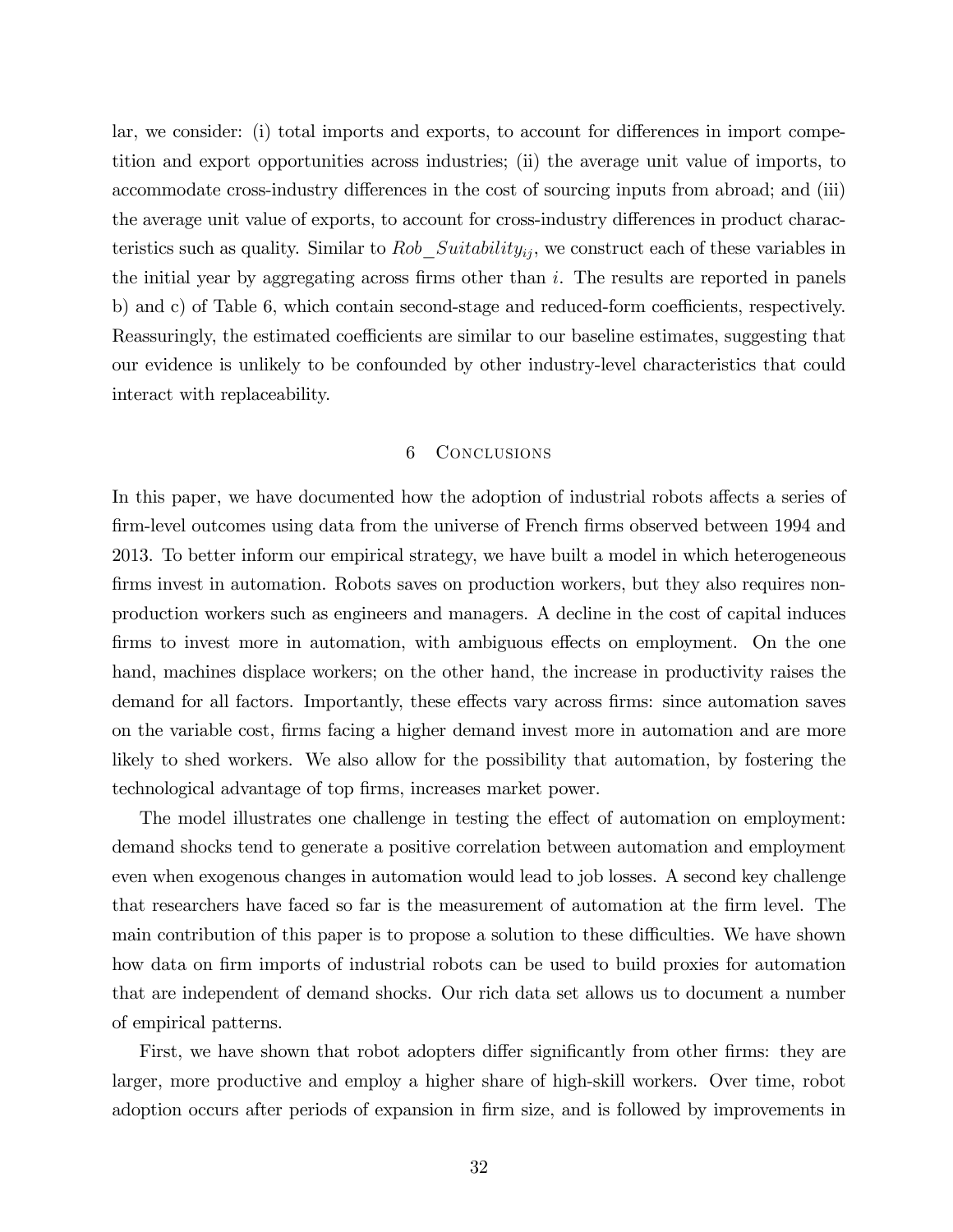firm efficiency and an increase in demand for low-skill workers. Guided by our theoretical model, we have then developed various empirical strategies to identify the causal effects of robot adoption. Our results suggest that, while demand shocks generate a positive correlation between robot adoption and employment, exogenous changes in automation lead to job losses, especially for low-skill workers.

We also found that, while robot adoption increases significantly sales per worker, its effect on total sales is much less strong, suggesting that the efficiency gains do not always translate into an equivalent fall in prices. These results raise concerns on some possible negative effects of automation: besides the costly displacement of workers emphasized in the literature, our findings suggest that the productivity gains from automation may be partly offset by an increase in markups and that the widespread diffusion of automation, especially among already large firms, may have contributed to the rise of market power.<sup>19</sup>

While this paper is a first attempt at identifying the firm-level effect of the adoption of industrial robots, much remains to be done. First, in this paper we have focused attention to Örms that import robots. However, it would also be interesting to study what happens to other Örms in the same industry. In particular, robot adoption is likely to induce reallocation of market shares away from non adopters. Given that these firms differ markedly in many dimensions, such a reallocation is likely to have significant effects on the demand for labor and welfare. Estimating and quantifying these industry-level adjustments seems an important step to fully understand the aggregate impact of automation.<sup>20</sup>

Second, investigating more the dynamic effects of automation seems equally important. For instance, while we have found evidence consistent with the hypothesis that automation may lead to higher markups, the effect on market power might be transitory. For instance, potential competitors may learn from robot adopters, thereby eroding the technological gap, or it could simply be that Örms adjust prices slowly to changes in productivity. Third, studying more the labor-market adjustments to automation seems crucial for designing policies that could guarantee the benefits from new technologies to be fully realized and broadly shared. Given the speed of technological progress and its potentially disruptive effects, this is likely to become one of the most pressing challenges for advanced economies in the near future.

<sup>&</sup>lt;sup>19</sup>On the recent rise of market power, see for instance De Loecker and Eeckhout (2017) and Autor et al. (2017).

<sup>&</sup>lt;sup>20</sup>See Acemoglu, Leclerc and Restrepo  $(2020)$ , and Koch, Manuylov and Smolka  $(2019)$ , for some evidence on this reallocation.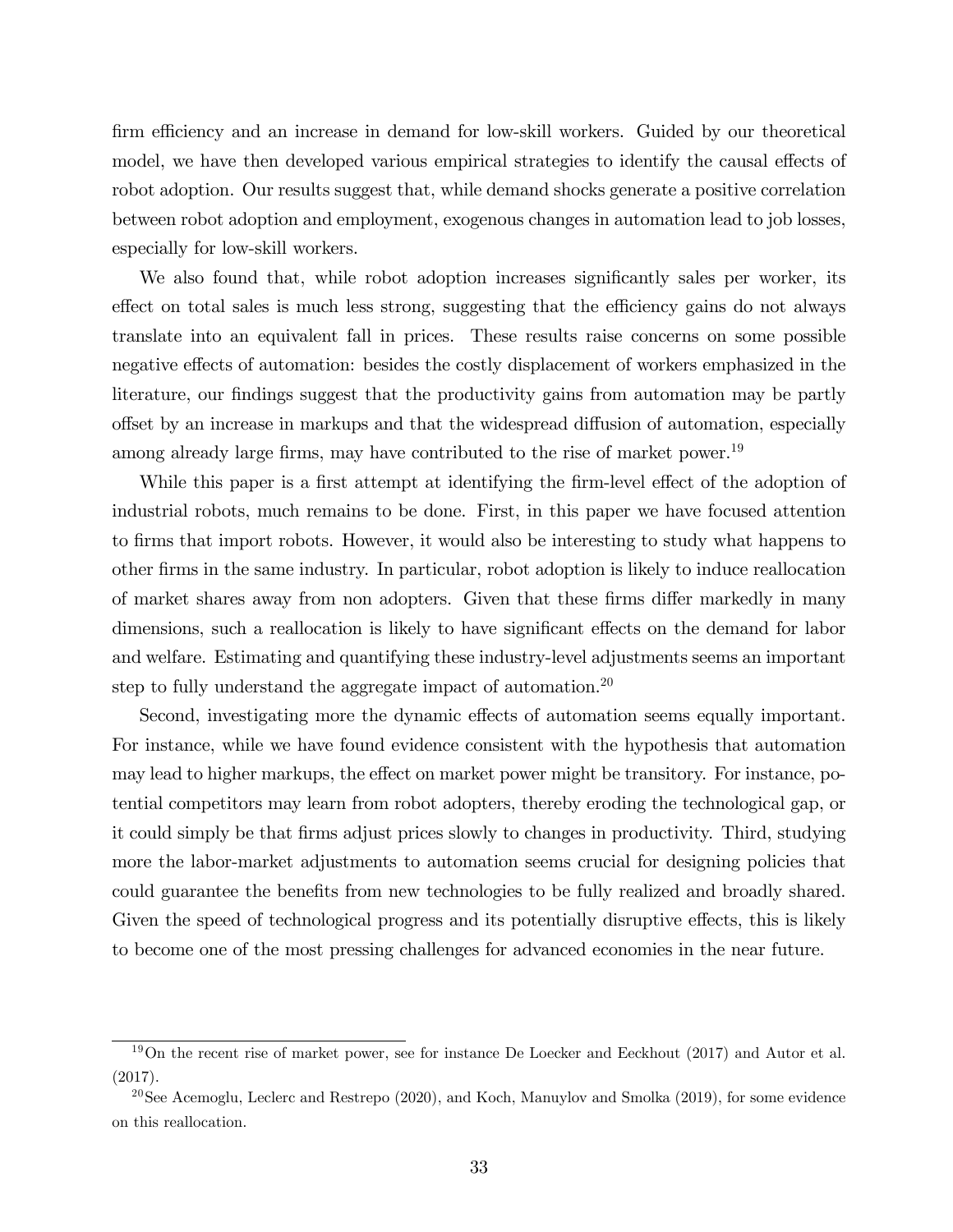#### **REFERENCES**

- [1] Acemoglu, Daron and David Autor (2011). "Skills, Tasks and Technologies: Implications for Employment and Earnings." volume 4B, Handbook of Labor Economics, chapter 12, 1043-1171. Elsevier.
- [2] Acemoglu, Daron, Gino Gancia and Fabrizio Zilibotti (2015). "Offshoring and Directed Technical Change," American Economic Journal: Macroeconomics, 7(3):84-122.
- [3] Acemoglu, Daron and Pascual Restrepo (2018a). "The Race Between Man and Machine: Implications of Technology for Growth, Factor Shares and Employment.<sup>n</sup> American Economic Review,  $108(6)$ :1488–1542.
- [4] Acemoglu, Daron, Claire Lelarge and Pascual Restrepo (2020). "Competing with Robots: Firm-Level Evidence from France," American Economic Review, Papers and Proceedings, forthcoming.
- [5] Acemoglu, Daron and Pascual Restrepo (2018b). "Demographics and Automation," NBER Working Paper 24421.
- [6] Acemoglu, Daron and Pascual Restrepo (2019). "Robots and Jobs: Evidence from the US Labor Markets," Journal of Political Economy, forthcoming.
- [7] Ackerberg, Daniel, Kevin Caves and Garth Frazer (2015). "Identification Properties of Recent Production Function Estimators," Econometrica, 83(6), 2411-2451.
- [8] Aghion, Philippe, Celine Antonin, Simon Bunel, and Xavier Jaravel (2019). "What Is the Impact of Automation on Employment? New Evidence from France," CEPR Discussion Paper 14443.
- [9] Aghion, Philippe, Benjamin F. Jones, Charles I. Jones (2019). "Artificial Intelligence and Economic Growth" in The Economics of Artificial Intelligence: An Agenda Ajay Agrawal, Joshua Gans, and Avi Goldfarb, editors, University of Chicago Press
- [10] Autor, David and Anna Salomons (2017). "Robocalypse Now Does Productivity Growth Threaten Employment?" Working paper, MIT.
- [11] Autor, David, David Dorn, Lawrence F. Katz, Christina Patterson, and John Van Reenen  $(2017)$ . "The Fall of the Labor Share and the Rise of Superstar Firms," NBER Working Paper No. 23396.
- [12] Autor, David, Frank Levy and Richard J. Murnane (2003). "The Skill Content of Recent Technological Change: An Empirical Exploration," The Quarterly Journal of Economics, 118(4):1279-1333.
- [13] Baldwin, R. (2019). The Globotics Upheaval: Globalisation, Robotics and the Future of Work. Oxford University Press.
- [14] Bessen, James, Maarten Goos, Anna Salomons and Wiljan van den Berge (2019). "What happens to workers at firms that automate," working paper.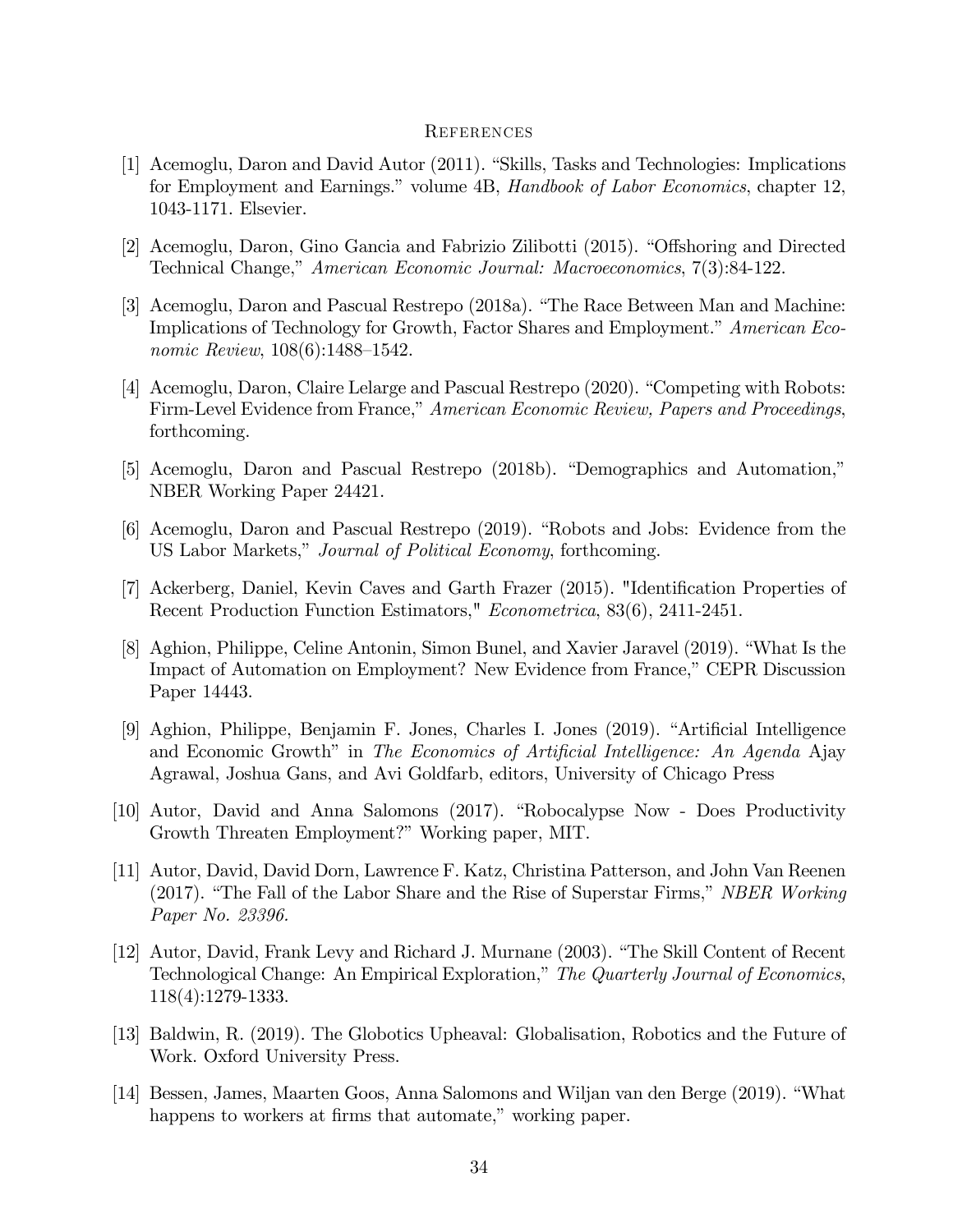- [15] Blanas, Sotiris, Gino Gancia, and Sang Yoon  $(Tim)$  Lee  $(2019)$ , "Who is Afraid of Machines?"  $Economic Policy, 34(100), 627-690.$
- [16] Bonfiglioli, Alessandra, Rosario Crinò and Gino Gancia (2019). "Firms and Economic Performance: A View from Trade," CEPR Discussion Paper 12829.
- [17] Brynjolfsson, Erik and Andrew McAfee (2014). The Second Machine Age: Work, Progress, and Prosperity in a Time of Brilliant Technologies. NY: W.W. Norton.
- [18] Caselli, Francesco and Alan Manning (2019). "Robot arithmetic: new technology and wages". American Economic Review: Insights, 1 (1). pp. 1-12.
- [19] Cheng, Hong, Ruixue Jia, Dandan Li, and Hongbin Li (2019). "The Rise of Robots in China," Journal of Economic Perspectives,  $33(2)$ :71–88.
- [20] Dauth, Wolfgang, Sebastian Findeisen, Jens Suedekum and Nicole Woessner (2018). <sup>"</sup>Adjusting to Robots: Worker-Level Evidence," Technical report, Opportunity & Inclusive Growth Institute, Federal Reserve Bank of Minneapolis.
- $[21]$  De Loecker, Jan and Jan Eeckhout  $(2017)$ . "The Rise of Market Power and the Macroeconomic Implications," NBER Working Paper No 23687.
- [22] De Loecker, Jan and Frederic Warzynski (2012). "Markups and Firm-Level Export Status," American Economic Review,  $102(6)$ , 2437-2471.
- [23] Dechezlepretre, Antoine, David Hemous, Morten Olsen and Carlo Zanella (2019). "Automating Labor: Evidence from Firm-level Patent Data" working paper.
- [24] Dinlersoz, Emin and Zoltan Wolf (2018) "Automation, Labor Share, and Productivity: Plant-Level Evidence from U.S. Manufacturing," Census.
- [25] Dixen, Jay, Bryan Hong and Lynn Wu (2019) "The Employment Consequences of Robots: Firm-level Evidence." Statistics Canada.
- [26] European Commission (2016). "Analysis of the Impact of Robotic Systems on Employment in the European Union," Technical report.
- [27] Frey, Carl B. and Michael A. Osborne (2017). "The Future of Employment: How Susceptible are Jobs to Computerisation?" Technological Forecasting and Social Change, 114(C):254-280.
- [28] Graetz, Georg, and Guy Michaels (2018). "Robots at Work," Review of Economics and Statistics  $100(5)$ : 753–68.
- [29] Hemous, David and Morten Olsen (2018). "The Rise of the Machines: Automation, Horizontal Innovation and Income Inequality," working paper.
- [30] Hottman, Colin, Stephen Redding and DavidWeinstein (2016). "Quantifying the Sources of Firm Heterogeneity," Quarterly Journal of Economics, 131, 1291–1364.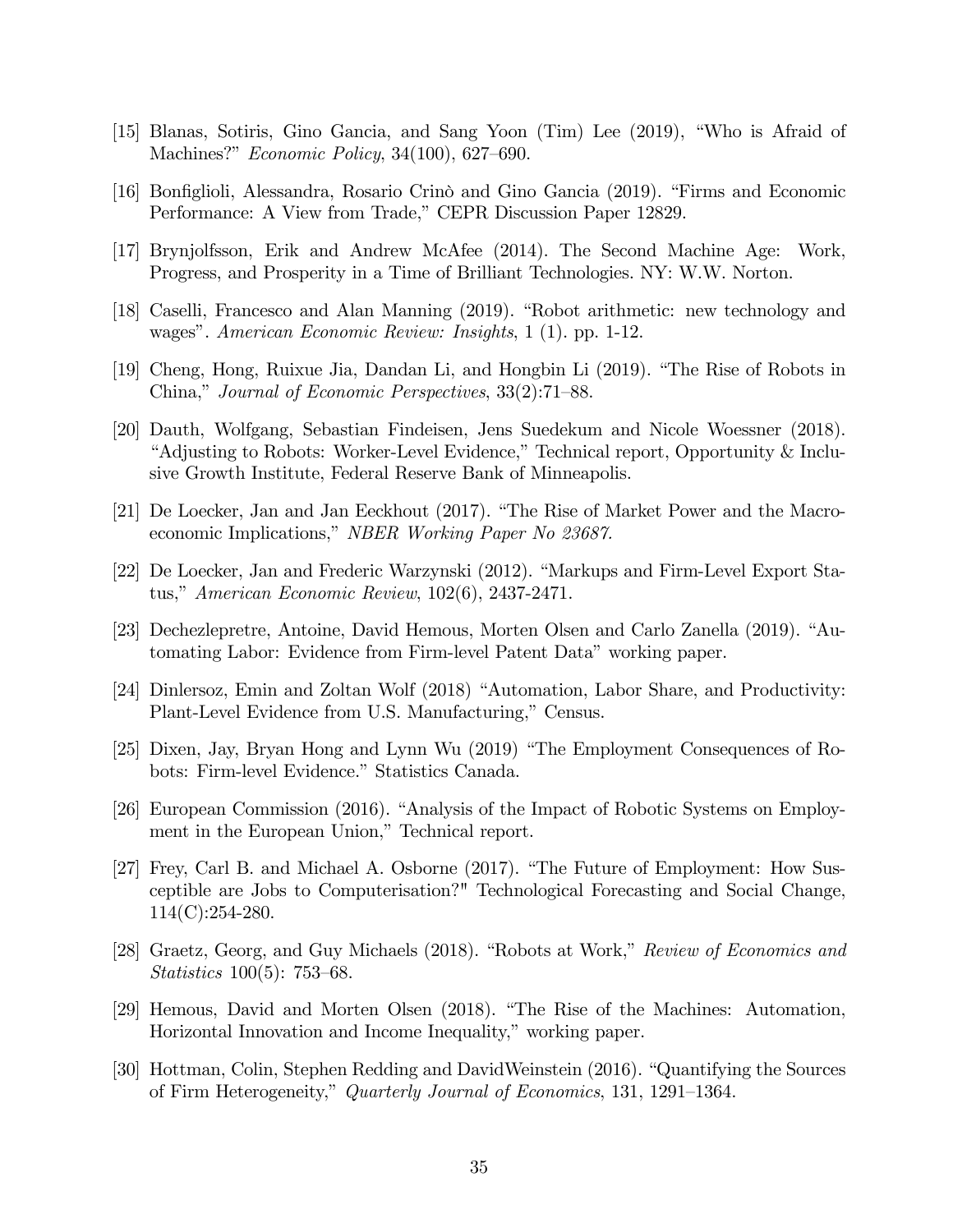- [31] Humlum, Anders (2019). "Robot Adoption and Labor Market Dynamics," working paper.
- [32] Koch, Michael, Ilya Manuylov and Marcel Smolka (2019). "Robots and Firms," working paper.
- [33] Korinek, Anton and Ding Xuan Ng (2018). "Digitization and the Macro-Economics of Superstars".
- [34] Levinsohn, James and Amil Petrin (2003). "Estimating Production Functions Using Inputs to Control for Unobservables," Review of Economic Studies,  $70(2)$ ,  $317-341$ .
- [35] Mann, Katja and Lukas Puttman (2017). "Benign Effects of Automation: New Evidence from Patent Texts," Unpublished manuscript.
- [36] Martinez, Joseba (2019). "Automation, Growth and Factor Shares" working paper.
- [37] Raj, Manav and Robert Seamans (2018). "AI, Labor, Productivity and the Need for Firm-Level Data" NYU Stern Working Paper.
- [38] Wooldridge, Jeffrey M. (2009). "On estimating firm-level production functions using proxy variables to control for unobservables,"  $Economics$  Letters,  $104(3)$ ,  $112-114$ .
- [39] Zeira, Joseph (1998). "Workers, Machines, And Economic Growth," Quarterly Journal of Economics,  $113(4)$ ,  $1091-1117$ .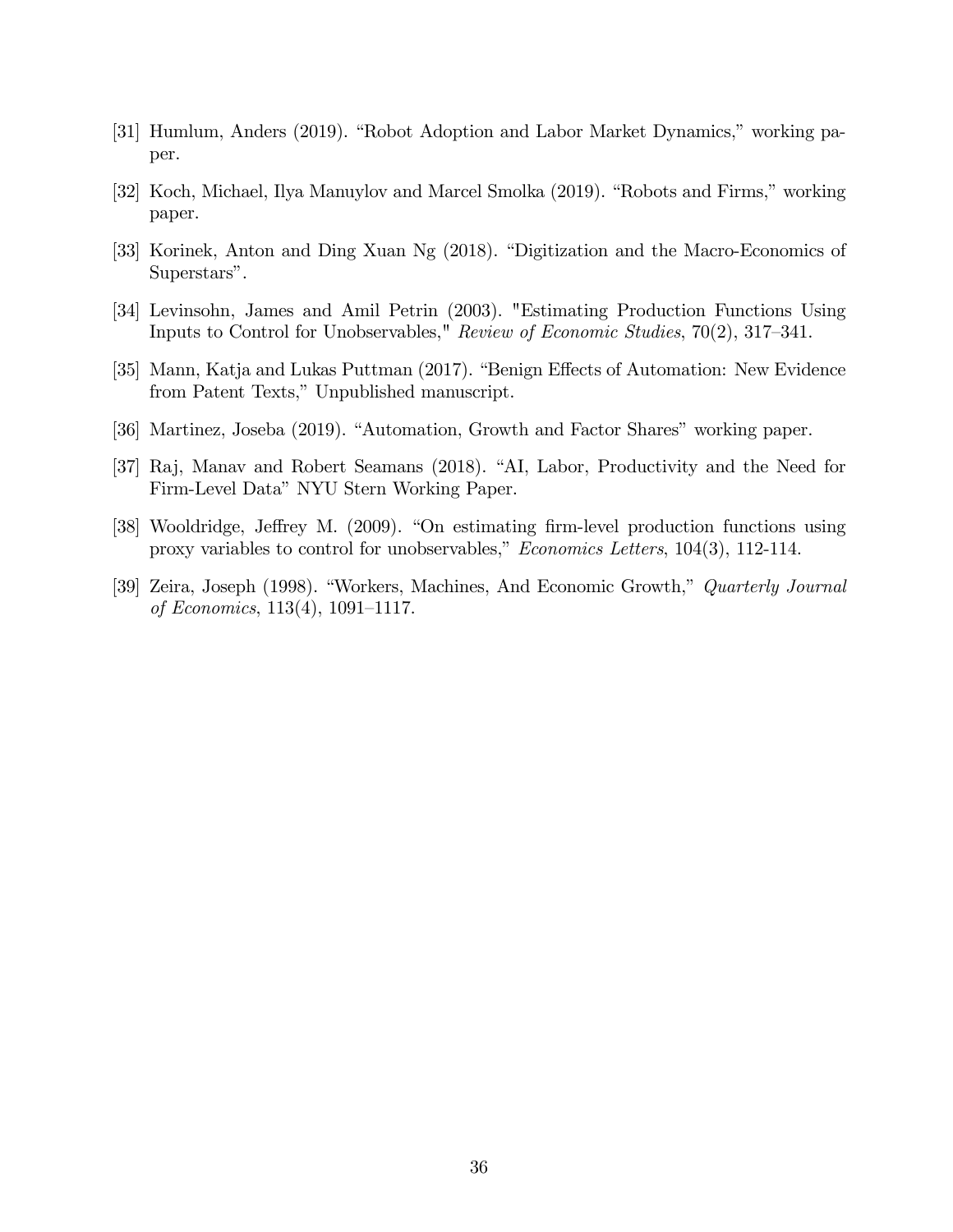## Appendix A Choice of Automation: Comparative Statics

Denote the marginal benefit and the marginal cost of automation as  $MB_i$  and  $MC_i$ , respectively. Then:

$$
\frac{\partial MB_i}{\partial \kappa_i} = MB_i \times (\sigma - 1) \ln \left( \frac{w}{r_i} \right)
$$

$$
\frac{\partial MC_i}{\partial \kappa_i} = (\delta - 1) \frac{MC_i}{\kappa_i}.
$$

Profits are globally concave in  $\kappa_i$  when:

$$
\frac{\partial MB_i}{\partial \kappa_i} < \frac{\partial MC_i}{\partial \kappa_i}.
$$

Under the assumption  $(\sigma - 1) \ln \left( \frac{w}{r_i} \right)$ ri  $\Big) < \delta - 1$ , this condition is alwasy satisfied at  $\kappa_i^*$ .

We derive here the comparative statics for the optimal level of automation,  $\kappa_i^*$ , with respect to the primitives of the model and prove that:

$$
\frac{d\kappa_i^*}{dA_i} > 0; \quad \frac{d\kappa_i^*}{d\varphi_i} > 0; \quad \frac{d\kappa_i^*}{d(w/r_i)} > 0; \quad \frac{d\kappa_i^*}{d(\rho_i/h)} > 0.
$$

Differentiating the first-order condition (10), we obtain the implicit derivative of  $\kappa_i^*$  with respect to any parameter  $v$  as

$$
\frac{d\kappa_i^*}{dv} = \frac{\frac{\partial MC}{\partial v} - \frac{\partial MB}{\partial v}}{\frac{\partial MB}{\partial \kappa_i} - \frac{\partial MC}{\partial \kappa_i}}.
$$

As noted above, condition (11) implies that the denominator is always negative. Hence, to find the sign of the derivatives of interest, we just need to compute the numerator of the expression above for  $A_i$ ,  $\varphi_i$ ,  $(w/r_i)$  and  $(\rho_i/h)$  as follows:

$$
\frac{\partial MC}{\partial A_i} - \frac{\partial MB}{\partial A_i} = -\frac{MB}{A_i} < 0 \rightarrow \frac{d\kappa_i^*}{dA_i} > 0
$$
\n
$$
\frac{\partial MC}{\partial \varphi_i} - \frac{\partial MB}{\partial \varphi_i} = -(\sigma - 1) \frac{MB}{\varphi_i} < 0 \rightarrow \frac{d\kappa_i^*}{d\varphi_i} > 0
$$
\n
$$
\frac{\partial MC}{\partial (w/r_i)} - \frac{\partial MB}{\partial (w/r_i)} = -\frac{MB}{(w/r_i)} \left[ \kappa_i (\sigma - 1) + \frac{1}{\ln(w/r_i)} \right] < 0 \rightarrow \frac{d\kappa_i^*}{d(w/r_i)} > 0
$$
\n
$$
\frac{\partial MC}{\partial (\rho_i/h)} - \frac{\partial MB}{\partial (\rho_i/h)} = -\frac{MC}{(\rho_i/h)} < 0 \rightarrow \frac{d\kappa_i^*}{d(\rho_i/h)} > 0.
$$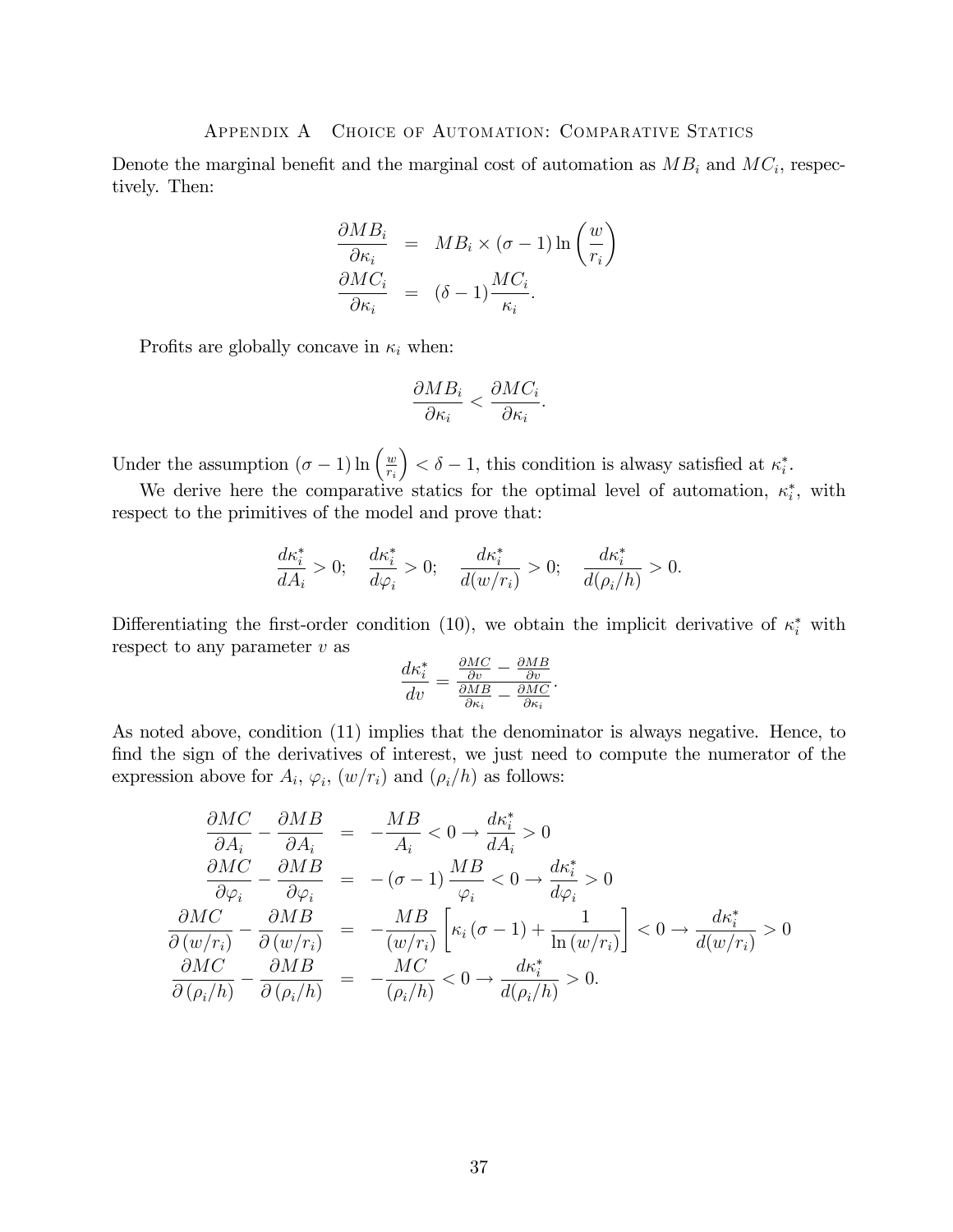#### Appendix B Automation and the Labor Share

We now study the effect of automation on the labor share. Recall that automation affects both the demand for production and non-production workers. The labor share, denoted by  $\lambda_i$ , is then:

$$
\lambda_i \equiv \frac{wl_i + hf(\kappa_i, \rho_i)}{p_i y_i} = \left(1 - \frac{1}{\sigma}\right) \left(1 - \kappa_i\right) + \frac{h\kappa_i^{\delta}}{\rho_i \delta p_i y_i}.
$$

After using equations (5) and (14) we obtain:

$$
\lambda_i = \left(1 - \frac{1}{\sigma}\right) \left[1 + \kappa_i \left(\frac{1}{\delta} \ln\left(\frac{w}{r_i}\right) - 1\right)\right].\tag{19}
$$

This equation shows that the labor share falls with automation when  $\ln(w/r_i) < \delta$ .

## Appendix C Discrete Choice of Automation

We now consider the case in which firm  $i$  can choose whether to keep the current level of automation  $\kappa_0$  at no additional cost or increase it to  $\kappa_1 > \kappa_0$ , subject to the cost  $\frac{h\kappa_1}{\rho_i}$ . The discrete choice problem facing firm  $i$  is

$$
\max_{\kappa_i \in \{\kappa_0, \kappa_1\}} \left\{ \frac{p_i(\kappa_i) y_i(\kappa_i)}{\sigma} - h f(\kappa_i, \rho_i) \right\}.
$$

The condition for i to choose  $\kappa_1$  is

$$
\frac{p_i(\kappa_1) y_i(\kappa_1) - p_i(\kappa_0) y_i(\kappa_0)}{\sigma} > \frac{h\kappa_1}{\rho_i},
$$

which, after using (1) and (9), becomes

$$
\frac{A_i}{\sigma} \left[ \varphi^{\sigma} w^{-\sigma} \left( 1 - \frac{1}{\sigma} \right)^{\sigma} \right]^{1 - 1/\sigma} \left[ \left( \frac{w}{r_i} \right)^{\kappa_1 \sigma} - \left( \frac{w}{r_i} \right)^{\kappa_0 \sigma} \right]^{1 - 1/\sigma} > \frac{h \kappa_1}{\rho_i}.
$$

The left-hand side captures the benefit of further automation, while the right-hand side corresponds to its cost.

In this case, we can express the comparative statics in terms of the probability that an increase in any parameter induces a switch from  $\kappa_0$  to  $\kappa_1$ . In particular, we are interested in the effect of an increase in  $\frac{w}{r_i}$  and its interaction with  $A_i$ ,  $\varphi_i$  and  $\rho_i$ . It is easy to show that the left-hand side, denoted by  $B_i$ , is increasing in  $\frac{w}{r}$ .

$$
\frac{\partial B_i}{\partial \left(\frac{w}{r_i}\right)} = \frac{(\sigma - 1) A_i}{\sigma} \left[ \varphi_i^{\sigma} w^{-\sigma} \left(1 - \frac{1}{\sigma}\right)^{\sigma} \right]^{1 - 1/\sigma} \frac{\left[ \kappa_1 \left(\frac{w}{r_i}\right)^{\kappa_1 \sigma - 1} - \kappa_0 \left(\frac{w}{r_i}\right)^{\kappa_0 \sigma - 1} \right]}{\left[\left(\frac{w}{r_i}\right)^{\kappa_1 \sigma} - \left(\frac{w}{r_i}\right)^{\kappa_0 \sigma}\right]^{1/\sigma}} > 0.
$$